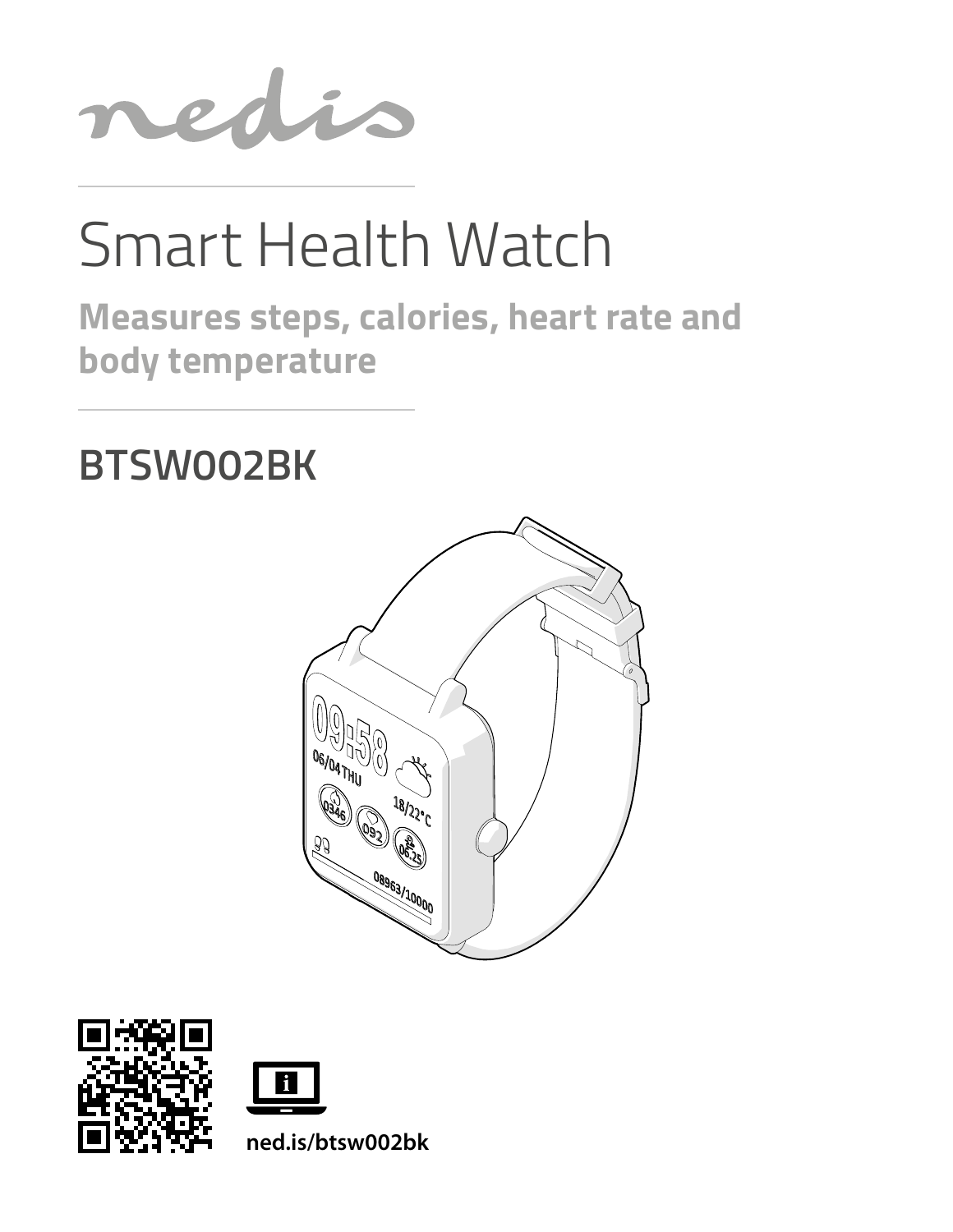| <b>EN</b><br>Quick start guide          | 5  |
|-----------------------------------------|----|
| DE)<br>Kurzanleitung                    | 9  |
| FR)<br>Guide de démarrage rapide        | 14 |
| NL<br><b>Snelstartgids</b>              | 18 |
| IT<br>Guida rapida all'avvio            | 23 |
| ES<br>Guía de inicio rápido             | 27 |
| PТ<br>Guia de iniciação rápida          | 32 |
| <b>SV</b><br>Snabbstartsguide           | 36 |
| FI<br>Pika-aloitusopas                  | 41 |
| (NO)<br>Hurtigguide                     | 45 |
| DA<br>Vejledning til hurtig start       | 49 |
| <b>HU</b><br>Gyors beüzemelési útmutató | 53 |
| PL<br>Przewodnik Szybki start           | 58 |
| EL.<br>Οδηγός γρήγορης εκκίνησης        | 62 |
| <b>SK</b><br>Rýchly návod               | 67 |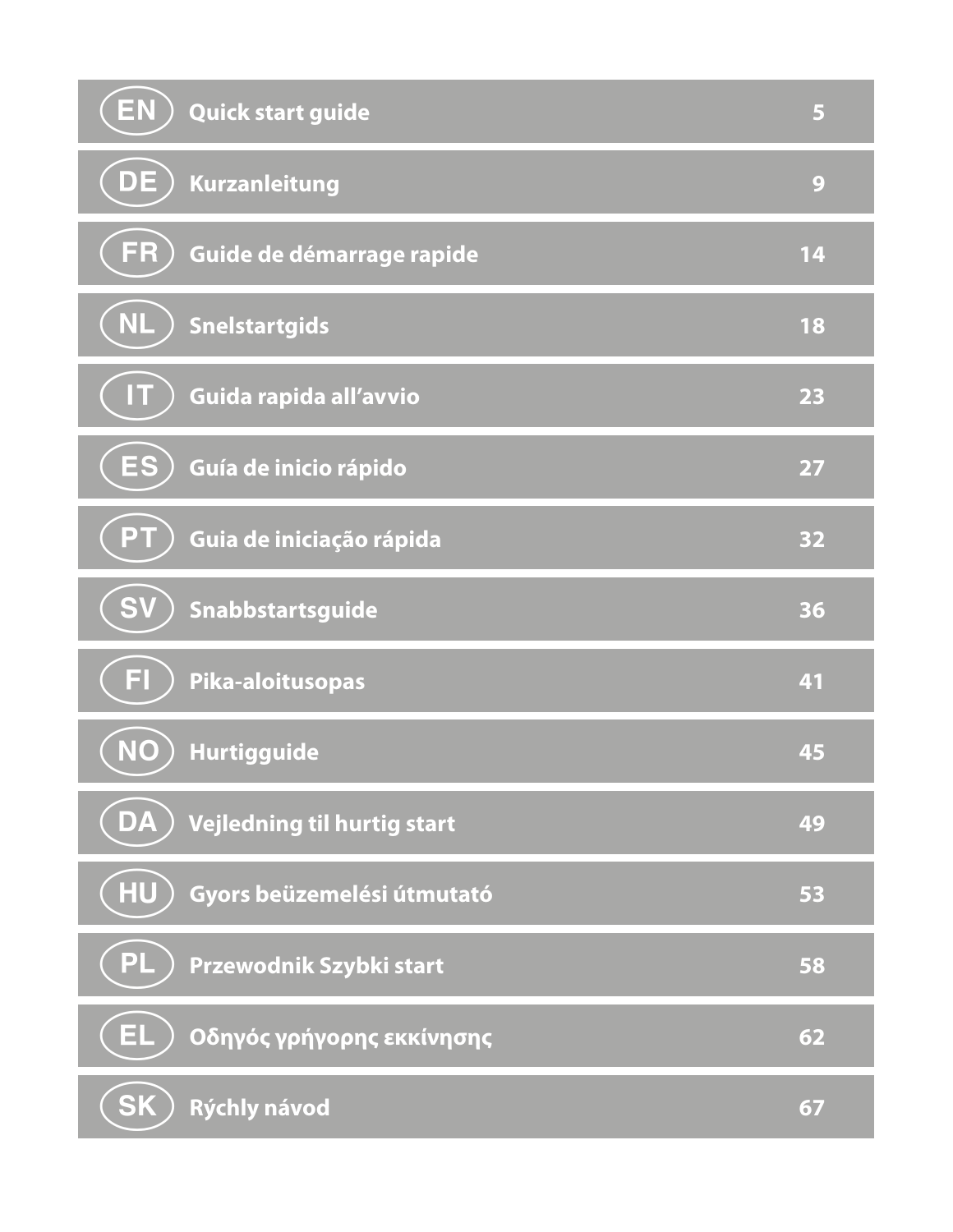

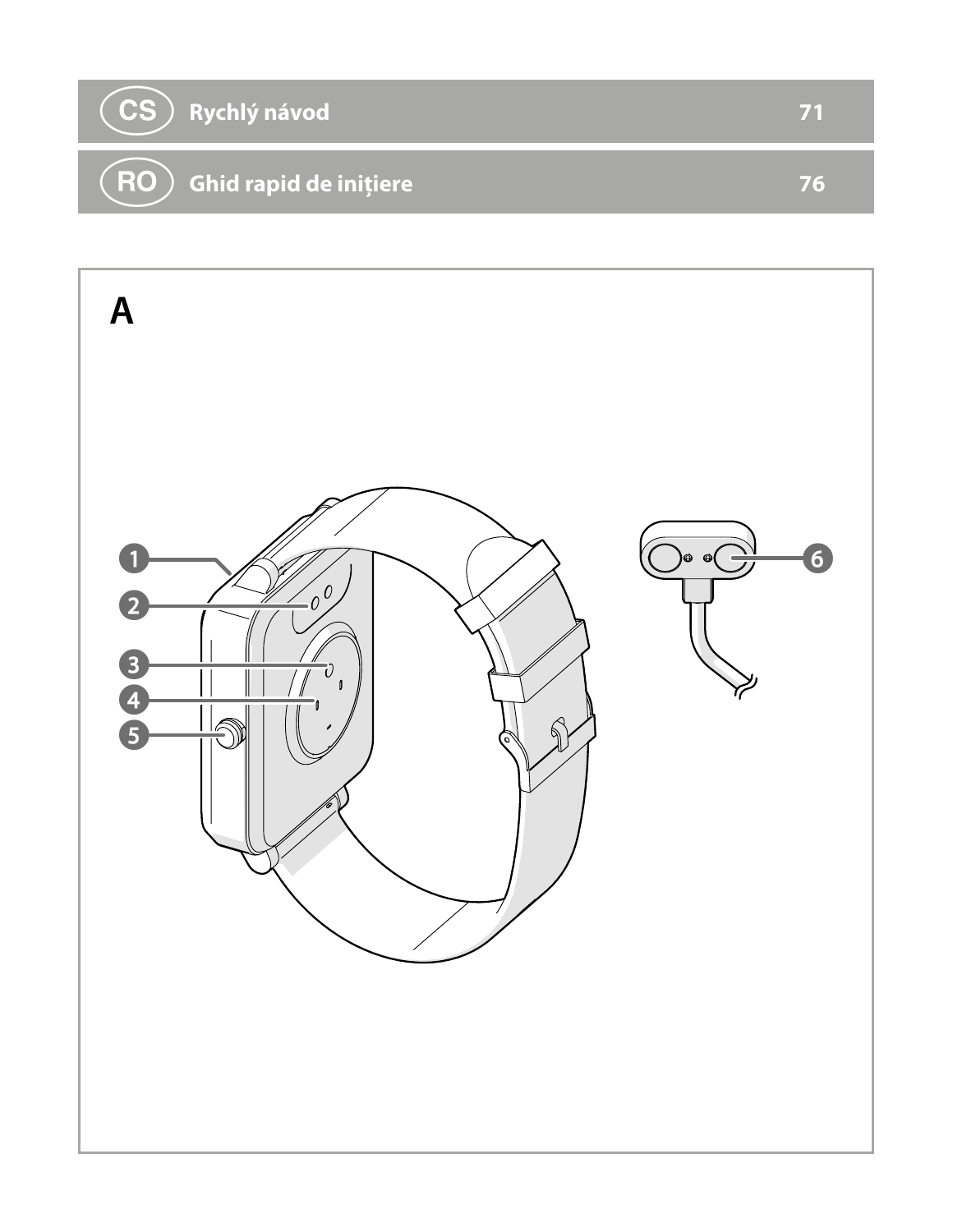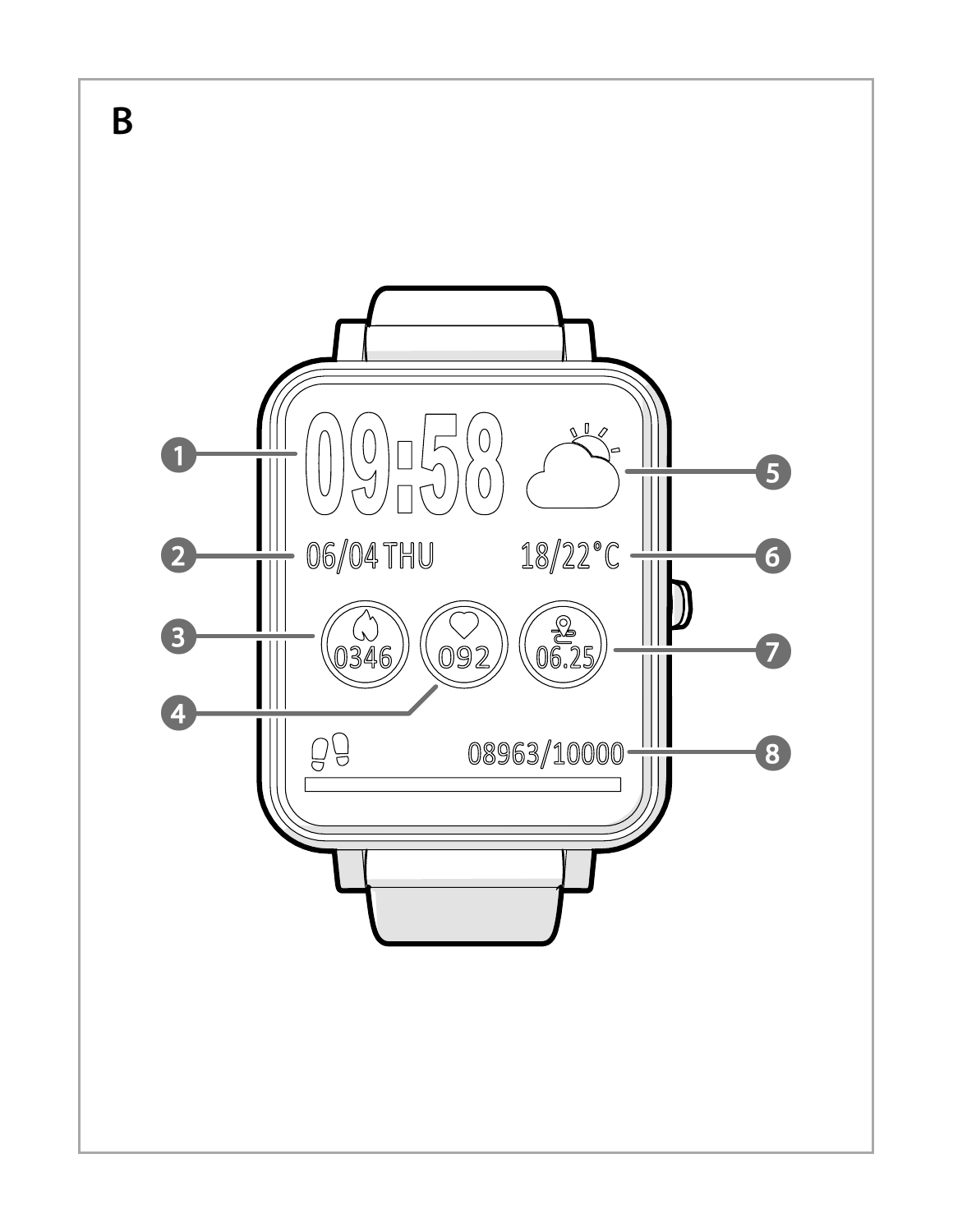## a **Quick start guide**

## **Smart Health Watch** BTSW002BK



For more information see the extended manual online: **ned.is/btsw002bk**

#### **Intended use**

This product is a smartwatch that can give you notifications of new messages on your phone, track your sporting activities and measure your heartrate or body temperature.

The product can be controlled with the Nedis SmartLife app.

Any modification of the product may have consequences for safety, warranty and proper functioning.

#### **Specifications**

| Product                           | Smart Health Watch                                |
|-----------------------------------|---------------------------------------------------|
| Article number                    | BTSW002BK                                         |
| Dimensions (I x w x h)            | $43 \times 37 \times 11$ mm                       |
| <b>Power input</b>                | $5.0$ VDC: 0.5 A                                  |
| FM frequency range                | 2402 - 2480 MHz                                   |
| <b>Maximum transmission power</b> | $2.6$ dBm                                         |
| Connection                        | Bluetooth <sup>®</sup> 4.2                        |
| <b>Battery</b>                    | Standby: up to 12 days<br>Connected: up to 5 days |
| Waterproof                        | <b>IP68</b>                                       |

#### **Main parts** (image **A**)

- 1 Touchscreen
- 2 Charging connector
- 3 Temperature sensor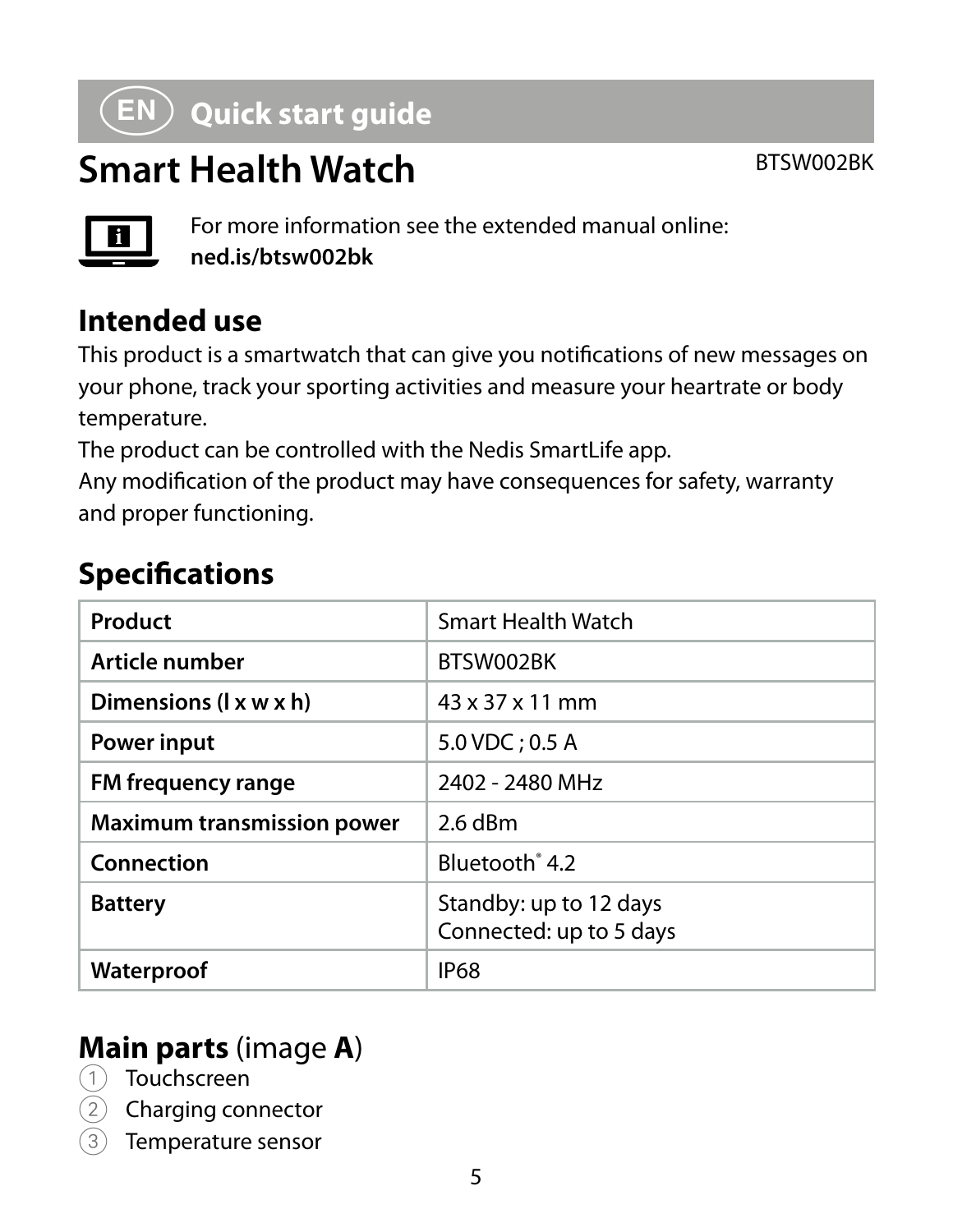- (4) Heart rate sensor
- 5 Function button
- 6 Charging cable

## **Safety instructions**

#### -WARNING

- **•** Ensure you have fully read and understood the instructions in this document before you install or use the product. Keep the packaging and this document for future reference.
- **•** Only use the product as described in this document.
- **•** Do not use the product if a part is damaged or defective. Replace a damaged or defective product immediately.
- **•** Do not drop the product and avoid bumping.
- **•** This product may only be serviced by a qualified technician for maintenance to reduce the risk of electric shock.
- **•** Do not expose the product to water or moisture.
- **•** The product is delivered with a partially charged battery. For optimal battery life, fully charge the battery before first use.
- **•** Only use the provided USB charging cable.
- **•** Retain the original product literature for future reference.
- **•** Do not leave a battery on prolonged charge when not in use.

## **Charging the product**

. Only use the provided USB charging cable.

- 1. Connect the charging cable  $\mathbf{A}(\widehat{\mathbf{6}})$  to the charging connector  $\mathbf{A}(\widehat{\mathbf{2}})$  on the back of the smart watch.
- 2. Insert  $\mathbf{A}(\widehat{\mathbf{6}})$  into a 5.0 V 0.5 A USB charging port.
- 4 When the charger is connected, a charging icon appears on the touch screen **A**<sup>1</sup>.

## **Installing the Nedis SmartLife app**

1. Download the Nedis Smartlife app for Android or iOS on your phone via Google Play or the Apple App Store.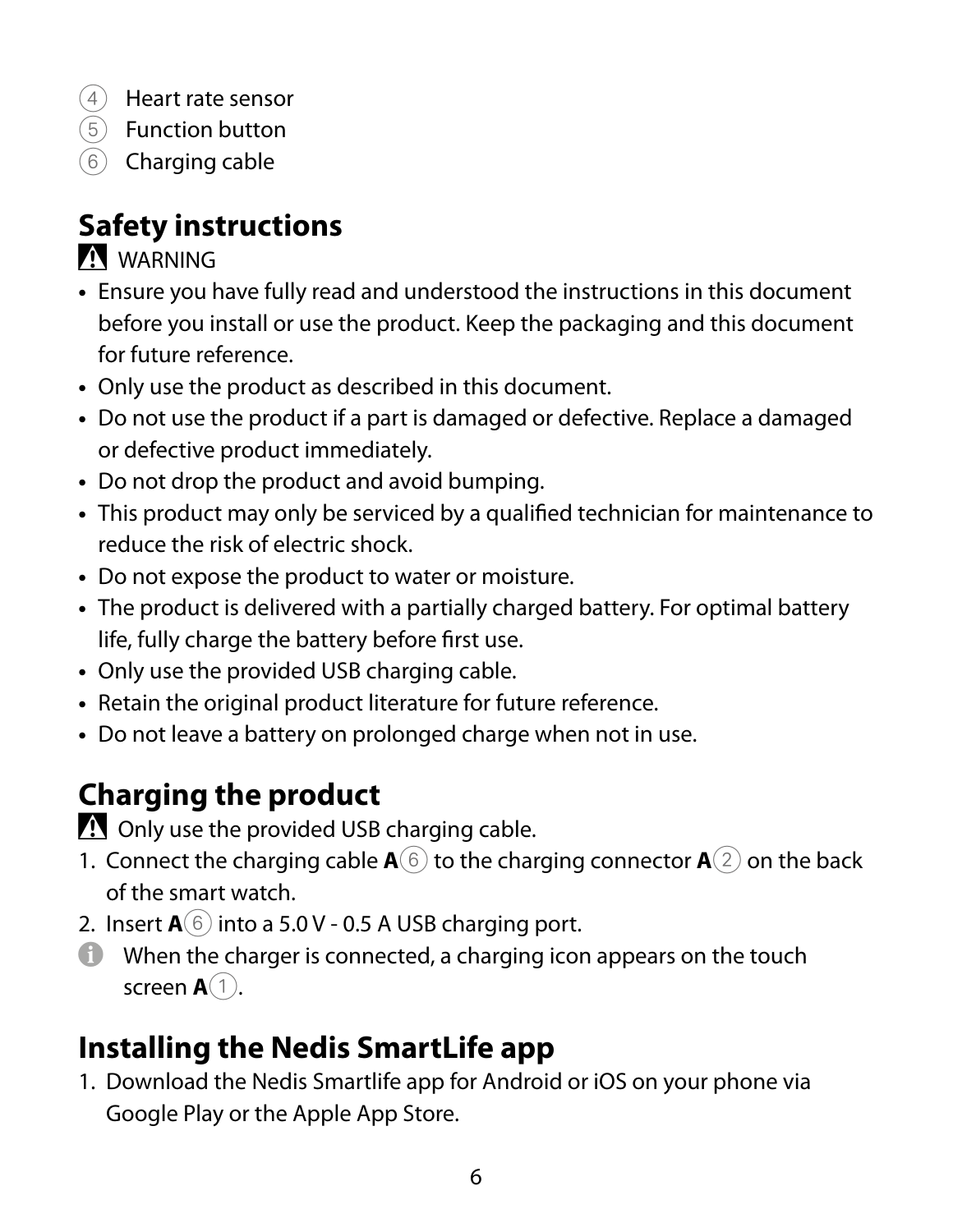- 2. Open the Nedis Smartlife app on your phone.
- 3. Create an account with your e-mail address and tap Continue.
- 4 You will receive a verification code on your e-mail address.
- 4. Enter the received verification code.
- 5. Create a password and tap Done.
- 6. Tap Add Home to create a SmartLife Home.
- 7. Set your location, choose the rooms you want to connect with and tap Done.

## **Connecting the app**

- 1. Make sure Bluetooth is enabled on your smartphone.
- 2. Open the Nedis Smartlife app on your phone.
- 3. Register or login to your account.
- 4. Tap + in the top right corner.
- 5. Select "Smartwatch"
- 6. Follow the instructions in the app.

## **Switching on the product**

Press and hold the function button **A**<sup>5</sup> for 3 seconds.

**4** Do not fit the watch too loose or tight for the sensors to work correctly.

## **Navigating the home screen** (image **B**)

- 1 Current time
- $(2)$  Current date and day
- 3 Calories burned today
- 4 Last measured heartrate
- 5 Current weather
- 6 Environmental temperature
- 7 Distance traveled today
- 8 Steps taken today

The home screen is the starting point from where you gain access to other functions of the smartwatch.

It shows the current time, date and other information.

Hold the home screen to change it. There are 6 different layouts to choose from.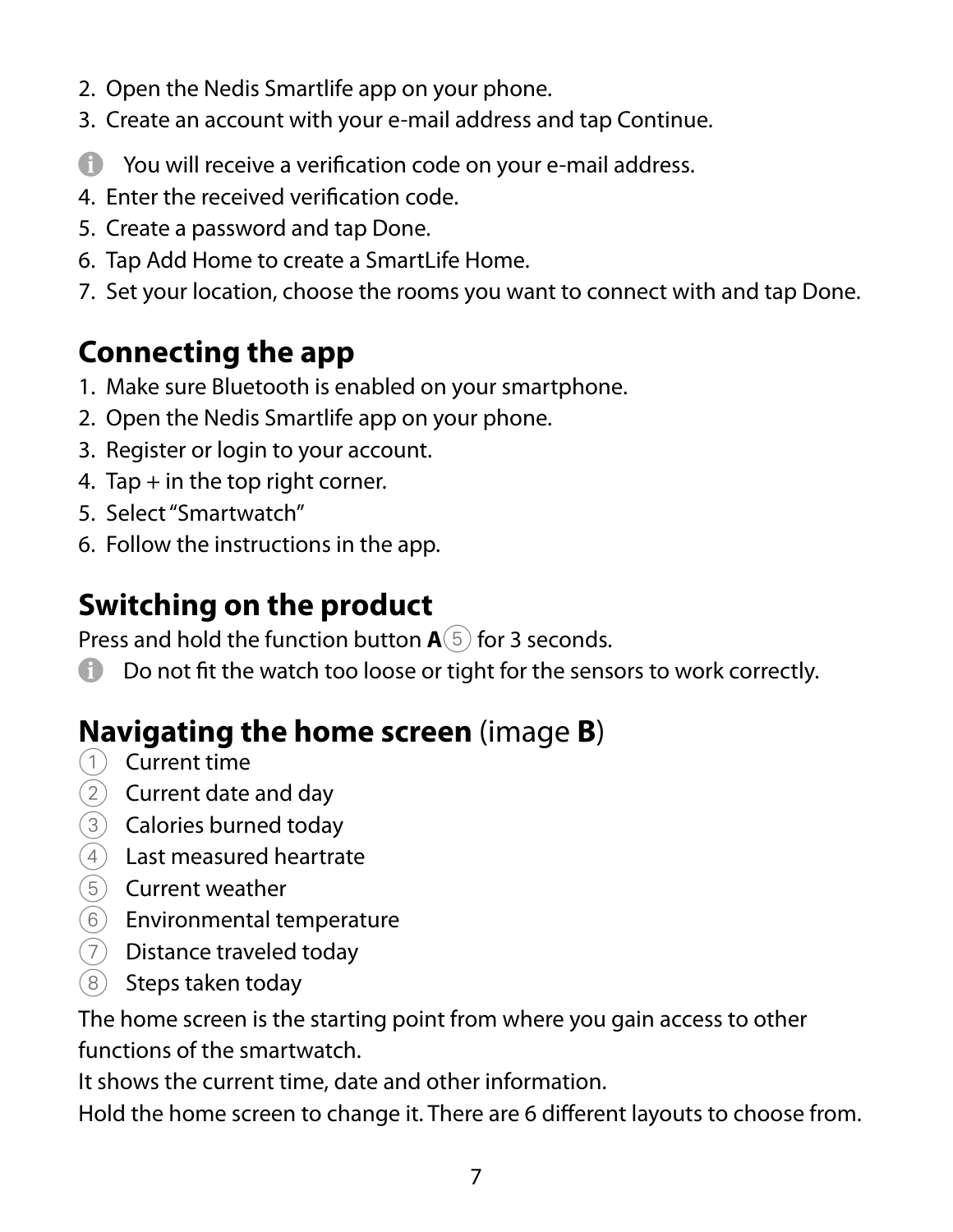## **Operating the product**

- **•** Navigate by swiping horizontal and vertical
- **•** Tap on an icon to select a function
- **•** Swipe from left to right to go to the previous menu
- **•** Press the function button to return to the home screen

#### **Menu screen**

- 1. Swipe from right to left to enter.
- 2. Swipe up or down to navigate.
- 3. Tap an icon to enter the submenu of the chosen function.
- 4. Swipe right to left to exit.

#### **Messages screen**

Swipe from left to right to enter. Shows notifications from the connected phone.

#### **Activity screen**

Swipe from bottom to top to enter. Shows an overview of the measured activities. Swipe from bottom to top in the activity screen to switch to other functionalities.

#### **Option screen**

Swipe from top to bottom to enter.

## **Declaration of Conformity**

We, Nedis B.V. declare as manufacturer that the product BTSW002BK from our brand Nedis<sup>\*</sup>, produced in China, has been tested according to all relevant CE standards and regulations and that all tests have been passed successfully. This includes, but is not limited to the RED 2014/53/EU regulation.

The complete Declaration of Conformity (and the safety datasheet if applicable) can be found and downloaded via: nedis.com/btsw002bk#support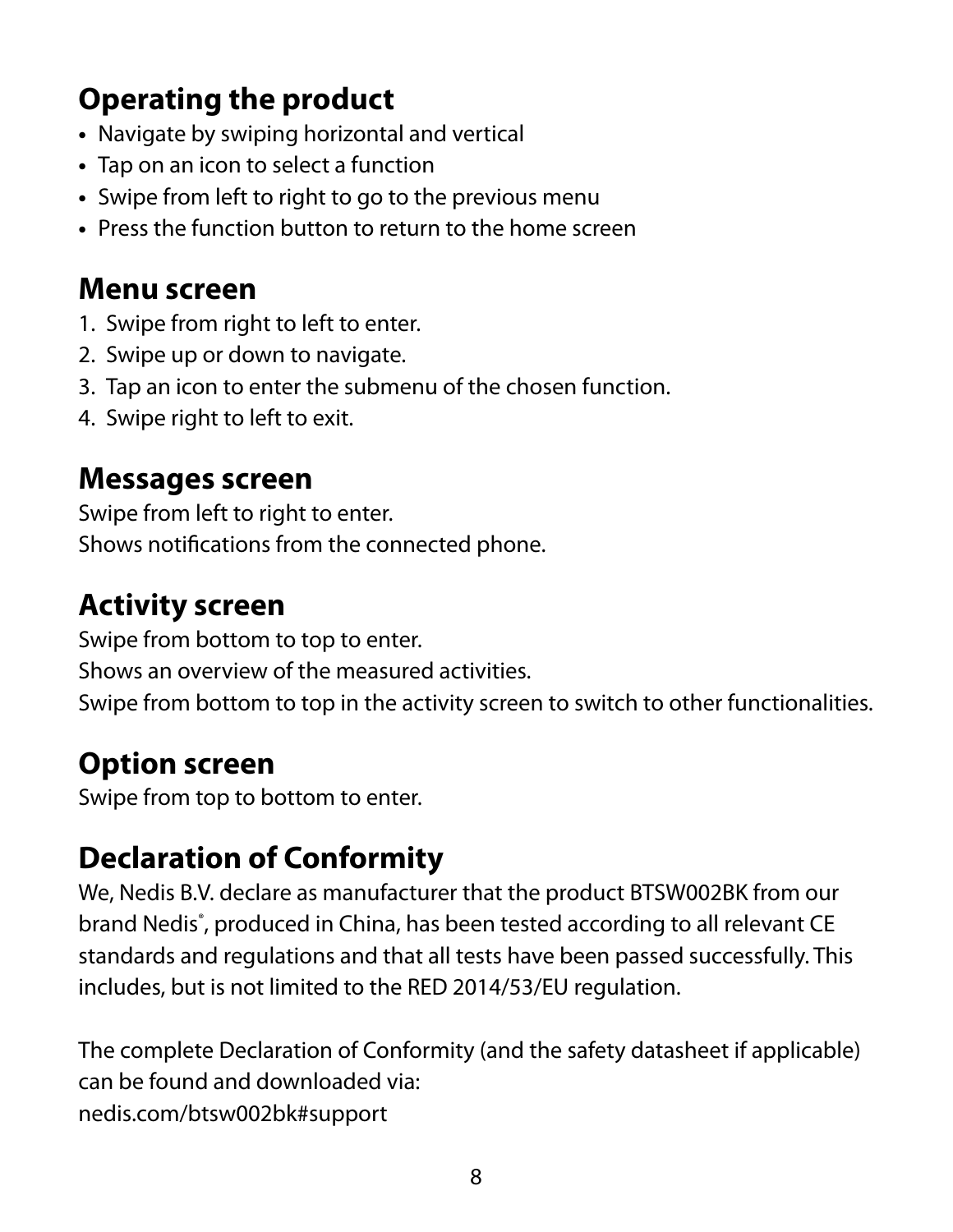For additional information regarding the compliance, contact the customer service:

Web: www.nedis.com

E-mail: service@nedis.com

Nedis B.V., de Tweeling 28

5215 MC 's-Hertogenbosch, the Netherlands

## c **Kurzanleitung**

## Gesundheits-Smartwatch BTSW002BK



Weitere Informationen finden Sie in der erweiterten Anleitung online: **ned.is/btsw002bk**

## **Bestimmungsgemäße Verwendung**

Dieses Produkt ist eine Smartwatch, die Sie über neue Nachrichten auf Ihrem Telefon informiert, Ihre sportlichen Aktivitäten nachverfolgt und Ihre Herzfrequenz oder Körpertemperatur misst.

Das Produkt kann mit der Nedis SmartLife App gesteuert werden.

Jegliche Modifikation des Produkts kann Folgen für die Sicherheit, Garantie und ordnungsgemäße Funktionalität haben.

## **Spezifikationen**

| Produkt                       | Gesundheits-Smartwatch      |
|-------------------------------|-----------------------------|
| Artikelnummer                 | BTSW002BK                   |
| Größe (L x B x H)             | $43 \times 37 \times 11$ mm |
| Stromeingang                  | 5,0 VDC ; 0,5 A             |
| FM Frequenzbereich            | 2402 - 2480 MHz             |
| <b>Maximale Sendeleistung</b> | 2.6 dBm                     |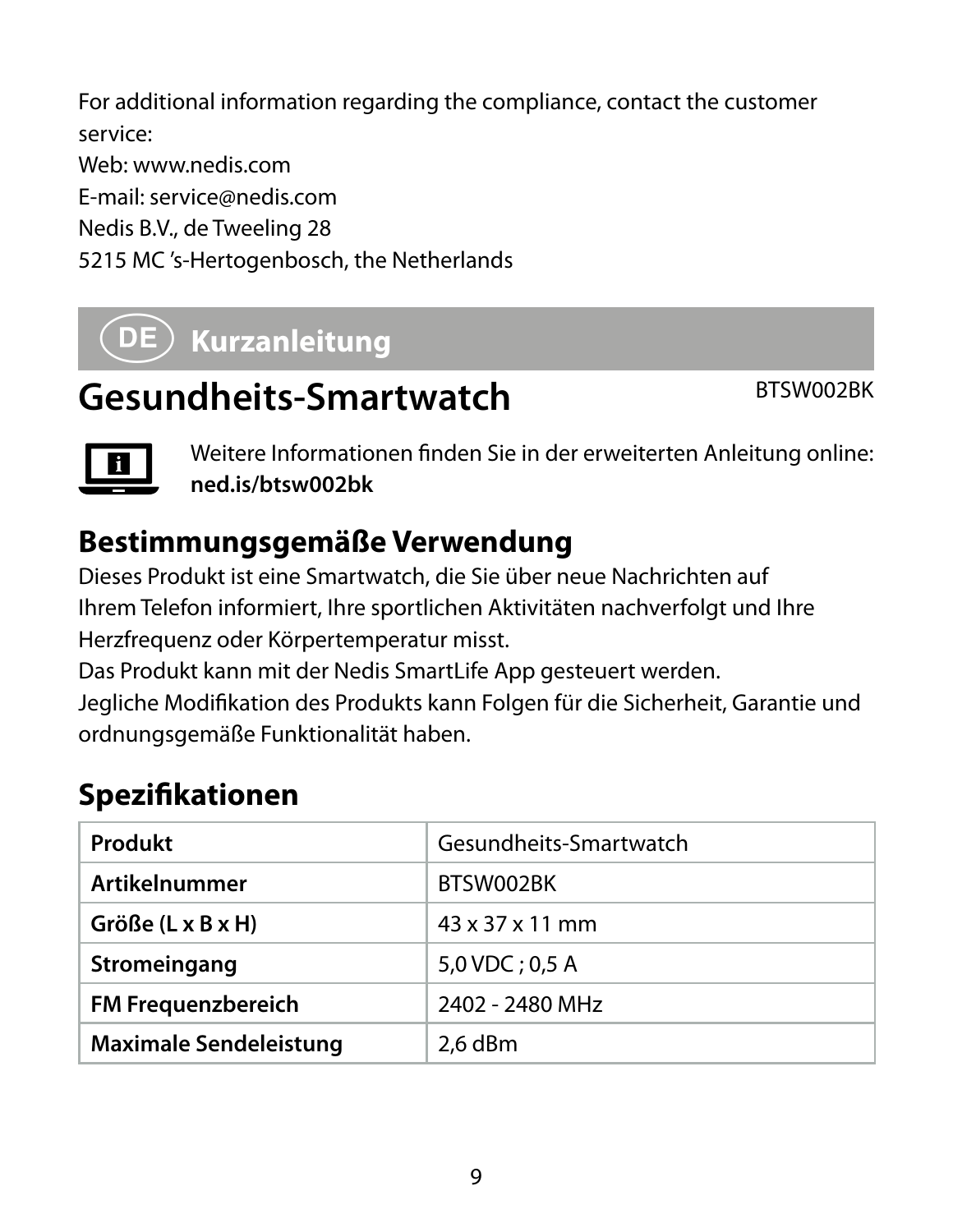| Anschluss   | Bluetooth <sup>*</sup> 4.2                          |
|-------------|-----------------------------------------------------|
| Batterie    | Standby: bis zu 12 Tage<br>Verbunden: bis zu 5 Tage |
| Wasserdicht | <b>IP68</b>                                         |

#### **Hauptbestandteile** (Abbildung **A**)

- 1 Touchscreen
- 2 Ladeanschluss
- 3 Temperatursensor
- 4 Herzfrequenzsensor
- 5 Funktionstaste
- 6 Ladekabel

## **Sicherheitshinweise**

#### WARNUNG

- **•** Vergewissern Sie sich, dass Sie die Anweisungen in diesem Dokument vollständig gelesen und verstanden haben, bevor Sie das Produkt installieren oder verwenden. Heben Sie die Verpackung und dieses Dokument zum späteren Nachschlagen auf.
- **•** Verwenden Sie das Produkt nur wie in diesem Dokument beschrieben.
- **•** Verwenden Sie das Produkt nicht, wenn ein Teil beschädigt ist oder es einen Mangel aufweist. Ersetzen Sie ein beschädigtes oder defektes Produkt unverzüglich.
- **•** Lassen Sie das Produkt nicht herunterfallen und vermeiden Sie Kollisionen.
- **•** Dieses Produkt darf nur von einem ausgebildeten Techniker gewartet werden, um die Gefahr eines Stromschlags zu reduzieren.
- **•** Setzen Sie das Produkt keinem Wasser oder Feuchtigkeit aus.
- **•** Das Produkt wird mit einer teilweise geladenen Batterie geliefert. Für eine optimale Batterielebensdauer laden Sie den Akku vor der ersten Verwendung vollständig auf.
- **•** Verwenden Sie nur das mitgelieferte USB-Ladekabel.
- **•** Bewahren Sie die Original-Produktliteratur zum späteren Nachschlagen auf.
- **•** Lassen Sie eine Batterie bei Nichtgebrauch nicht über einen längeren Zeitraum laden.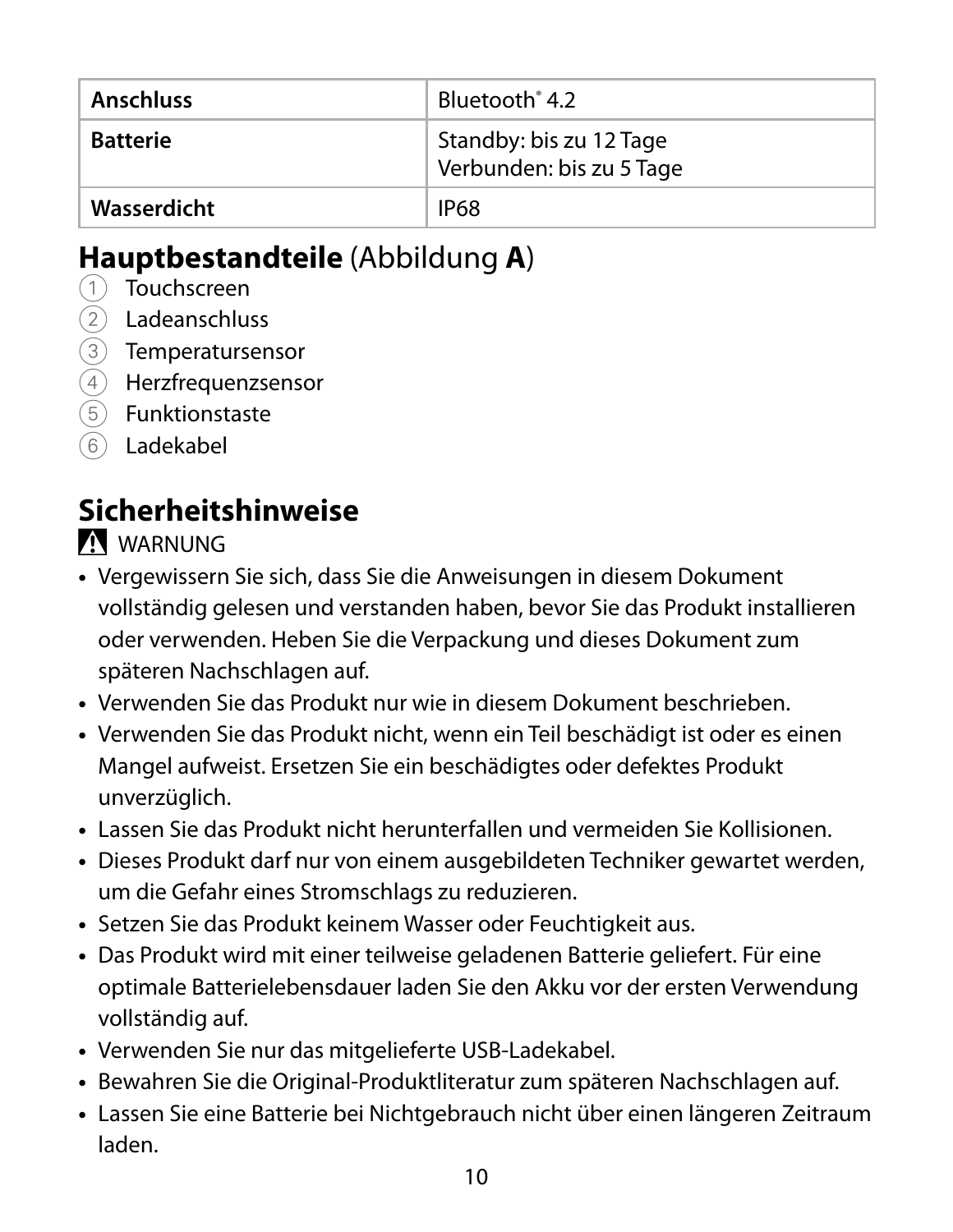## **Laden des Produkts**

-Verwenden Sie nur das mitgelieferte USB-Ladekabel.

- 1. Verbinden Sie das Ladekabel **A**6 mit dem Ladeanschluss **A**2 an der Rückseite der Smartwatch.
- 2. Stecken Sie **A**6 in einen 5,0 V 0,5 A USB-Ladeanschluss.
- 4 Wenn das Ladegerät angeschlossen ist, erscheint ein Ladesymbol auf dem Touchscreen **A**<sup>1</sup>.

## **Installation der Nedis SmartLife App**

- 1. Laden Sie die Nedis SmartLife-App für Android oder iOS aus dem Google Play Store oder dem Apple App Store auf Ihr Smartphone.
- 2. Öffnen Sie die Nedis SmartLife-App auf Ihrem Smartphone.
- 3. Erstellen Sie ein Konto mit Ihrer E-Mail-Adresse und tippen Sie auf Continue (Fortsetzen).
- 4 Sie erhalten einen Bestätigungscode an Ihre E-Mail-Adresse gesandt.
- 4. Geben Sie den erhaltenen Bestätigungscode ein.
- 5. Erstellen Sie ein Passwort und tippen Sie auf Done (Fertigstellung).
- 6. Tippen Sie auf Add Home (Familie hinzufügen), um ein SmartLife-Zuhause zu erstellen.
- 7. Legen Sie Ihren Standort fest, wählen Sie die Räume aus mit denen Sie eine Verbindung herstellen möchten, und tippen Sie auf Done (Fertigstellung).

## **Verbinden der App**

- 1. Stellen Sie sicher, dass Bluetooth auf Ihrem Smartphone aktiviert ist.
- 2. Öffnen Sie die Nedis SmartLife-App auf Ihrem Smartphone.
- 3. Registrieren Sie sich oder melden Sie sich auf Ihrem Konto an.
- 4. Tippen Sie auf "+" in der oberen rechten Ecke.
- 5. Wählen Sie "Smartwatch"
- 6. Befolgen Sie die Anweisungen in der App.

## **Einschalten des Produkts**

Halten Sie die Funktionstaste **A**5 3 Sekunden lang gedrückt.

4 Tragen Sie die Uhr nicht zu locker oder zu eng, damit die Sensoren richtig funktionieren.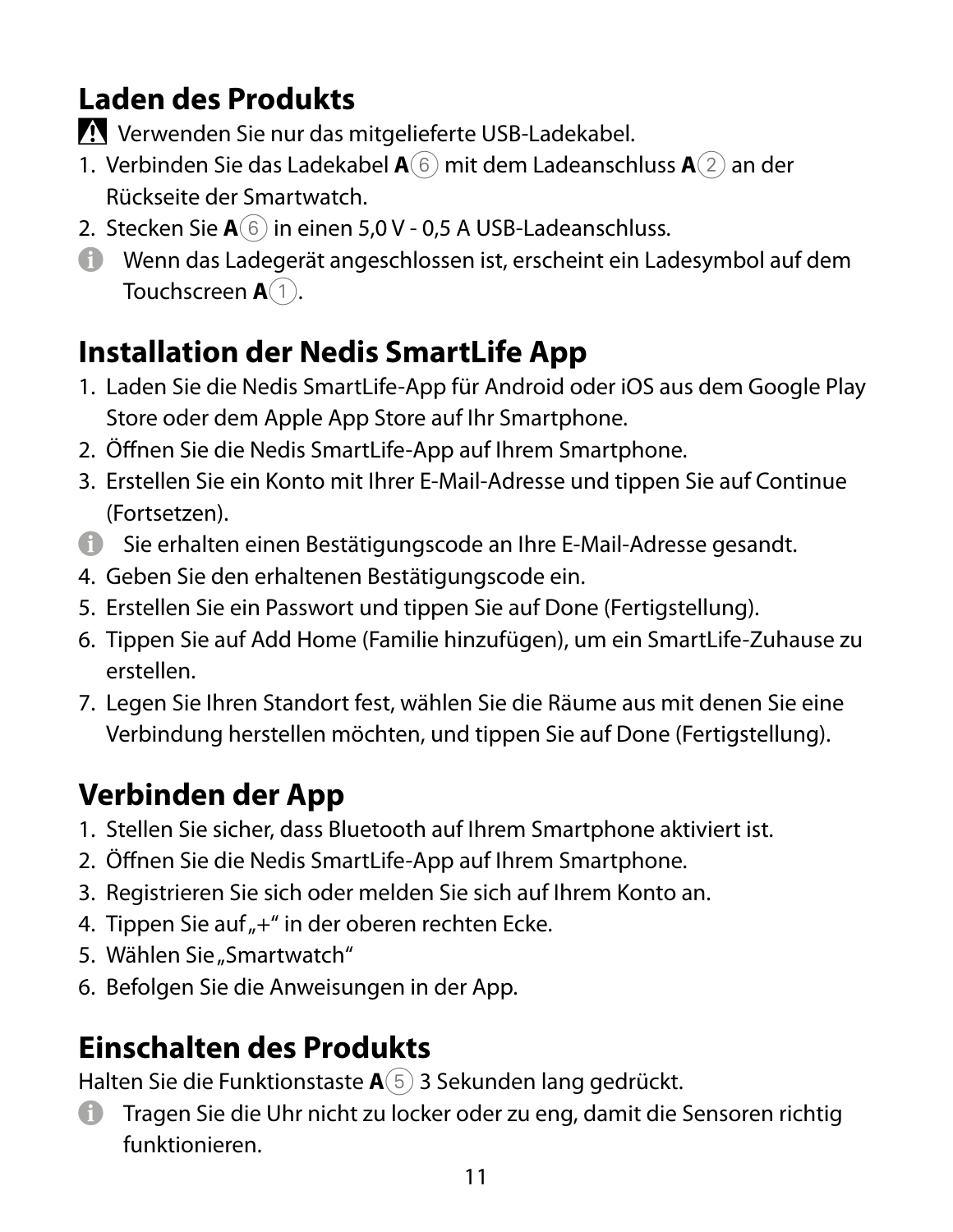## **Navigation auf dem Startbildschirm** (Abbildung **B**)

- 1 Aktuelle Uhrzeit
- 2 Datum und Wochentag
- 3 Heute verbrannte Kalorien
- 4 Zuletzt gemessene Herzfrequenz
- 5 Aktuelles Wetter
- 6 Umgebungstemperatur
- 7 Heute zurückgelegte Strecke
- 8 Heute gelaufene Schritte

Der Startbildschirm ist der Ausgangspunkt, von dem aus Sie auf weitere Funktionen der Smartwatch zugreifen.

Anzeige der aktuellen Uhrzeit, des Datums und anderer Informationen. Halten Sie den Startbildschirm gedrückt, um ihn zu ändern. Es kann zwischen 6 verschiedenen Layouts gewählt werden.

## **Betreiben des Produkts**

- **•** Die Navigation erfolgt durch horizontales und vertikales Wischen.
- **•** Tippen Sie auf ein Symbol, um eine Funktion auszuwählen.
- **•** Wischen Sie von links nach rechts, um zum vorherigen Menü zu gelangen.
- **•** Drücken Sie die Funktionstaste, um zum Startbildschirm zurückzukehren.

## **Menübildschirm**

- 1. Wischen Sie von rechts nach links zur Eingabe.
- 2. Wischen Sie nach oben oder unten, um zu navigieren.
- 3. Tippen Sie auf ein Symbol, um das Untermenü der ausgewählten Funktion aufzurufen.
- 4. Wischen Sie zum Beenden von rechts nach links.

## **Nachrichtenbildschirm**

Wischen Sie von links nach rechts zur Eingabe. Zeigt Benachrichtigungen vom gekoppelten Telefon an.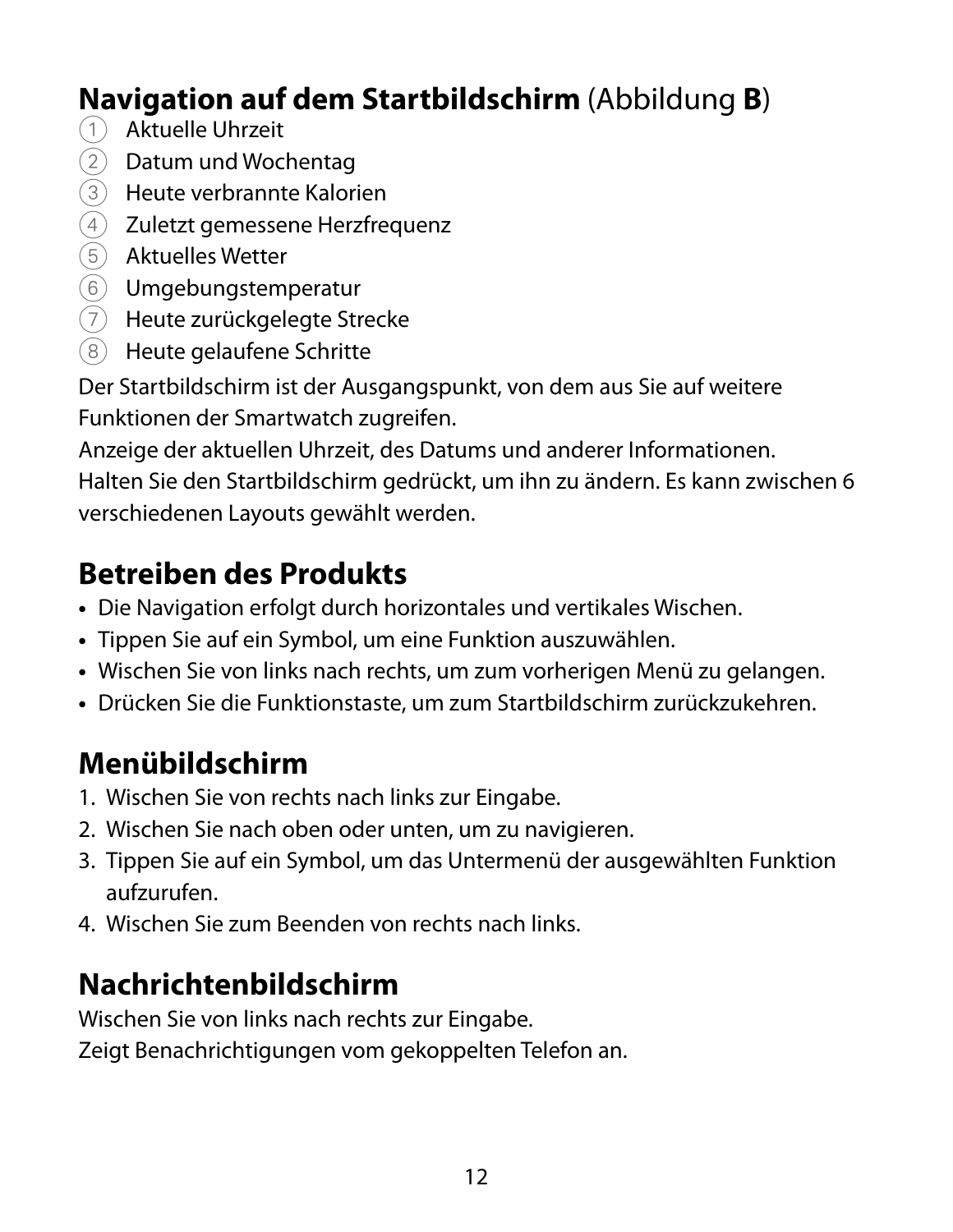### **Aktivitätenbildschirm**

Wischen Sie von unten nach oben zur Eingabe. Anzeige einer Übersicht der gemessenen Aktivitäten. Wischen Sie im Aktivitätenbildschirm von unten nach oben, um zu anderen Funktionen zu wechseln.

#### **Optionsbildschirm**

Wischen Sie von oben nach unten zur Eingabe.

#### **Konformitätserklärung**

Wir, Nedis B.V., erklären als Hersteller, dass das Produkt BTSW002BK unserer Marke Nedis<sup>\*</sup>, produziert in China, nach allen geltenden CE-Standards und Vorschriften getestet wurde und alle diese Tests erfolgreich bestanden hat. Dies gilt unter anderem auch für die Richtlinie RED 2014/53/EU.

Die vollständige Konformitätserklärung (und das Sicherheitsdatenblatt, falls zutreffend) steht zum Download zur Verfügung unter: nedis.de/btsw002bk#support

Weiterführende Informationen zur Compliance erhalten Sie über den Kundenservice: Web: www.nedis.com E-Mail: service@nedis.com Nedis B.V., de Tweeling 28 5215 MC 's-Hertogenbosch, Niederlande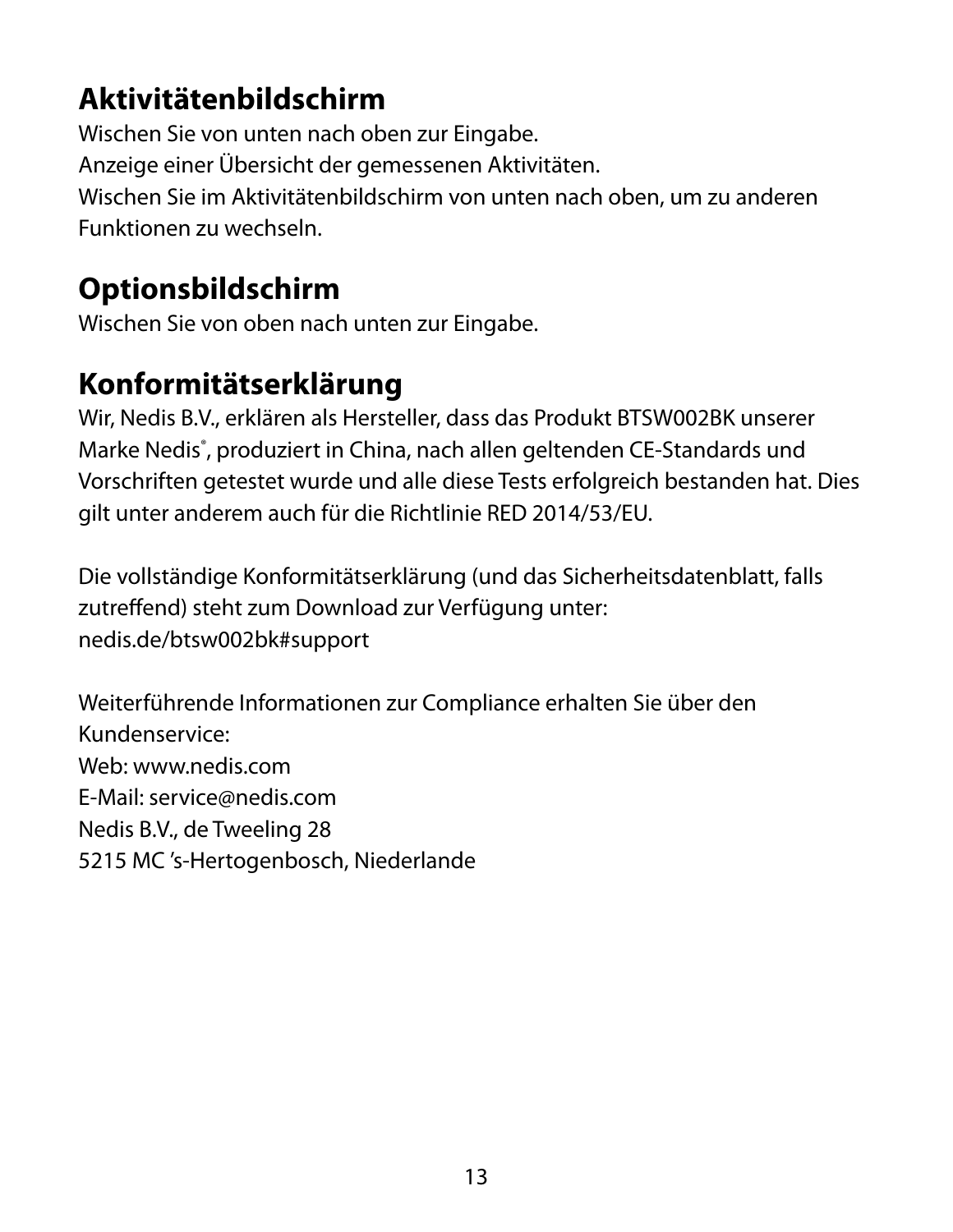## b **Guide de démarrage rapide**

## **Montre santé intelligente** BTSW002BK



Pour plus d'informations, consultez le manuel détaillé en ligne : **ned.is/btsw002bk**

## **Utilisation prévue**

Ce produit est une montre connectée qui peut vous donner des notifications de nouveaux messages sur votre téléphone, suivre vos activités sportives et mesurer votre fréquence cardiaque ou votre température corporelle. Le produit peut être contrôlé avec l'application Nedis SmartLife. Toute modification du produit peut avoir des conséquences sur la sécurité, la garantie et le bon fonctionnement.

#### **Spécifications**

| Produit                               | Montre santé intelligente                                |
|---------------------------------------|----------------------------------------------------------|
| Article numéro                        | BTSW002BK                                                |
| Dimensions (L x I x H)                | 43 x 37 x 11 mm                                          |
| Alimentation électrique               | 5,0 VDC; 0,5 A                                           |
| Gamme de fréquences FM                | 2402 - 2480 MHz                                          |
| Puissance de transmission<br>maximale | 2.6 dBm                                                  |
| Connexion                             | Bluetooth <sup>*</sup> 4.2                               |
| <b>Batterie</b>                       | Veille : jusqu'à 12 jours<br>Connectée : jusqu'à 5 jours |
| Étanche                               | <b>IP68</b>                                              |

#### **Pièces principales** (image **A**)

- 1 Écran tactile
- Connecteur de charge
- Capteur de température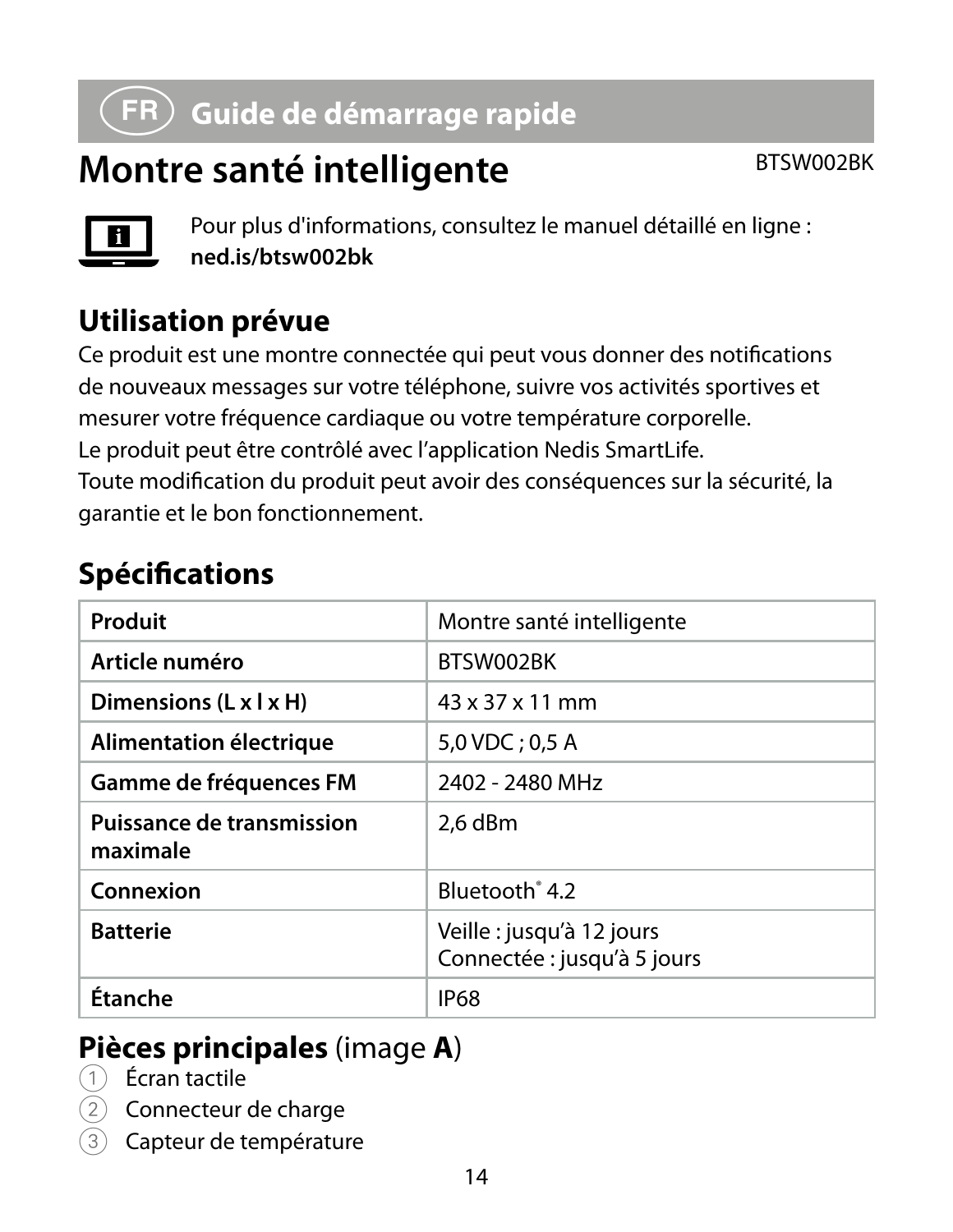- 4 Capteur de fréquence cardiaque
- 5 Bouton de fonction
- 6 Câble de charge

## **Consignes de sécurité**

#### AVERTISSEMENT

- **•** Assurez-vous d'avoir entièrement lu et compris les instructions de ce document avant d'installer ou d'utiliser le produit. Conservez l'emballage et le présent document pour référence ultérieure.
- **•** Utilisez le produit uniquement comme décrit dans le présent document.
- **•** Ne pas utiliser le produit si une pièce est endommagée ou défectueuse. Remplacez immédiatement un produit endommagé ou défectueux.
- **•** Ne pas laisser tomber le produit et éviter de le cogner.
- **•** Ce produit ne peut être réparé que par un technicien qualifié afin de réduire les risques d'électrocution.
- **•** Ne pas exposer le produit à l'eau ou à l'humidité.
- **•** Le produit est livré avec une batterie partiellement chargée. Pour une durée de vie optimale de la batterie, chargez complètement la batterie avant la première utilisation.
- **•** Utilisez uniquement le câble de charge USB fourni.
- **•** Conservez la documentation originale du produit pour référence ultérieure.
- **•** Ne pas laisser une batterie en charge prolongée lorsque vous ne l'utilisez pas.

## **Charger le produit**

-Utilisez uniquement le câble de charge USB fourni.

- 1. Connectez le câble de charge **A**6 au connecteur de charge **A**2 au dos de la montre intelligente.
- 2. Insérez **A**6 dans un port de charge USB de 5,0 V 0,5 A.
- 4 Lorsque le chargeur est connecté, une icône de charge apparaît sur l'écran tactile **A** $\cap$ .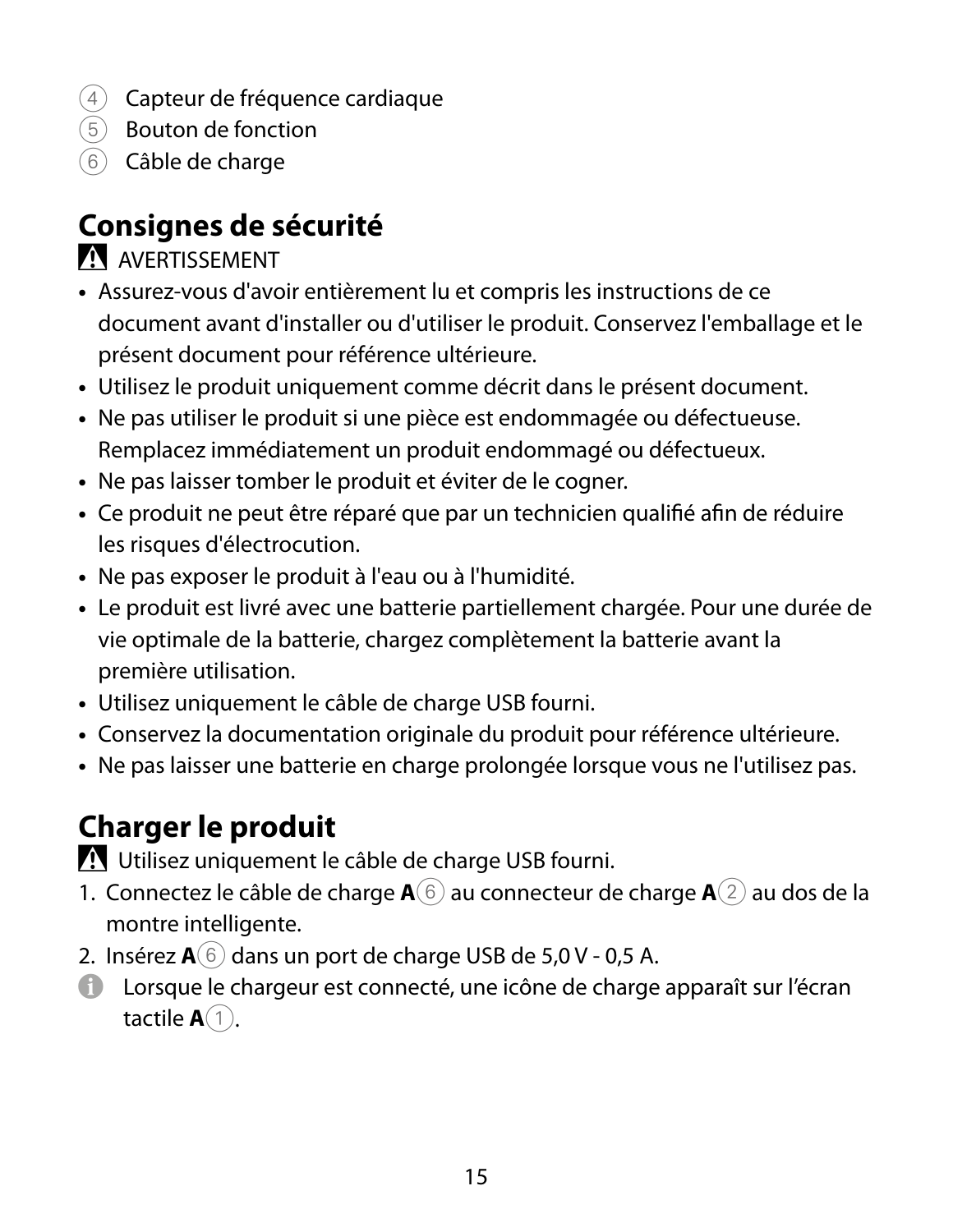## **Installez l'application Nedis SmartLife**

- 1. Téléchargez l'application Nedis Smartlife pour Android ou iOS sur votre téléphone via Google Play ou l'App Store d'Apple.
- 2. Ouvrez l'application Nedis Smartlife sur votre téléphone.
- 3. Créez un compte avec votre adresse e-mail et appuyez sur Continue (Continuer).
- 4 Vous recevrez un code de vérification sur votre adresse e-mail.
- 4. Entrez le code de vérification reçu.
- 5. Créez un mot de passe et appuyez sur Done (Terminé).
- 6. Appuyez sur Add Home (Ajouter les familles) pour créer une maison SmartLife
- 7. Définissez votre emplacement, choisissez les pièces avec lesquelles vous souhaitez vous connecter et appuyez sur Done (Terminé).

## **Connexion à l'application**

- 1. Assurez-vous que le Bluetooth soit activé sur votre smartphone.
- 2. Ouvrez l'application Nedis Smartlife sur votre téléphone.
- 3. Inscrivez-vous ou connectez-vous à votre compte.
- 4. Appuyez sur « + » dans le coin supérieur droit.
- 5. Sélectionnez « Smartwatch »
- 6. Suivez les instructions dans l'application.

## **Mettre le produit sous tension**

Appuyez et maintenez le bouton de fonction **A**5 pendant 3 secondes.

4 Ne serrez pas la montre trop peu ou excessivement afin que les capteurs fonctionnent correctement.

## **Navigation sur l'écran d'accueil** (image **B**)

- 1 Heure actuelle
- 2 Date et jour actuels
- 3 Calories brûlées aujourd'hui
- 4 Dernière fréquence cardiaque mesurée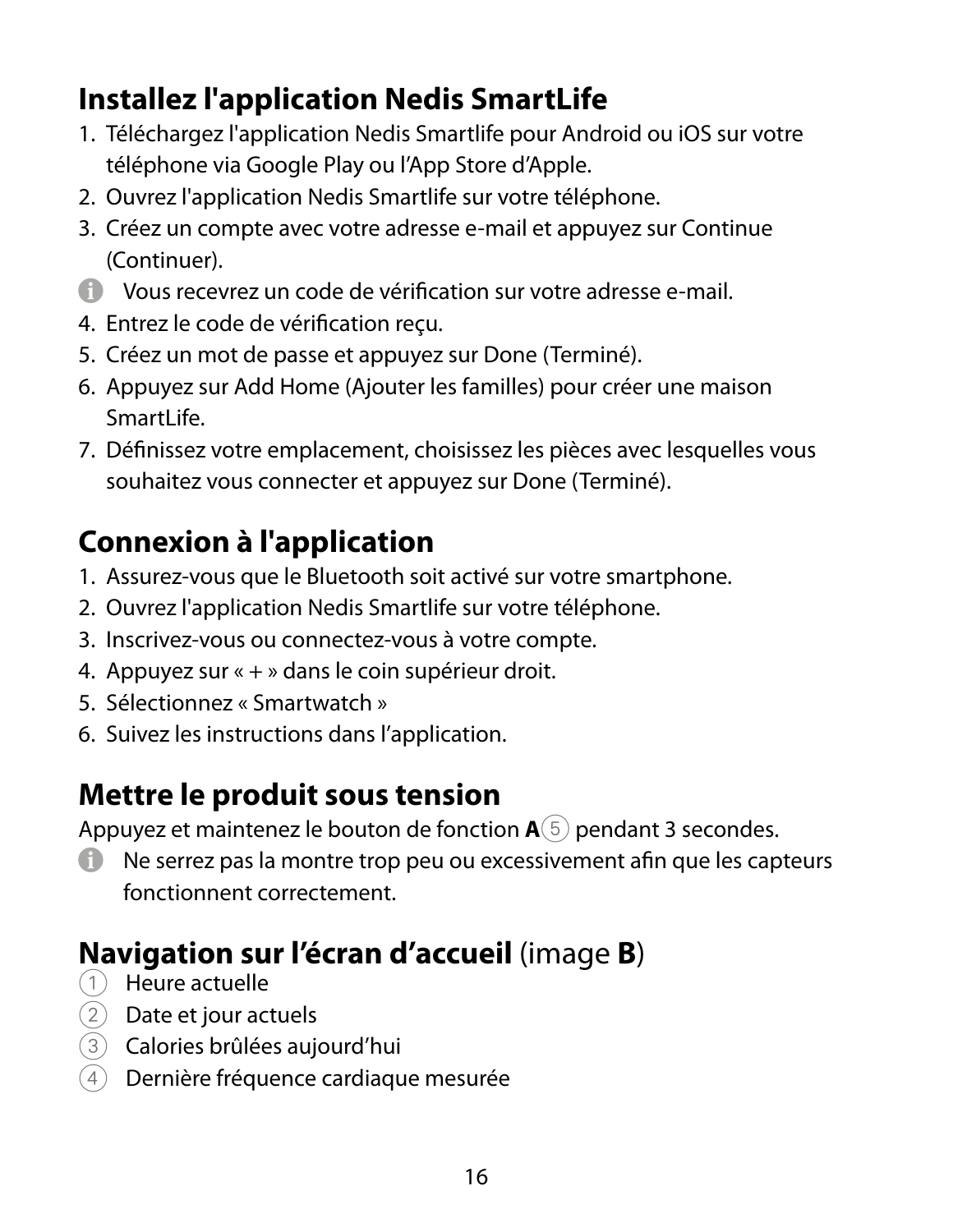- 5 Météo actuelle
- 6 Température ambiante
- 7 Distance parcourue aujourd'hui
- 8 Pas effectués aujourd'hui

L'écran d'accueil est le point de démarrage à partir duquel vous accédez à d'autres fonctions de la montre connectée.

Elle affiche l'heure, la date et d'autres informations.

Maintenez l'écran d'accueil pour le modifier. Il existe 6 dispositions différentes au choix.

## **Utiliser le produit**

- **•** Naviguez en faisant défiler horizontalement et verticalement
- **•** Appuyez sur une icône pour sélectionner une fonction
- **•** Faites défiler de gauche à droite pour aller au menu précédent
- **•** Appuyez sur le bouton de fonction pour revenir à l'écran d'accueil

## **Écran de menu**

- 1. Faites défiler de droite à gauche pour entrer.
- 2. Faites défiler vers le haut ou vers le bas pour naviguer.
- 3. Appuyez sur une icône pour accéder au sous-menu de la fonction choisie.
- 4. Faites défiler de droite à gauche pour quitter.

## **Écran des messages**

Faites défiler de gauche à droite pour entrer. Affiche les notifications du téléphone connecté.

## **Écran d'activité**

Faites défiler de bas en haut pour entrer. Affiche un aperçu des activités mesurées. Faites défiler de bas en haut sur l'écran d'activité pour passer à d'autres fonctionnalités.

## **Écran d'options**

Faites défiler de haut en bas pour entrer.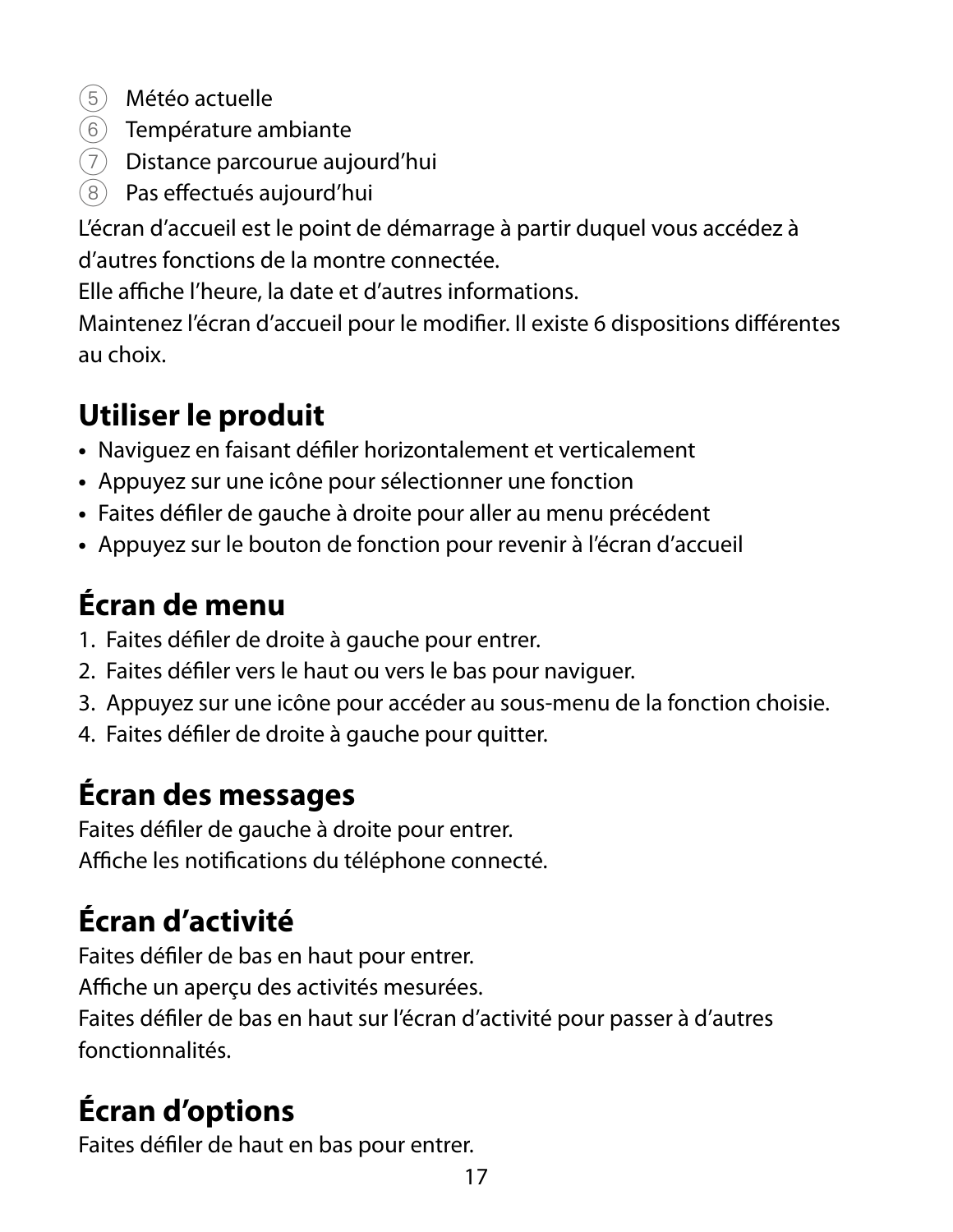## **Déclaration de conformité**

Nous, Nedis B.V., déclarons en tant que fabricant que le produit BTSW002BK de notre marque Nedis<sup>®</sup>, produit en Chine, a été testé conformément à toutes les normes et réglementations CE en vigueur et que tous les tests ont été réussis. Cela inclut, sans toutefois s'y limiter, la directive RED 2014/53/UE.

La Déclaration de conformité complète (et la fiche de sécurité le cas échéant) peut être trouvée et téléchargée via: nedis.fr/btsw002bk#support

Pour plus d'informations sur la conformité, contactez le service client : Site Web : www.nedis.com E-mail : service@nedis.com Nedis B.V., de Tweeling 28 5215 MC 's-Hertogenbosch, Pays-Bas

## (NL )Snelstartgids

## **Slim gezondheidshorloge** BTSW002BK



Zie voor meer informatie de uitgebreide handleiding online: **ned.is/btsw002bk**

## **Bedoeld gebruik**

Dit product is een smartwatch die u meldingen van nieuwe berichten op uw telefoon kan geven, uw sportactiviteiten registreert en uw hartslag of lichaamstemperatuur meet.

Het product kan met de Nedis SmartLife app worden bediend.

Elke wijziging van het product kan gevolgen hebben voor de veiligheid, garantie en correcte werking.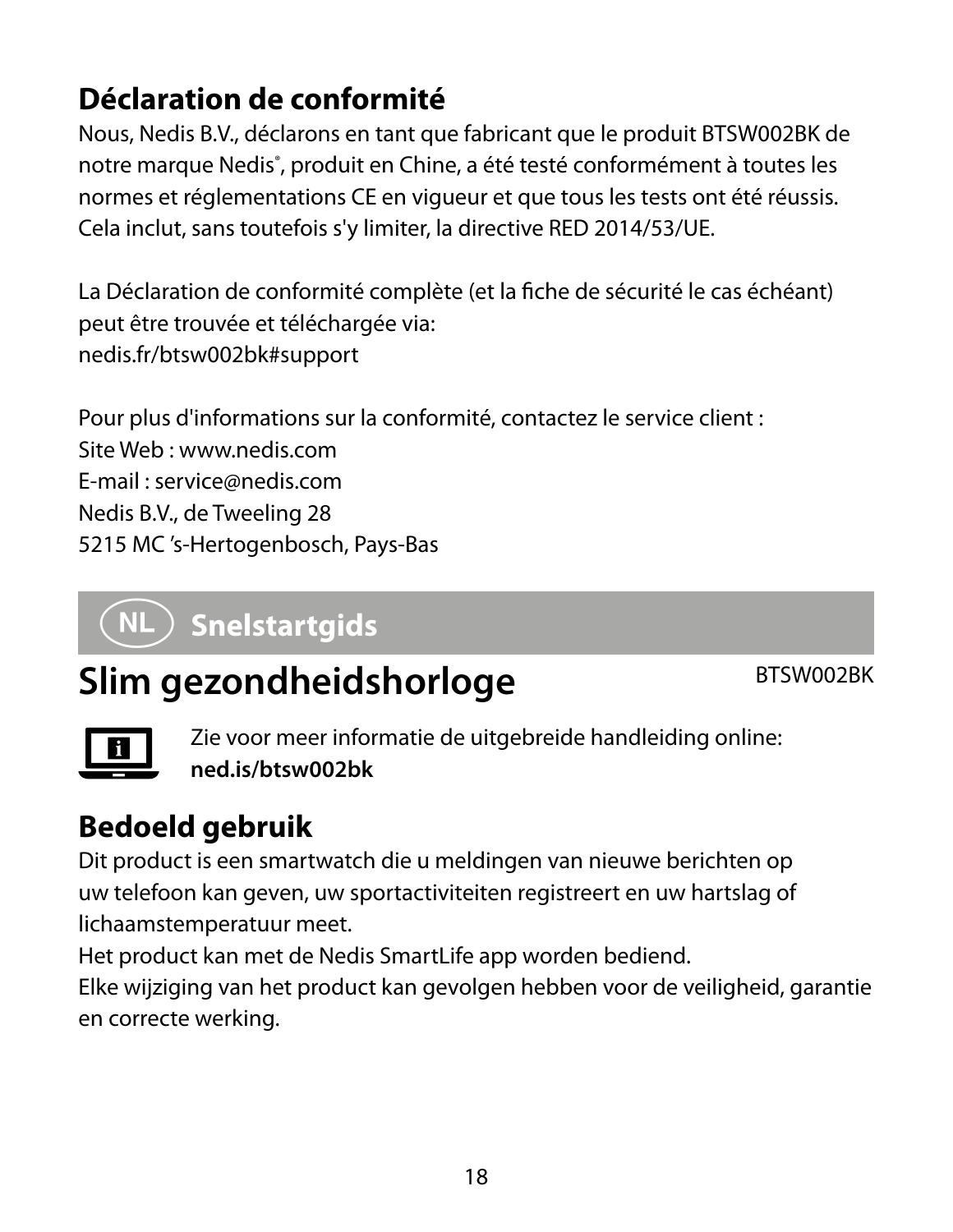### **Specificaties**

| Product                | Slim gezondheidshorloge                            |
|------------------------|----------------------------------------------------|
| <b>Artikelnummer</b>   | BTSW002BK                                          |
| Afmetingen (1 x b x h) | 43 x 37 x 11 mm                                    |
| Stroomingang           | 5.0 VDC: 0.5 A                                     |
| FM frequentiebereik    | 2402 - 2480 MHz                                    |
| Maximaal zendvermogen  | 2.6 dBm                                            |
| Aansluiting            | Bluetooth <sup>®</sup> 4.2                         |
| <b>Batterijen</b>      | Stand-by: max. 12 dagen<br>Verbonden: max. 5 dagen |
| Waterdicht             | <b>IP68</b>                                        |

## **Belangrijkste onderdelen** (afbeelding **A**)

- 1 Touchscreen
- 2 Oplaadconnector
- 3 Temperatuursensor
- 4 Hartslagsensor
- 5 Functietoets
- 6 Oplaadkabel

#### **Veiligheidsvoorschriften**

WAARSCHUWING

- **•** Zorg ervoor dat u de instructies in dit document volledig gelezen en begrepen heeft voordat u het product installeert of gebruikt. Bewaar de verpakking en dit document voor toekomstig gebruik.
- **•** Gebruik het product alleen zoals in dit document beschreven.
- **•** Gebruik het product niet als een onderdeel beschadigd of defect is. Vervang een beschadigd of defect product onmiddellijk.
- **•** Laat het product niet vallen en voorkom stoten.
- **•** Dit product mag voor onderhoud alleen worden geopend door een erkend technicus om het risico op elektrische schokken te verkleinen.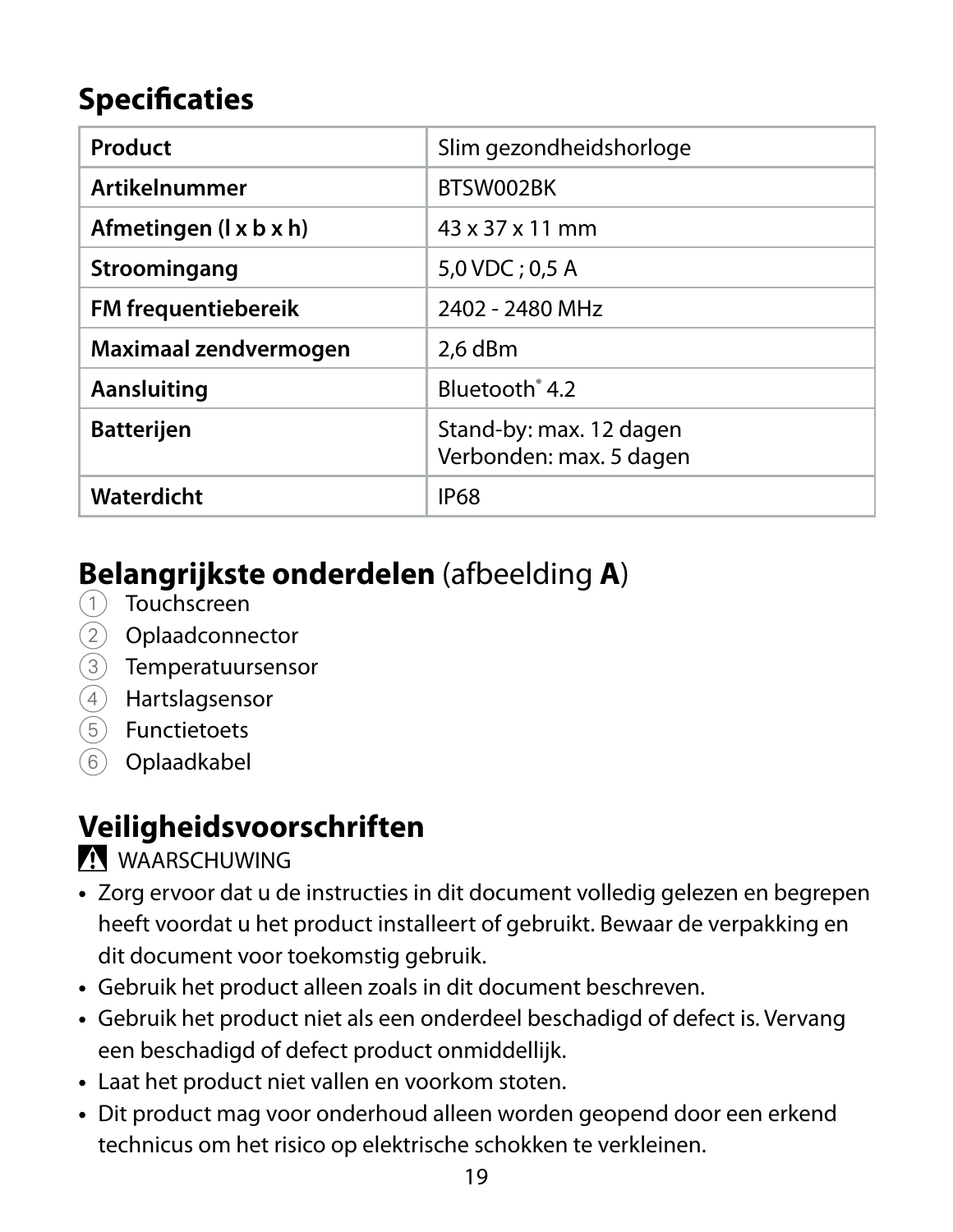- **•** Stel het product niet bloot aan water of vocht.
- **•** Het product wordt met een gedeeltelijk opgeladen batterij geleverd. Voor een optimale levensduur van de batterij moet u de batterij vóór de eerste ingebruikname volledig opladen.
- **•** Gebruik alleen de meegeleverde USB-oplaadkabel.
- **•** Bewaar de originele productdocumentatie voor toekomstig gebruik.
- **•** Laat een batterij niet langdurig in opgeladen toestand wanneer deze niet wordt gebruikt .

#### **Het product opladen**

-Gebruik alleen de meegeleverde USB-oplaadkabel.

- 1. Sluit de oplaadkabel **A**6 aan op de oplaadconnector **A**2 aan de achterzijde van de smartwatch.
- 2. Steek **A**6 in een 5,0 V 0,5 A USB-oplaadpoort.
- 4 Zodra de lader aangesloten is, verschijnt er een oplaadpictogram op het touchscreen **A**<sup>1</sup>.

#### **De Nedis SmartLife app installeren**

- 1. Download de Nedis Smartlife app voor Android of iOS op je telefoon via Google Play of de Apple App Store.
- 2. Open de Nedis Smartlife app op je telefoon.
- 3. Maak een account aan met uw e-mailadres en tik op Continue (Verder).
- 4 U ontvangt een verificatiecode op uw e-mailadres.
- 4. Voer de ontvangen verificatiecode in.
- 5. Maak een wachtwoord aan en tik op Done (Voltooid).
- 6. Tik op Add Home (Huis toevoegen) om een SmartLife-huis aan te maken.
- 7. Stel je locatie in, kies de ruimtes waar je mee wilt verbinden en tik op Voltooid.

#### **Verbinding maken met de app**

- 1. Zorg ervoor dat op uw smartphone Bluetooth ingeschakeld is.
- 2. Open de Nedis Smartlife app op je telefoon.
- 3. Meld u aan of log in op uw account.
- 4. Tik op + in de rechterbovenhoek.
- 5. Selecteer "Smartwatch"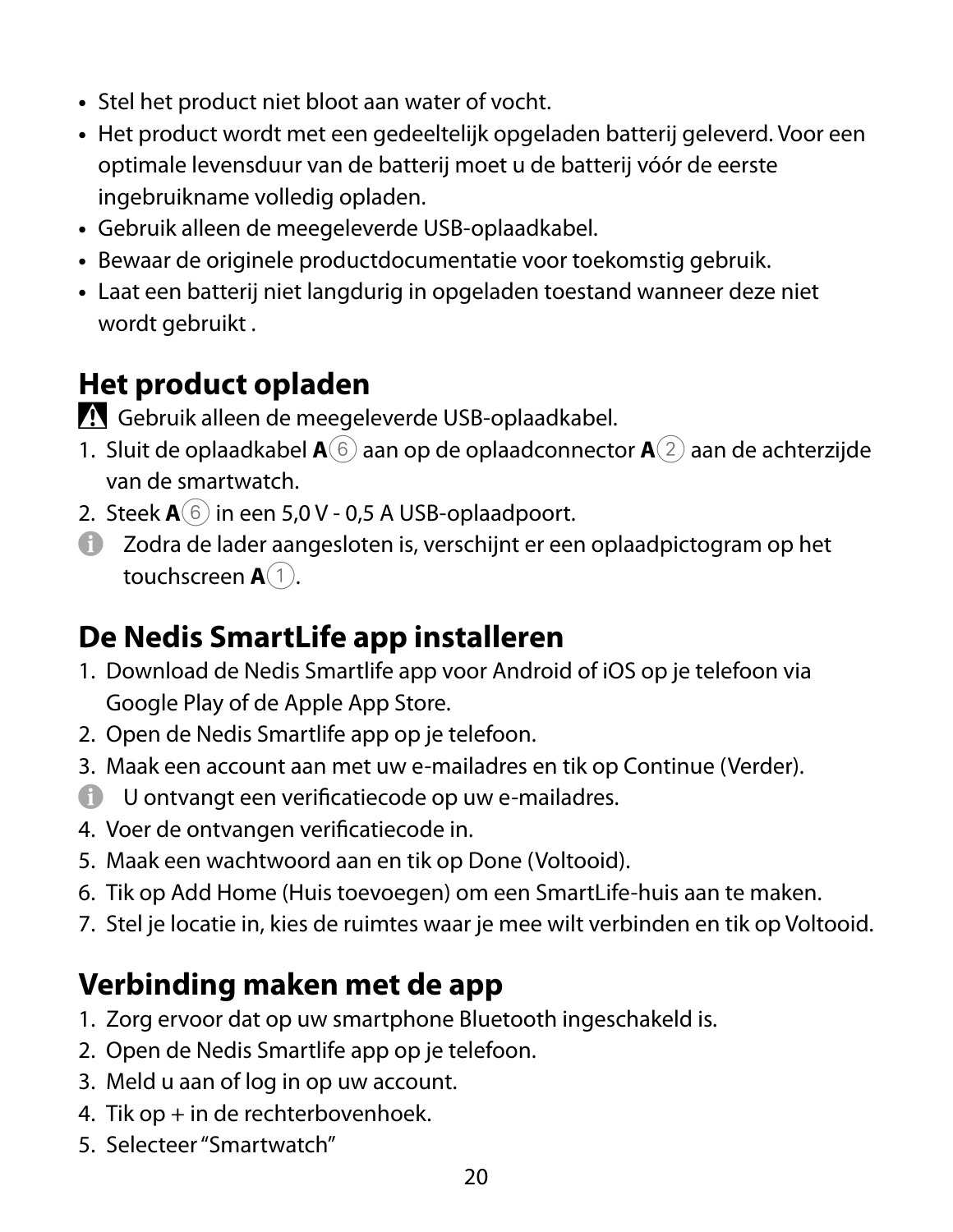6. Volg de aanwijzingen in de app op.

#### **Het product aanzetten**

Houd de functietoets  $\mathbf{A}(5)$  gedurende 3 seconden ingedrukt.

4 Doe de smartwatch niet te los of te strak om uw pols opdat de sensoren correct werken.

#### **Op het startscherm navigeren** (afbeelding **B**)

- $(1)$  Actuele tiid
- 2 Actuele datum en dag
- 3 Vandaag verbrande calorieën
- 4 Laatst gemeten hartslag
- 5 Actueel weer
- 6 Omgevingstemperatuur
- 7 Vandaag afgelegde afstand
- 8 Vandaag genomen stappen

Vanuit het startscherm krijgt u toegang tot de overige functies van de smartwatch.

Het toont de actuele tijd, datum en overige informatie.

Houd het startscherm ingedrukt om het te veranderen. U kunt kiezen uit 6 verschillende lay-outs.

#### **Het product gebruiken**

- **•** Navigeer door horizontaal en verticaal te vegen
- **•** Tik op een pictogram om een functie te selecteren
- **•** Veeg van links naar rechts om naar het vorige menu te gaan
- **•** Druk op de functietoets om terug te gaan naar het startscherm

#### **Menuscherm**

- 1. Veeg van rechts naar links om te openen.
- 2. Veeg omhoog of omlaag om te navigeren.
- 3. Tik op een pictogram om het submenu van de gekozen functie te openen.
- 4. Veeg van rechts naar links om het menu te verlaten.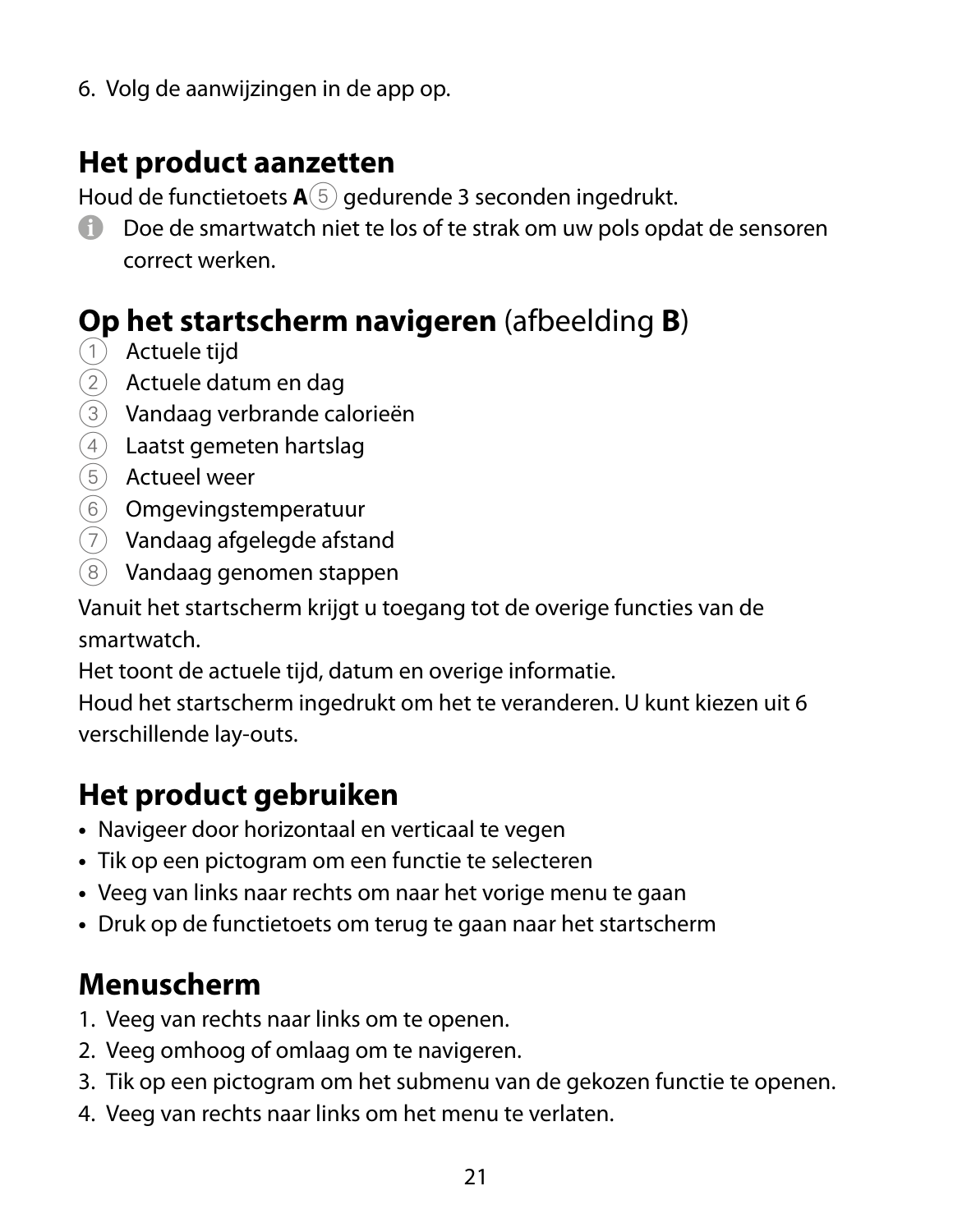### **Berichtenscherm**

Veeg van links naar rechts om te openen. Toont meldingen van de verbonden telefoon.

## **Activiteitenscherm**

Veeg van beneden naar boven om te openen. Toont een overzicht van de gemeten activiteiten. Veeg in het activiteitenscherm van beneden naar boven om naar andere functionaliteiten te schakelen.

## **Optiescherm**

Veeg van boven naar beneden om te openen.

## **Conformiteitsverklaring**

Wij, Nedis B.V., verklaren als fabrikant dat het product BTSW002BK van ons merk Nedis® , geproduceerd in China, is getest conform alle relevante CE-normen en -voorschriften en dat alle tests met succes zijn doorstaan. Dit omvat, maar is niet beperkt tot de richtlijn RED 2014/53/EU.

De volledige conformiteitsverklaring (en het blad met veiligheidsgegevens indien van toepassing) kan worden gevonden en gedownload via nedis.nl/btsw002bk#support

Voor andere informatie met betrekking tot de naleving neemt u contact op met de klantenservice: Web: www.nedis.nl E-mail: service@nedis.com Nedis B.V., de Tweeling 28 5215 MC 's-Hertogenbosch, Nederland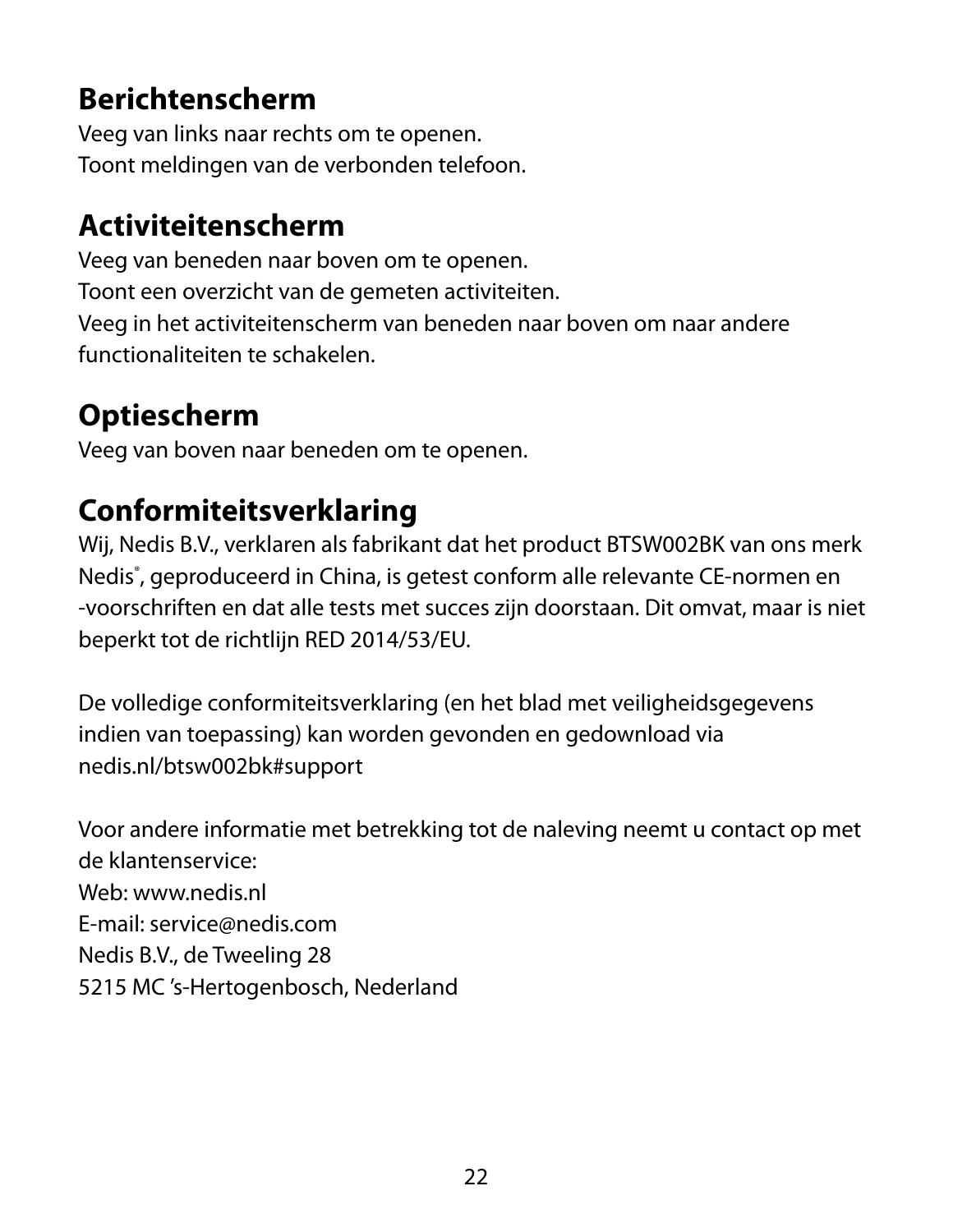## j **Guida rapida all'avvio**

## **Smart Health Watch** BTSW002BK



Per maggiori informazioni vedere il manuale esteso online: **ned.is/btsw002bk**

## **Uso previsto**

Il prodotto è uno smartwatch in grado di inviare notifiche di nuovi messaggi presenti sul proprio telefono, monitorare le attività sportive e misurare la frequenza cardiaca o la temperatura corporea.

Il prodotto può essere controllato con l'app Nedis SmartLife.

Eventuali modifiche al prodotto possono comportare conseguenze per la sicurezza, la garanzia e il corretto funzionamento.

## **Specifiche**

| Prodotto                           | Smart Health Watch                                     |
|------------------------------------|--------------------------------------------------------|
| Numero articolo                    | BTSW002BK                                              |
| Dimensioni (p x l x a)             | $43 \times 37 \times 11$ mm                            |
| Ingresso di alimentazione          | $5.0$ VDC: 0.5 A                                       |
| Intervallo di frequenza FM         | 2402 - 2480 MHz                                        |
| Potenza massima di<br>trasmissione | 2.6 dBm                                                |
| Collegamento                       | Bluetooth <sup>*</sup> 4.2                             |
| <b>Batteria</b>                    | Standby: fino a 12 giorni<br>Connesso: fino a 5 giorni |
| Impermeabile                       | <b>IP68</b>                                            |

#### **Parti principali** (immagine **A**)

- 1 Schermo touch
- Connettore di ricarica
- 3 Sensore della temperatura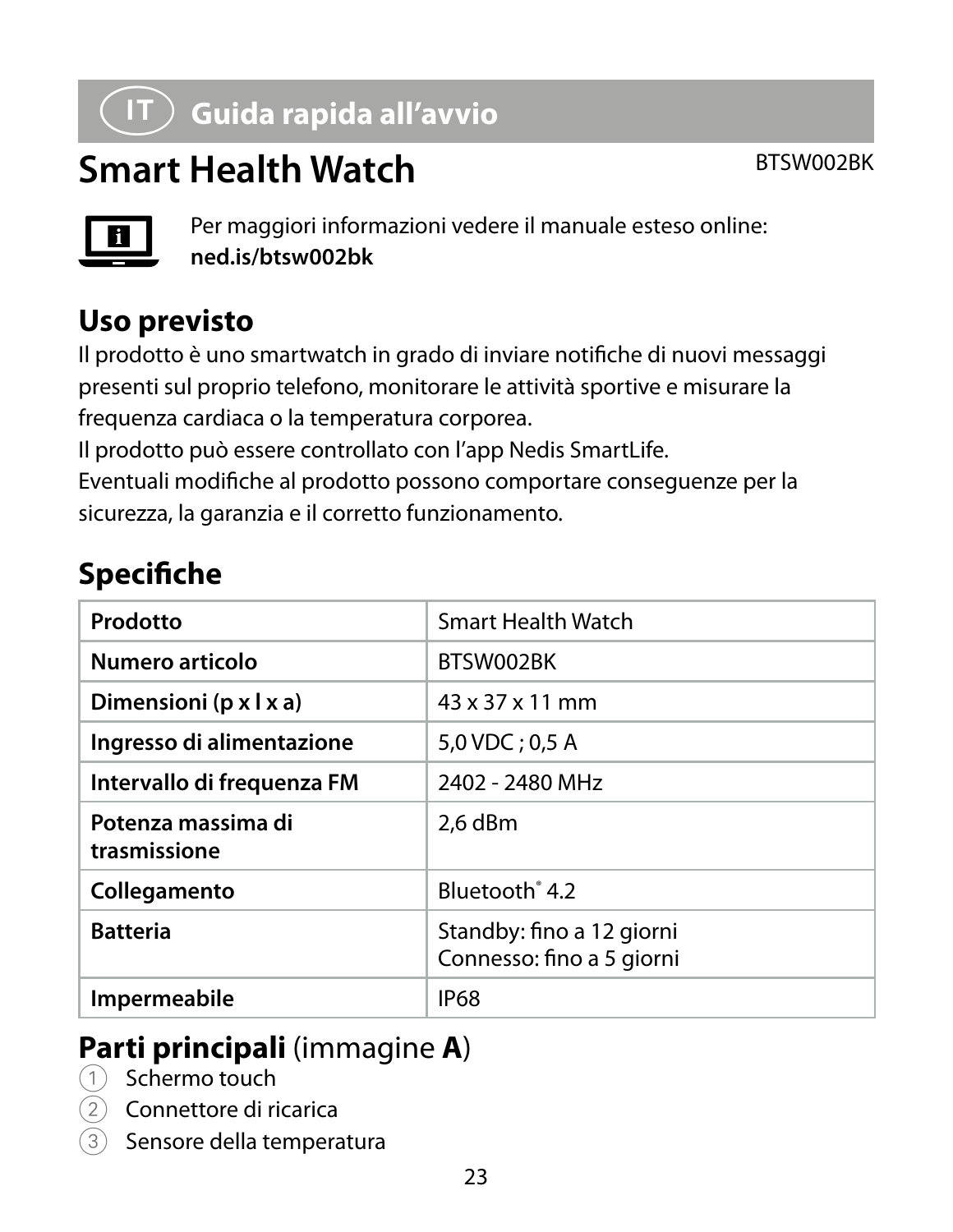- $(4)$  Sensore della frequenza cardiaca
- 5 Pulsante Funzione
- 6 Cavo di ricarica

### **Istruzioni di sicurezza**

#### **ATTENZIONE**

- **•** Assicurarsi di aver letto e compreso pienamente le istruzioni presenti nel documento prima di installare o utilizzare il prodotto. Conservare la confezione e il presente documento per farvi riferimento in futuro.
- **•** Utilizzare il prodotto solo come descritto nel presente documento.
- **•** Non utilizzare il prodotto se una parte è danneggiata o difettosa. Sostituire immediatamente un prodotto danneggiato o difettoso.
- **•** Non far cadere il prodotto ed evitare impatti.
- **•** Il prodotto può essere riparato e sottoposto a manutenzione esclusivamente da un tecnico qualificato per ridurre il rischio di scosse elettriche.
- **•** Non esporre il prodotto all'acqua o all'umidità.
- **•** Il prodotto viene consegnato con una batteria parzialmente carica. Per una durata ottimale della batteria, caricarla completamente prima del primo utilizzo.
- **•** Utilizzare esclusivamente il cavo di ricarica USB in dotazione.
- **•** Conservare la documentazione originale del prodotto per farvi riferimento in futuro.
- **•** Non caricare la batteria in modo prolungato quando non viene utilizzato.

## **Ricarica del prodotto**

-Utilizzare esclusivamente il cavo di ricarica USB in dotazione.

- 1. Collegare il cavo di ricarica **A**6 al connettore di ricarica **A**2 sul retro dello smartwatch.
- 2. Inserire **A**6 in una porta di ricarica USB da 5,0 V 0,5 A.
- $\bullet$  Se il caricabatterie è collegato, sullo schermo touch  $\mathbf{A}(\mathbf{1})$  apparirà il simbolo della ricarica.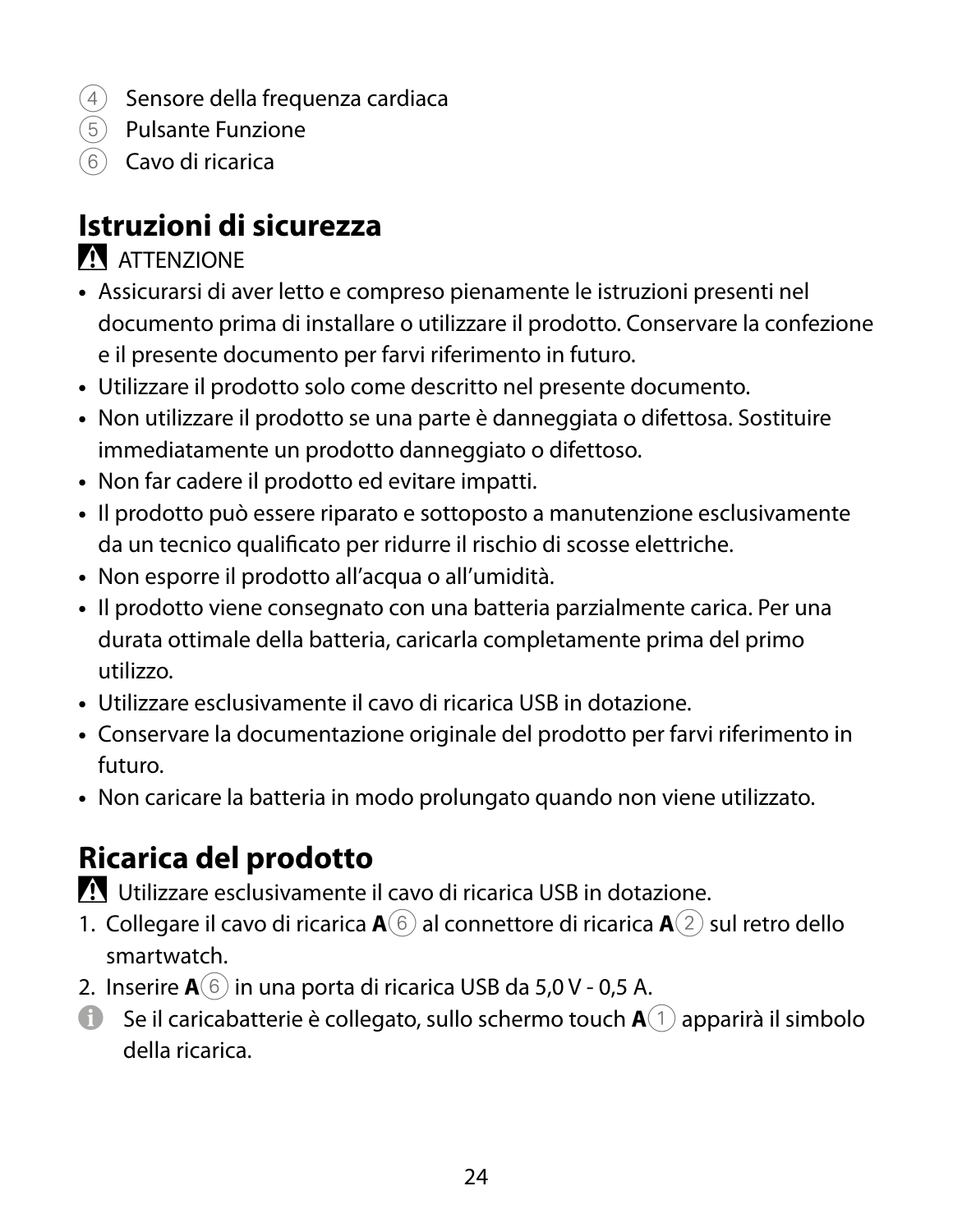### **Installazione dell'app SmartLife di Nedis**

- 1. Scaricare l'app Nedis Smartlife per Android o iOS sul telefono tramite Google Play o l'Apple App Store.
- 2. Aprire l'app Nedis Smartlife sul telefono.
- 3. Creare un account con il proprio indirizzo e-mail e premere Continua.
- 4 Si riceverà un codice di verifica sul proprio indirizzo e-mail.
- 4. Immettere il codice di verifica ricevuto.
- 5. Creare una password e toccare Fatto.
- 6. Toccare Aggiungi Casa per creare una casa SmartLife.
- 7. Impostare la propria posizione, scegliere gli ambienti a cui collegarsi e toccare Fatto.

## **Collegamento all'app**

- 1. Controllare che il Bluetooth sia attivo sul proprio smartphone.
- 2. Aprire l'app Nedis Smartlife sul telefono.
- 3. Registrarsi o accedere al proprio account.
- 4. Toccare + nell'angolo in alto a destra.
- 5. Selezionare "Smartwatch"
- 6. Seguire le istruzioni nell'app.

## **Accensione del prodotto**

Tenere premuto il tasto funzione **A**5 per 3 secondi.

4 Affinché i sensori funzionino correttamente, non indossare l'orologio troppo lento o troppo stretto.

#### **Navigazione sulla schermata principale** (immagine **B**)

- 1 Ora attuale
- 2 Data e giorno attuali
- 3 Calorie bruciate oggi
- 4 Ultima frequenza cardiaca misurata
- 5 Meteo attuale
- 6 Temperatura ambiente
- $(7)$  Distanza percorsa oggi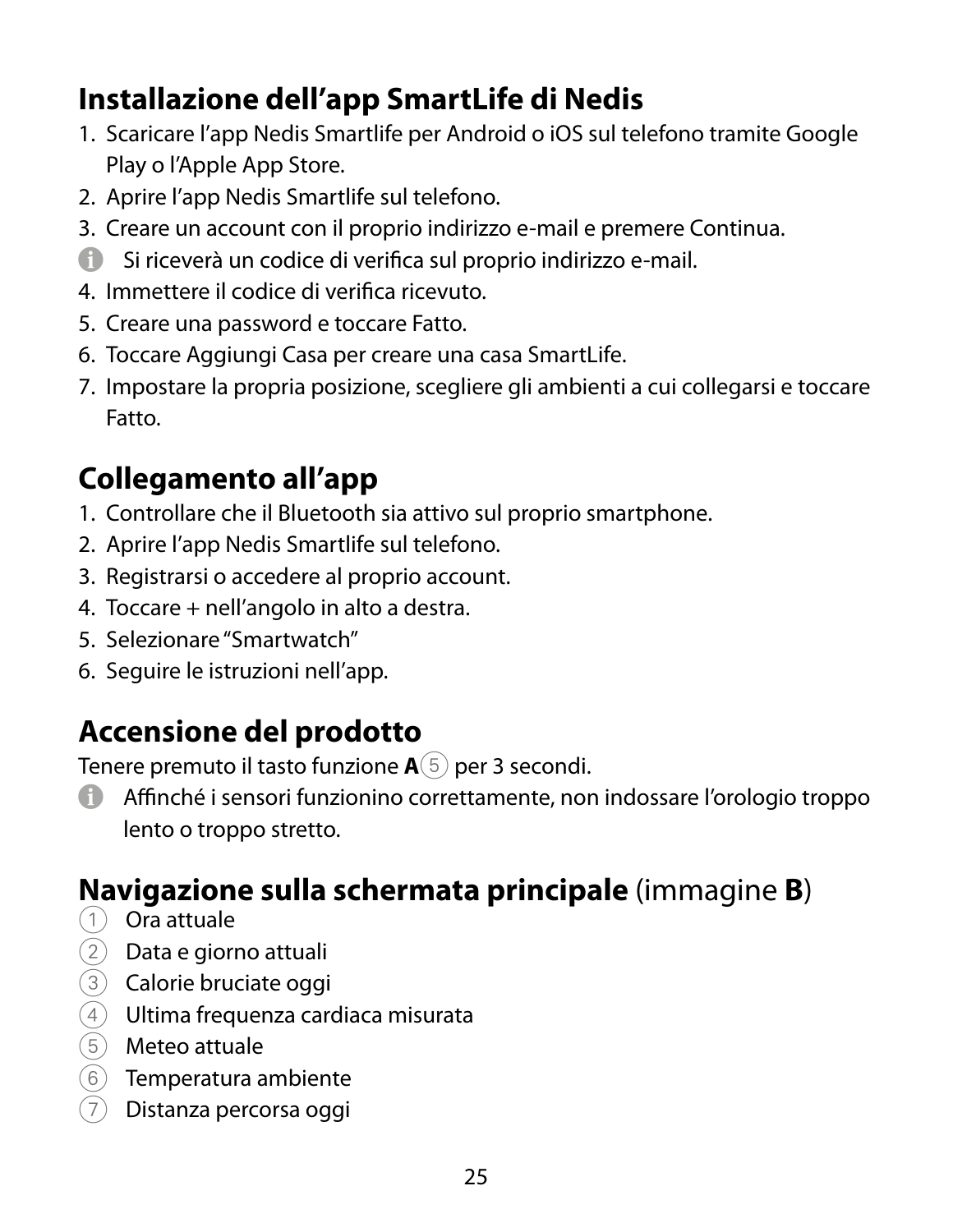#### 8 Passi effettuati oggi

La schermata principale è il punto di partenza per accedere ad altre funzioni dello smartwatch.

Mostra l'ora e la data attuali e altre informazioni.

Premere la schermata principale per cambiare il layout. Si può scegliere tra 6 layout diversi.

## **Utilizzo del prodotto**

- **•** Spostarsi da una sezione all'altra scorrendo il dito in orizzontale o verticale
- **•** Premere un'icona per selezionare una funzione
- **•** Scorrere il dito da sinistra verso destra per passare al menù precedente
- **•** Premere il tasto funzione per tornare alla schermata principale

## **Schermata menù**

- 1. Scorrere il dito da destra verso sinistra per entrare nel menù.
- 2. Scorrere il dito verso l'alto o verso il basso per spostarsi nel menù.
- 3. Premere un'icona per entrare nel sottomenù della funzione scelta.
- 4. Scorrere il dito da destra verso sinistra per uscire.

## **Schermata dei messaggi**

Scorrere il dito da sinistra verso destra per entrare. Mostra le notifiche ricevute dal telefono collegato.

## **Schermata delle attività**

Scorrere il dito dal basso verso l'alto per entrare.

Mostra una panoramica delle attività misurate.

Scorrere il dito dal basso verso l'alto nella schermata delle attività per passare ad altre funzionalità.

## **Schermata delle opzioni**

Scorrere il dito dall'alto verso il basso per entrare.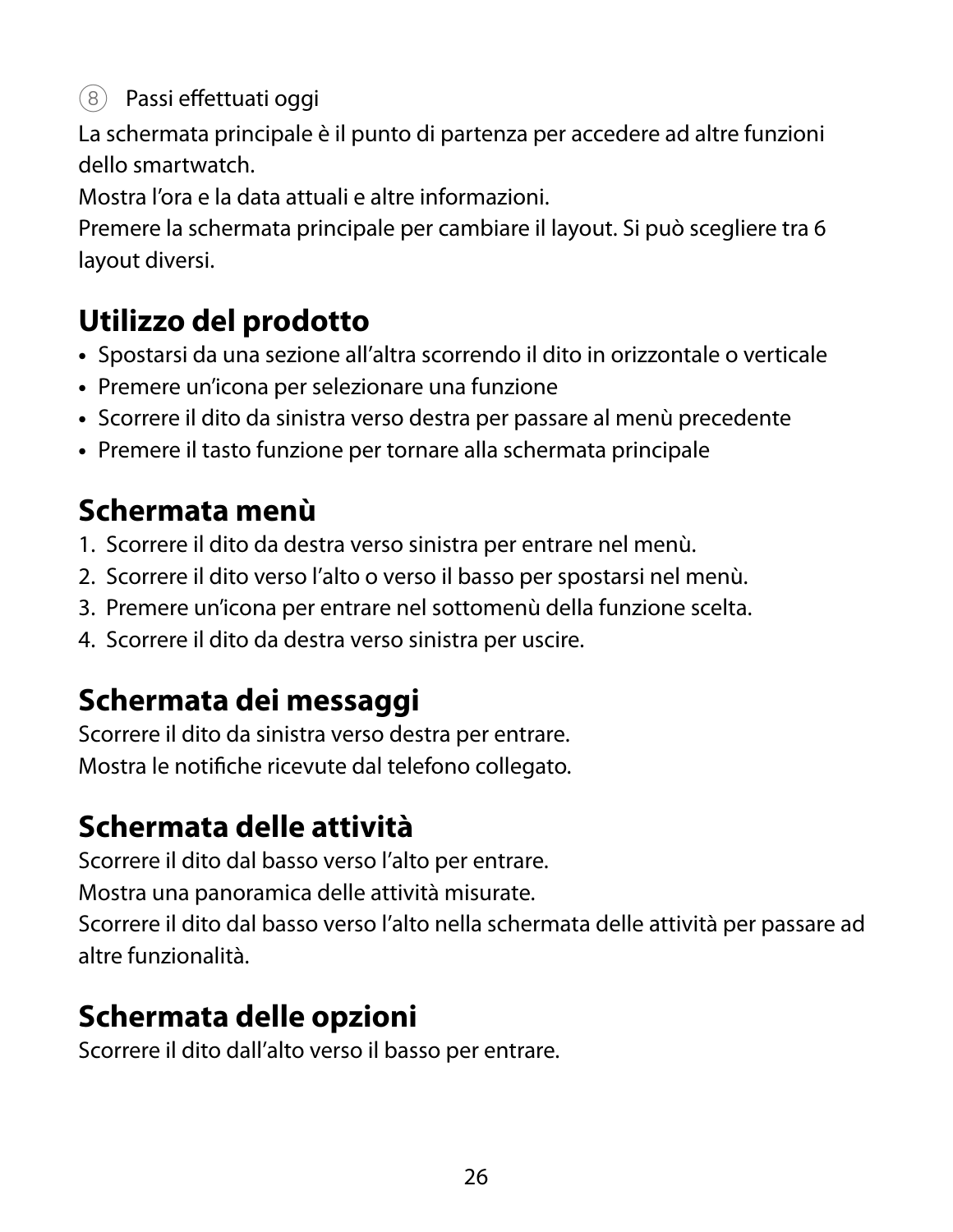## **Dichiarazione di conformità**

Noi sottoscritti, Nedis B.V., dichiariamo, in quanto fabbricanti, che il prodotto BTSW002BK con il nostro marchio Nedis<sup>\*</sup>, prodotto in Cina, è stato collaudato ai sensi di tutte le norme e i regolamenti CE pertinenti e che tutti i collaudi sono stati superati con successo. Questo include, senza esclusione alcuna, la normativa RED 2014/53/UE.

La Dichiarazione di conformità completa (e le schede di sicurezza, se applicabili) sono disponibili e possono essere scaricate da: nedis.it/btsw002bk#support

Per ulteriori informazioni relative alla conformità, contattare il servizio clienti: Sito web: www.nedis.com E-mail: service@nedis.com Nedis B.V., de Tweeling 28 5215 MC 's-Hertogenbosch, Paesi Bassi

## h **Guía de inicio rápido**

## **Reloj inteligente con monitor de salud**

BTSW002BK

Para más información, consulte el manual ampliado en línea: **ned.is/btsw002bk**

## **Uso previsto por el fabricante**

Este producto es un reloj inteligente que puede enviarle notificaciones de nuevos mensajes en su teléfono, realizar un seguimiento de su actividad deportiva y medir su ritmo cardíaco o su temperatura corporal. El producto puede controlarse a través de la aplicación Nedis SmartLife. Cualquier modificación del producto puede tener consecuencias para la seguridad, la garantía y el funcionamiento adecuado.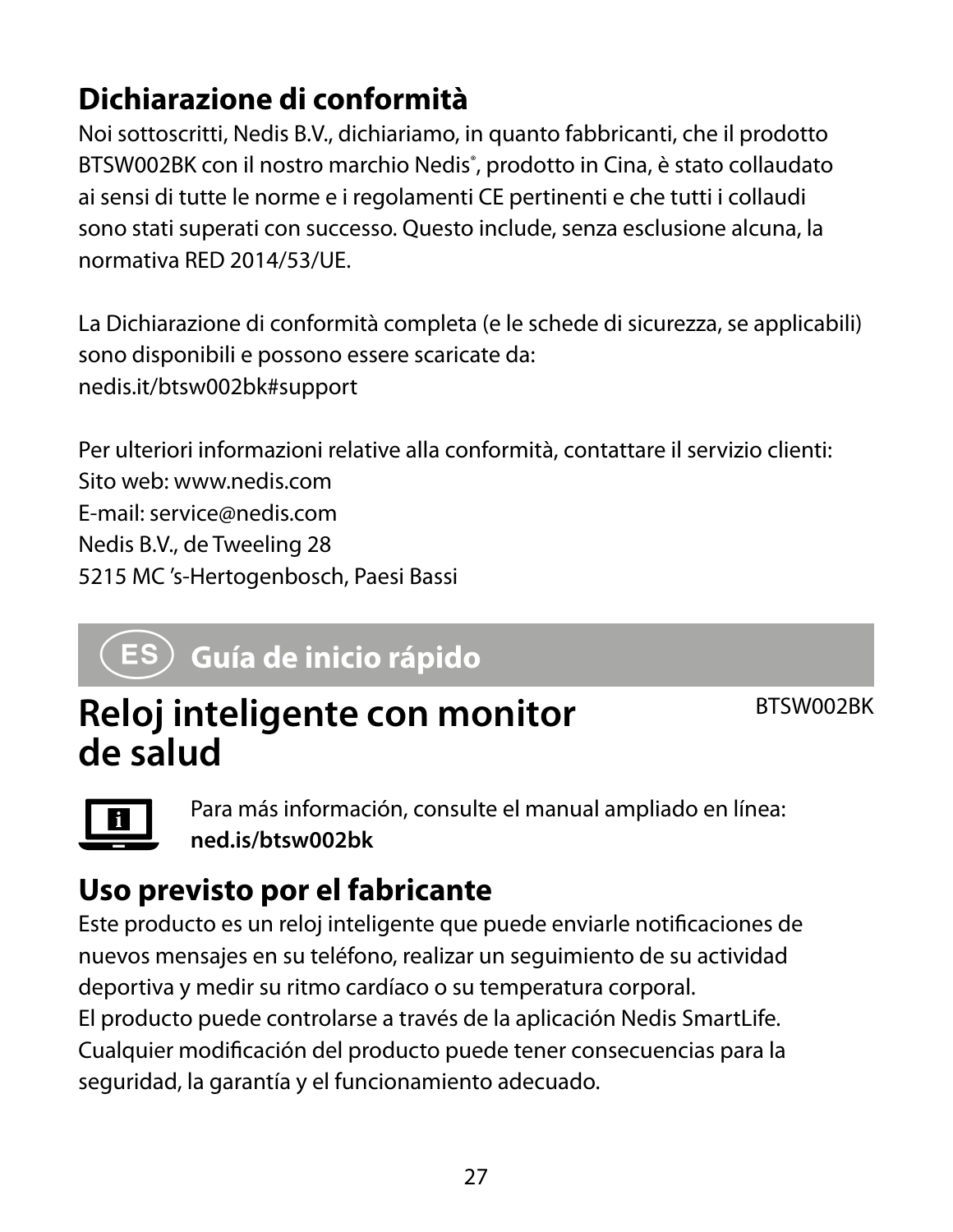## **Especificaciones**

| Producto                          | Reloj inteligente con monitor de salud              |
|-----------------------------------|-----------------------------------------------------|
| Número de artículo                | BTSW002BK                                           |
| Dimensiones (L x An x Al)         | 43 x 37 x 11 mm                                     |
| Potencia de entrada               | 5,0 VDC; 0,5 A                                      |
| Rango de frecuencia FM            | 2402 - 2480 MHz                                     |
| Potencia de transmisión<br>máxima | 2.6 dBm                                             |
| Conexión                          | Bluetooth <sup>*</sup> 4.2                          |
| <b>Batería</b>                    | En espera: hasta 12 días<br>Conectado: hasta 5 días |
| Impermeabilidad                   | <b>IP68</b>                                         |

#### **Partes principales** (imagen **A**)

- 1 Pantalla táctil
- 2 Conector de carga
- 3 Sensor de temperatura
- 4 Sensor de ritmo cardíaco
- 5 Botón de función
- 6 Cable de carga

#### **Instrucciones de seguridad**

**N** ADVERTENCIA

- **•** Asegúrese de que ha leído y entendido completamente las instrucciones en este documento antes de instalar o utilizar el producto. Guarde el embalaje y este documento para futuras consultas.
- **•** Utilice el producto únicamente tal como se describe en este documento.
- **•** No use el producto si alguna pieza está dañada o presenta defectos. Sustituya inmediatamente un producto si presenta daños o está defectuoso.
- **•** No deje caer el producto y evite que sufra golpes.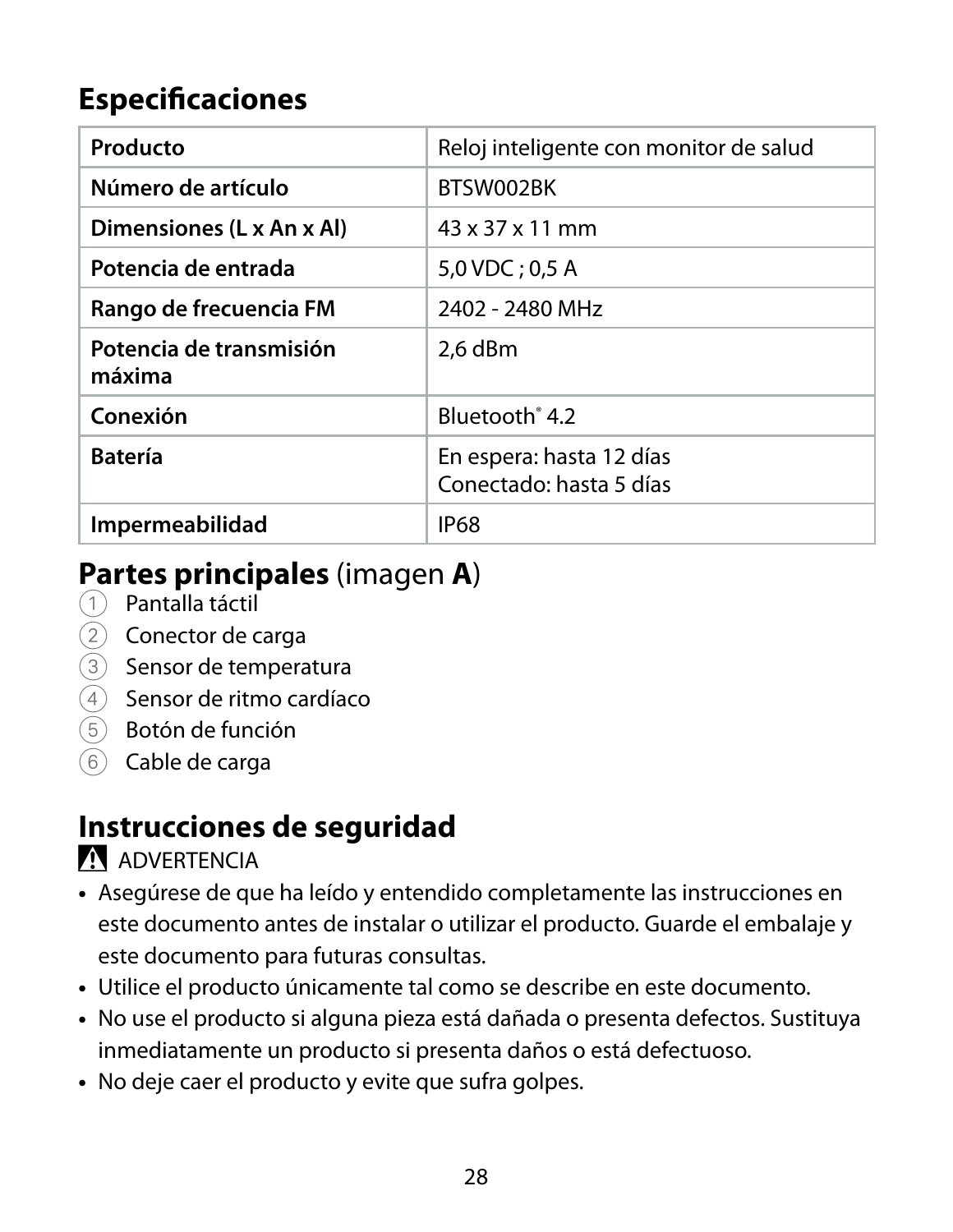- **•** Este producto solo puede recibir servicio de un técnico cualificado para su mantenimiento para así reducir el riesgo de descargas eléctricas.
- **•** No exponga el producto al agua o a la humedad.
- **•** El producto se entrega con una batería parcialmente cargada. Para una duración óptima de la batería, cárguela por completo antes de utilizarla por primera vez.
- **•** Utilice solamente el cable de carga USB proporcionado.
- **•** Conserve la documentación original del producto para futuras referencias.
- **•** No deje una batería en carga prolongada cuando no esté en uso.

## **Cómo cargar el producto**

-Utilice solamente el cable de carga USB proporcionado.

- 1. Conecte el cable de carga **A**6 al conector de carga **A**2 situado en la parte trasera del reloj inteligente.
- 2. Introduzca  $\mathbf{A}(6)$  en un puerto de carga USB de 5,0 V 0,5 A.
- 4 Cuando el cargador esté conectado, aparecerá un icono de carga en la pantalla táctil **A**1.

## **Cómo instalar la app Nedis SmartLife**

- 1. Descargue la aplicación Nedis Smartlife para Android o iOS en su teléfono a través de Google Play o Apple App Store.
- 2. Abra la aplicación Nedis Smartlife en su teléfono.
- 3. Cree una cuenta con su dirección de correo electrónico y toque Continuar.
- 4 Recibirá un código de verificación a su dirección de correo electrónico.
- 4. Introduzca el código de verificación recibido.
- 5. Cree una contraseña y toque Hecho.
- 6. Toque Añadir hogar para crear un hogar SmartLife.
- 7. Establezca su ubicación, escoja las habitaciones que quiera conectar y toque Hecho.

## **Cómo conectarse a la aplicación**

- 1. Asegúrese de que el Bluetooth está activado en su teléfono inteligente.
- 2. Abra la aplicación Nedis Smartlife en su teléfono.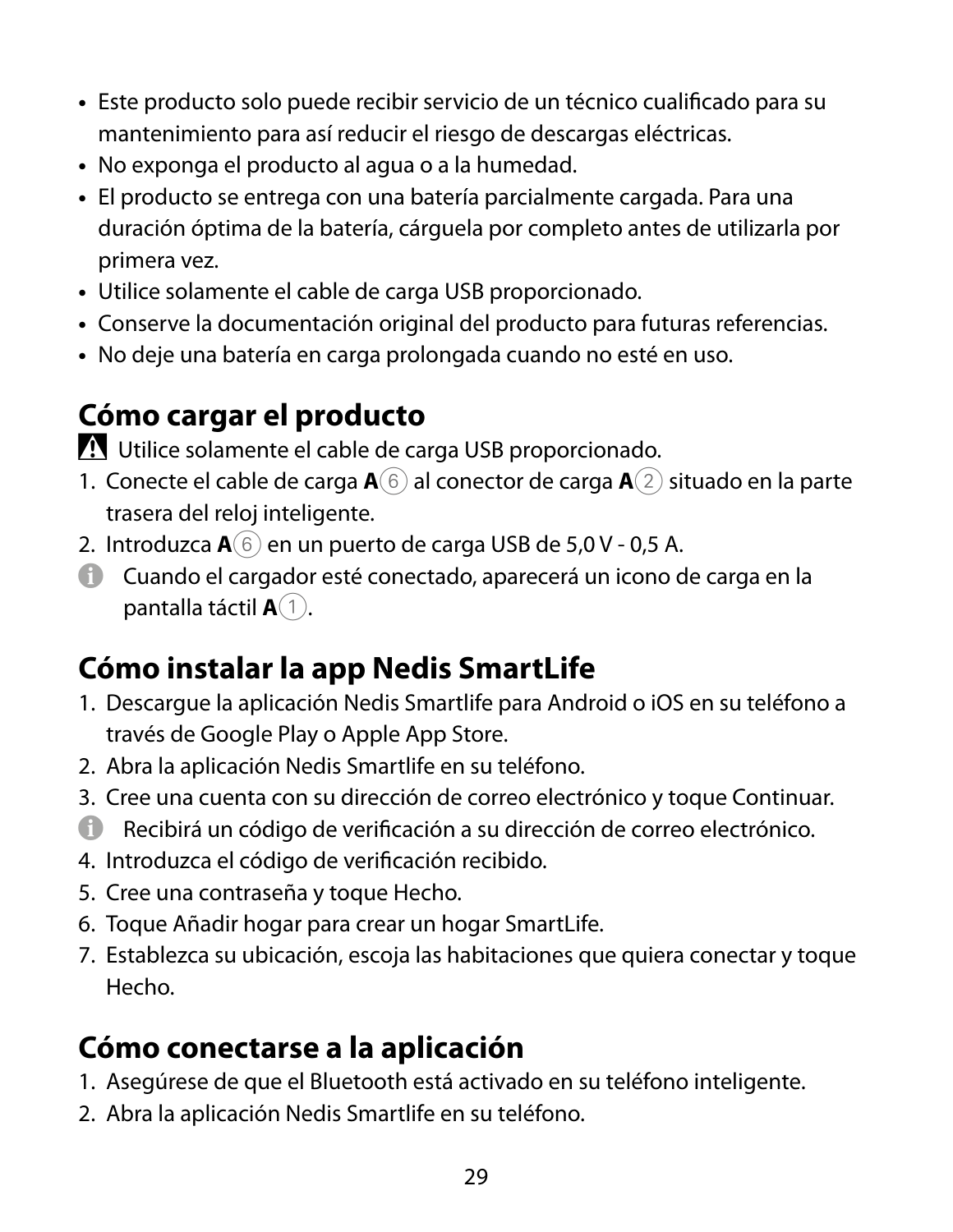- 3. Regístrese o acceda a su cuenta.
- 4. Toque + en la esquina superior derecha.
- 5. Seleccione "Reloj inteligente"
- 6. Siga las instrucciones en la aplicación.

#### **Cómo encender el producto**

Mantenga pulsado el botón de función **A**5 durante 3 segundos.

4 A la hora de ajustar el reloj, no lo deje demasiado ajustado ni demasiado suelto para que los sensores funcionen correctamente.

#### **Navegación por la pantalla de inicio** (imagen **B**)

- 1 Hora actual
- 2 Día y fecha actuales
- 3 Calorías quemadas hoy
- 4 Último ritmo cardíaco medido
- 5 Tiempo actual
- 6 Temperatura ambiente
- 7 Distancia recorrida hoy
- 8 Pasos dados hoy

La pantalla de inicio es el punto de partida desde el cual puede acceder a otras funciones del reloj inteligente.

Muestra la hora y fecha actuales, así como otra información relevante.

Mantenga pulsada la pantalla de inicio para cambiarla. Hay 6 diseños diferentes para elegir.

#### **Funcionamiento del producto**

- **•** Para pasar de uno a otro, arrastre el dedo horizontal o verticalmente
- **•** Toque un icono para seleccionar una función
- **•** Arrastre el dedo de izquierda a derecha para acceder al menú anterior
- **•** Pulse el botón de función para volver a la pantalla de inicio

#### **Pantalla de menú**

1. Arrastre el dedo de derecha a izquierda para acceder.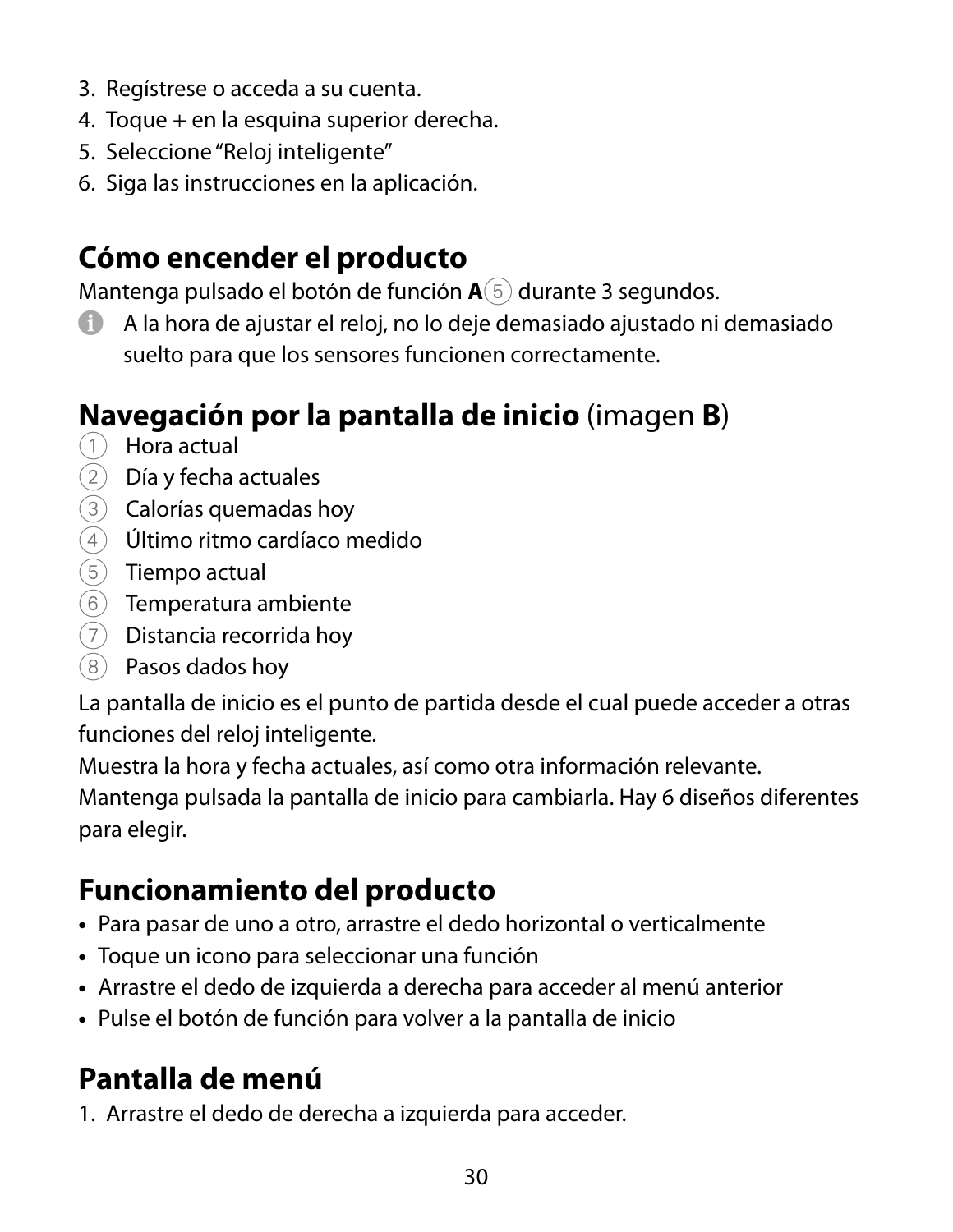- 2. Arrastre el dedo hacia arriba o hacia abajo para navegar.
- 3. Toque un icono para acceder al menú secundario de la función seleccionada.
- 4. Arrastre el dedo de derecha a izquierda para salir.

#### **Pantalla de mensajes**

Arrastre el dedo de izquierda a derecha para acceder. Muestra notificaciones del teléfono conectado.

## **Pantalla de actividad**

Arrastre el dedo de abajo a arriba para acceder.

Muestra un resumen de las actividades medidas.

Arrastre el dedo de abajo a arriba en la pantalla de actividad para pasar a otras funciones.

## **Pantalla de opción**

Arrastre el dedo de arriba a abajo para acceder.

## **Declaración de conformidad**

Nosotros, Nedis B.V., declaramos como fabricante que el producto BTSW002BK de nuestra marca Nedis<sup>\*</sup>, producido en China, ha sido probado de acuerdo con todas las normas y regulaciones relevantes de la CE y que se han superado todas las pruebas con éxito. Esto incluye, entre otras, la directiva europea sobre equipos radioeléctricos RED 2014/53/UE.

La declaración de conformidad completa (y la hoja de datos de seguridad, si procede) se puede encontrar y descargar en: nedis.es/btsw002bk#support

Para más información sobre el cumplimiento, póngase en contacto con el servicio de atención al cliente: Página web: www.nedis.com Correo electrónico: service@nedis.com Nedis B.V., de Tweeling 28 5215 MC 's-Hertogenbosch (Países Bajos)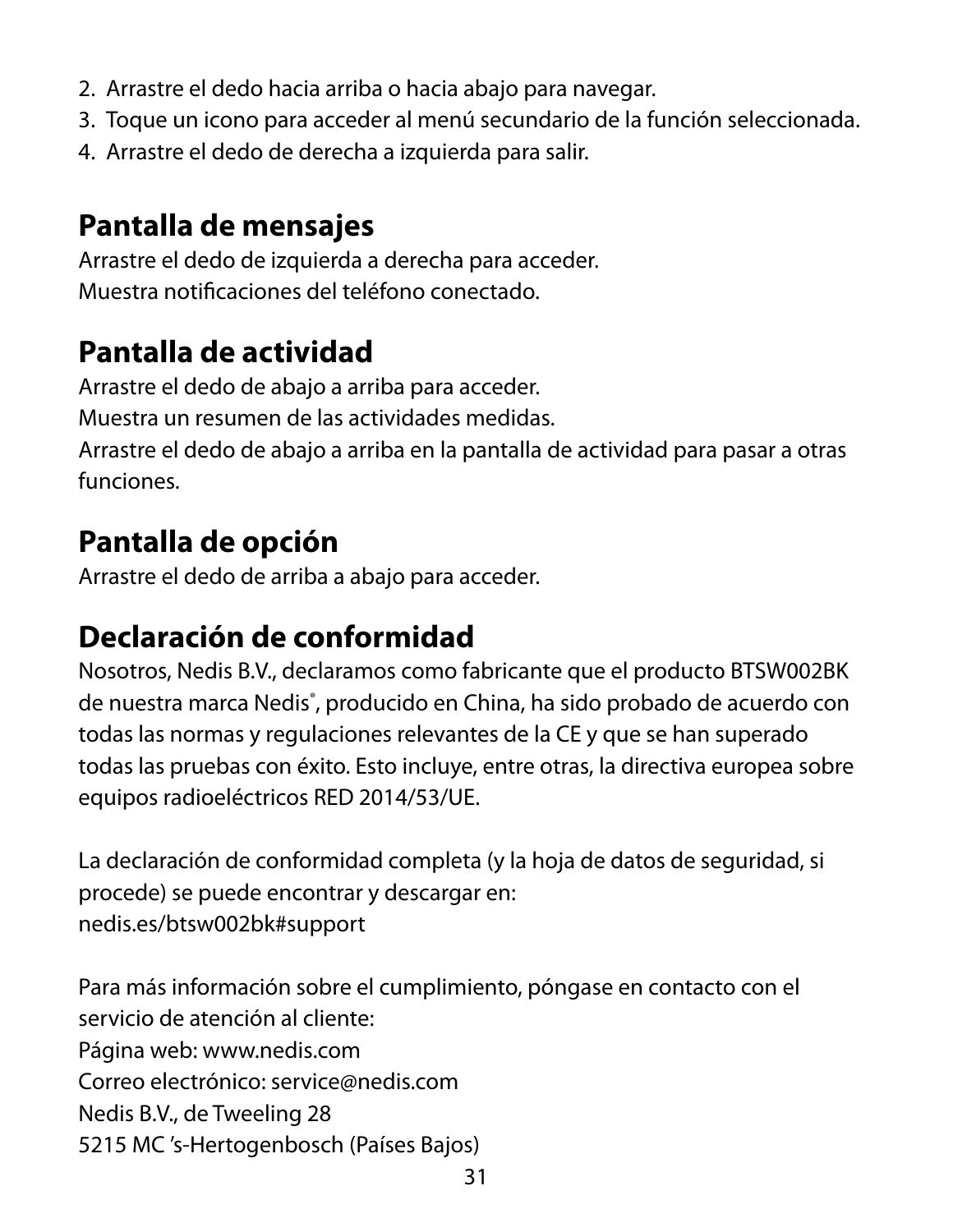## i **Guia de iniciação rápida**

## **Smart Health Watch** BTSW002BK



Para mais informações, consulte a versão alargada do manual on-line: **ned.is/btsw002bk**

## **Utilização prevista**

Este produto é um smartwatch que lhe envia notificações de novas mensagens no seu telefone, rastreia as suas atividades desportivas e mede a sua frequência cardíaca ou temperatura corporal.

O produto pode ser controlado com a aplicação Nedis SmartLife. Qualquer alteração do produto pode ter consequências em termos de segurança, garantia e funcionamento adequado.

## **Especificações**

| Produto                           | Smart Health Watch                         |
|-----------------------------------|--------------------------------------------|
| Número de artigo                  | BTSW002BK                                  |
| Dimensões (c x   x a)             | $43 \times 37 \times 11$ mm                |
| Entrada de alimentação            | 5,0 VDC ; 0,5 A                            |
| Gama de frequências FM            | 2402 - 2480 MHz                            |
| Potência de transmissão<br>máxima | 2.6 dBm                                    |
| Ligação                           | Bluetooth <sup>®</sup> 4.2                 |
| <b>Bateria</b>                    | Standby: até 12 dias<br>Ligado: até 5 dias |
| À prova de áqua                   | <b>IP68</b>                                |

#### **Peças principais** (imagem **A**)

- $\widehat{1}$  Ecrã tátil
- Conetor de carregamento
- Sensor de temperatura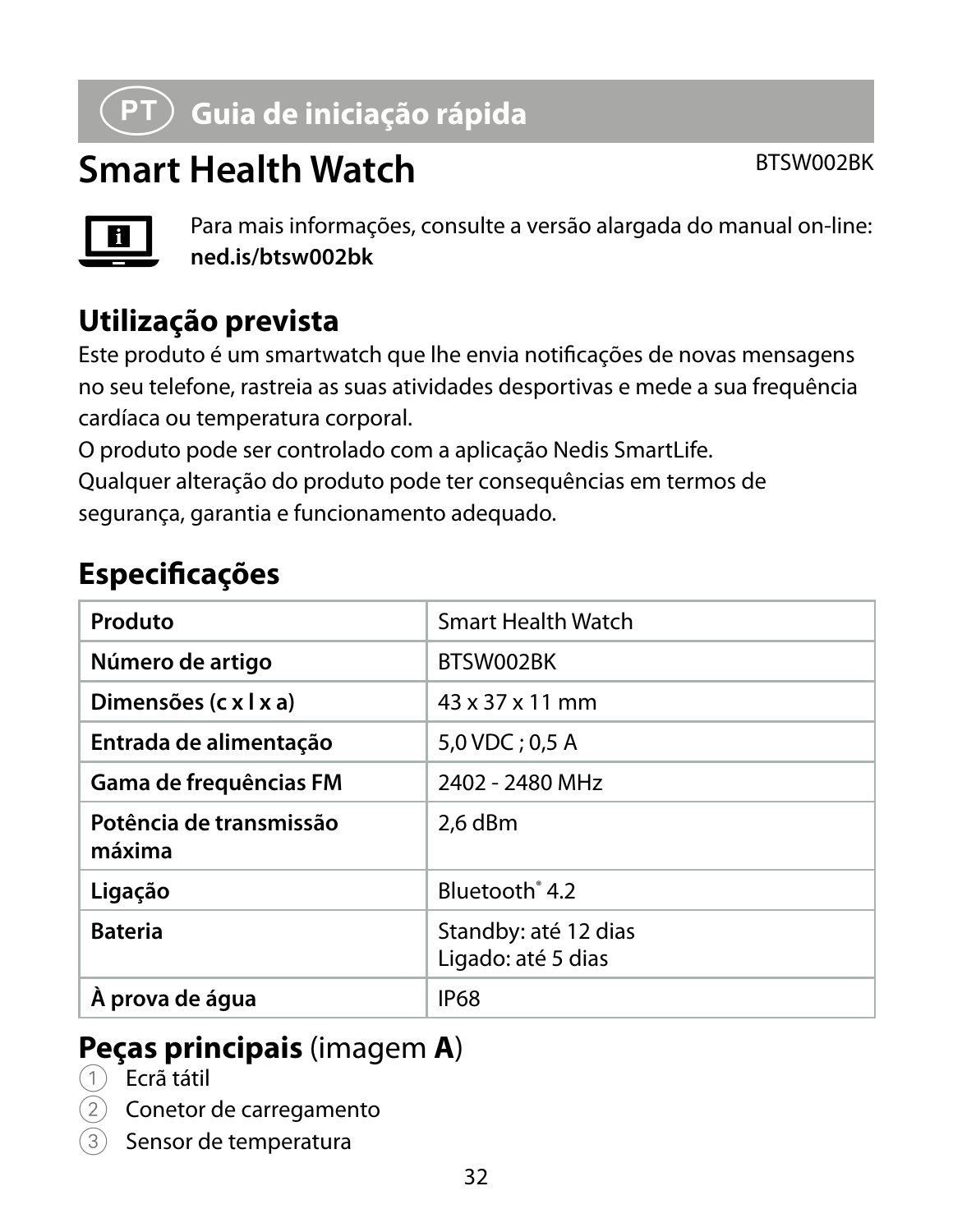- $\overline{4}$  Sensor de frequência cardíaca
- 5 Botão de função
- 6 Cabo de carregamento

## **Instruções de segurança**

AVISO

- **•** Certifique-se de que leu e compreendeu as instruções deste documento na íntegra antes de instalar ou utilizar o produto. Guarde a embalagem e este documento para referência futura.
- **•** Utilize o produto apenas conforme descrito neste documento.
- **•** Não utilize o produto caso uma peça esteja danificada ou defeituosa. Substitua imediatamente um produto danificado ou defeituoso.
- **•** Não deixe cair o produto e evite impactos.
- **•** Este produto pode ser reparado apenas por um técnico qualificado para manutenção a fim de reduzir o risco de choque elétrico.
- **•** Não exponha o produto à água ou humidade.
- **•** O produto é entregue com uma bateria parcialmente carregada. Para uma duração ótima da bateria, carregue-a totalmente antes da primeira utilização.
- **•** Utilize apenas o cabo de carregamento USB fornecido.
- **•** Conserve a documentação original do produto para referência futura.
- **•** Não deixe a bateria em carregamento prolongado quando não estiver a utilizar o produto.

## **Carregar o produto**

-Utilize apenas o cabo de carregamento USB fornecido.

- 1. Ligue o cabo de carregamento **A**6 ao conetor de carregamento **A**2 na parte posterior do smartwatch.
- 2. Insira **A**6 numa porta de carregamento USB de 5,0 V 0,5 A.
- 4 Quando o carregador estiver ligado, aparece um ícone de carregamento no ecrã tátil **A**1.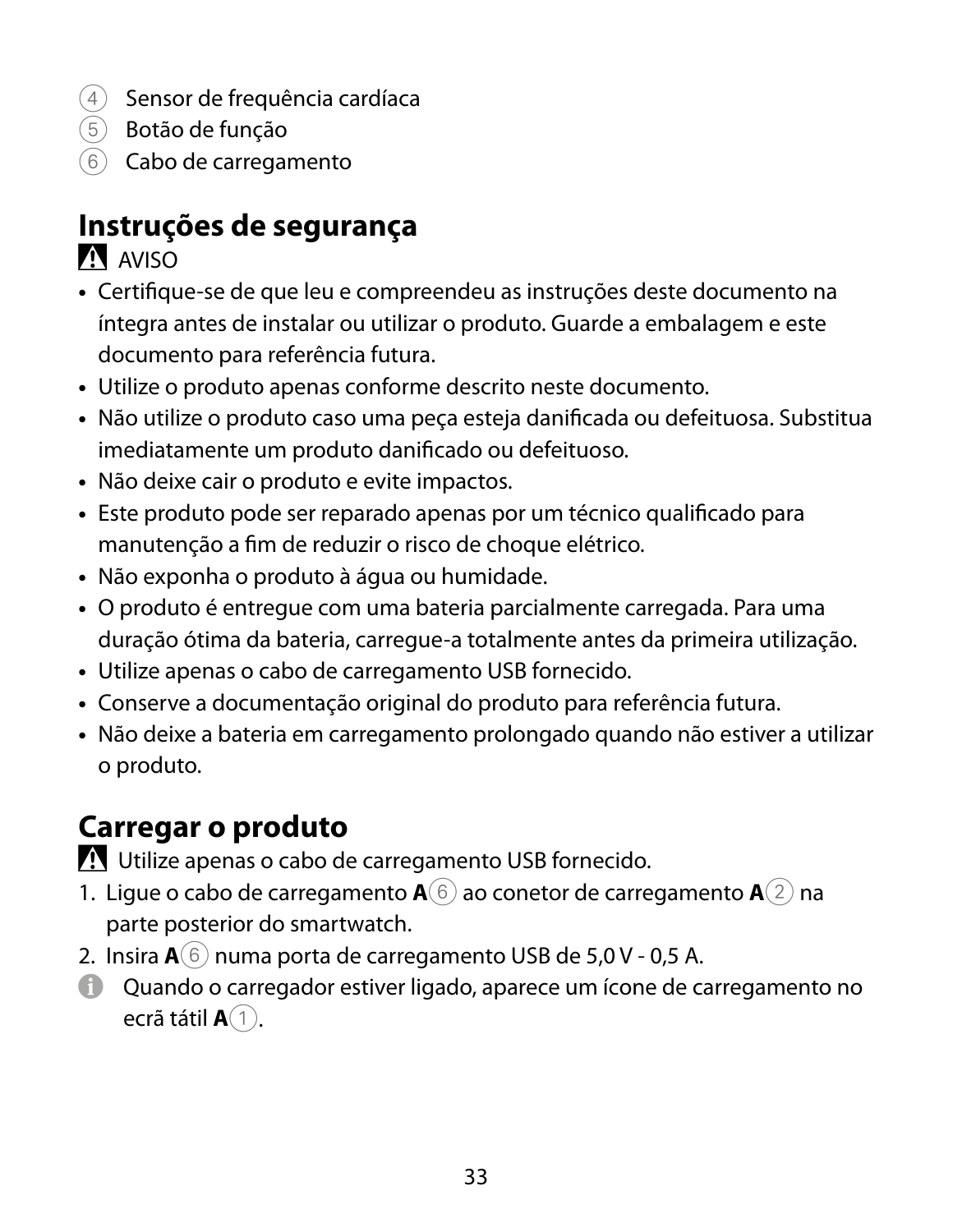## **Instalação da aplicação SmartLife da Nedis**

- 1. Faça o download da aplicação Nedis Smartlife para Android ou iOS no seu telefone através do Google Play ou da Apple Store.
- 2. Abra a aplicação Nedis SmartLife no seu telefone.
- 3. Crie uma conta com o seu endereço de e-mail e toque em Continuar.
- 4 Receberá um código de verificação na sua caixa de correio eletrónico.
- 4. Introduza o código de verificação recebido.
- 5. Crie uma palavra-passe e prima Concluído.
- 6. Toque em Adicionar Casa para criar uma Casa SmartLife.
- 7. Defina a sua localização, escolha as divisões com que pretende estabelecer ligação e prima Concluído.

## **Ligar a aplicação**

- 1. Certifique-se de que a função Bluetooth está ativada no seu smartphone.
- 2. Abra a aplicação Nedis SmartLife no seu telefone.
- 3. Registe-se ou faça login na sua conta.
- 4. Toque em + no canto superior direito.
- 5. Selecione «Smartwatch»
- 6. Siga as instruções na aplicação.

## **Ligar o produto**

Mantenha o botão de função **A**5 premido durante 3 segundos.

4 Não coloque o relógio demasiado frouxo nem apertado para que os sensores possam funcionar corretamente.

#### **Navegar no ecrã inicial** (imagem **B**)

- $(1)$  Hora atual
- 2 Data e dia atuais
- 3 Calorias queimadas hoje
- 4 Última frequência cardíaca medida
- 5 Meteorologia atual
- 6 Temperatura ambiental
- $(7)$  Distância percorrida hoje
- 8 Passos dados hoje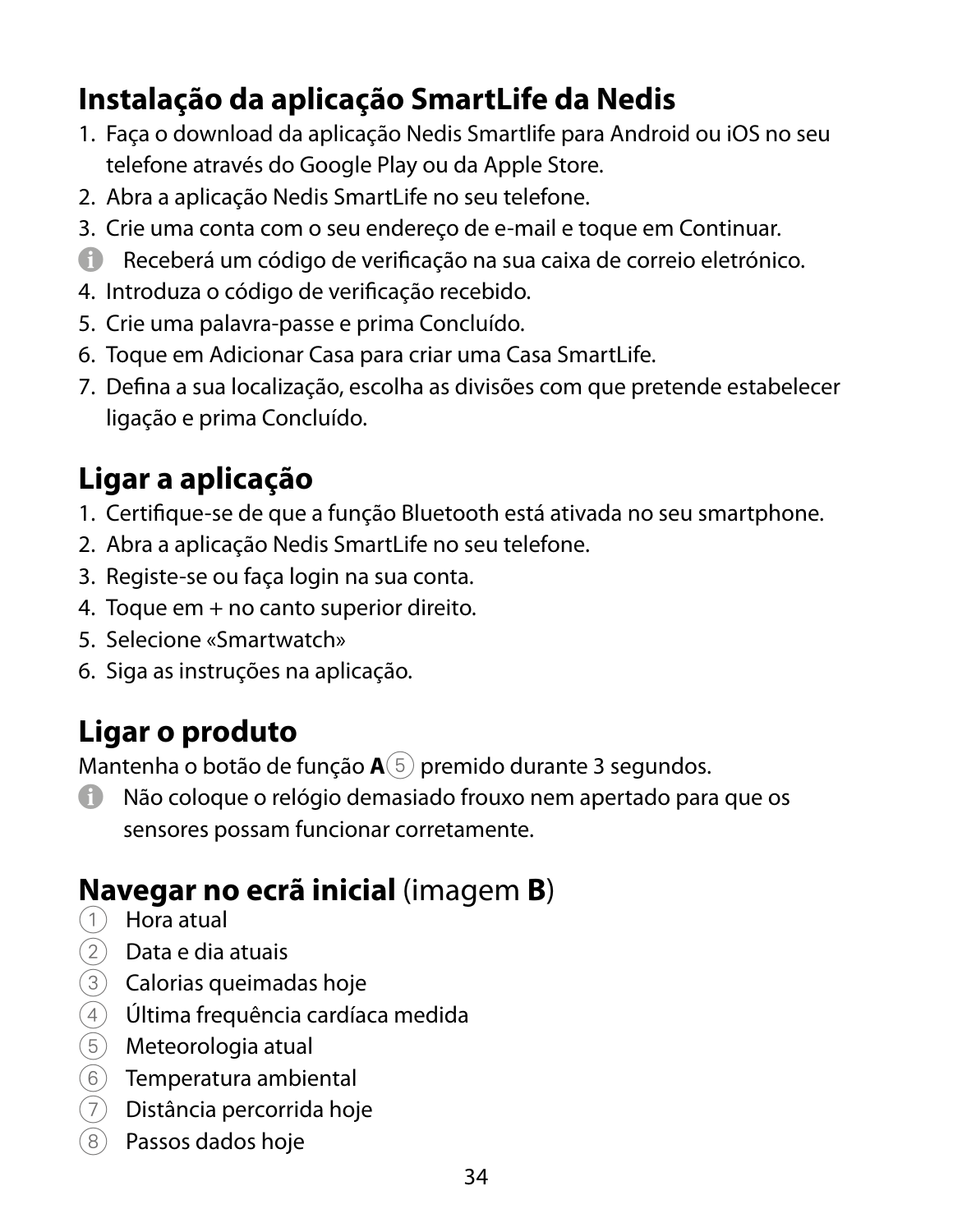O ecrã inicial é o ponto através do qual pode aceder a outras funções do smartwatch.

Mostra a hora e data atuais, bem como outras informações.

Prima e mantenha no ecrã inicial para alterar. Existem 6 disposições diferentes à escolha.

#### **Funcionamento do produto**

- **•** Navegue deslizando na horizontal e vertical
- **•** Toque num ícone para selecionar uma função
- **•** Deslize da esquerda para a direita para ir para o menu anterior
- **•** Prima o botão de função para voltar ao ecrã inicial

## **Ecrã inicial**

- 1. Deslize da direita para a esquerda para entrar.
- 2. Deslize para cima ou para baixo para navegar.
- 3. Toque num ícone para entrar no submenu da função escolhida.
- 4. Deslize da direita para a esquerda para sair.

## **Ecrã Messages**

Deslize da esquerda para a direita para entrar. Mostra as notificações do telefone conetado.

## **Ecrã Activity**

Deslize de baixo para cima para entrar.

Apresenta as atividades medidas.

Deslizar de baixo para cima no ecrã de atividade para aceder a outras funcionalidades.

## **Ecrã Option (Opção)**

Deslize de cima para baixo para entrar.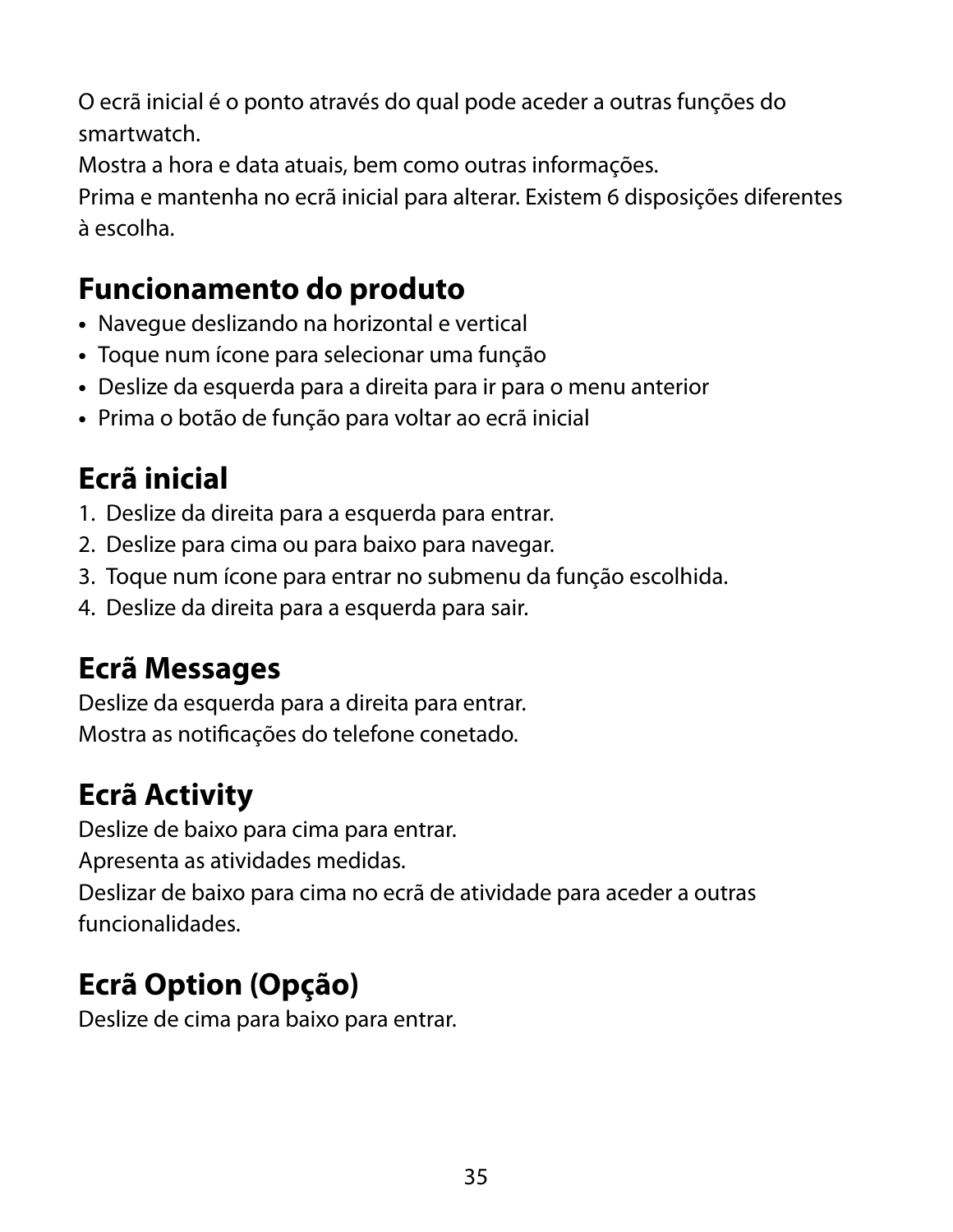## **Declaração de conformidade**

A Nedis B.V. declara, na qualidade de fabricante, que o produto BTSW002BK da nossa marca Nedis<sup>\*</sup>, produzido na China, foi testado em conformidade com todas as normas e regulamentos CE relevantes e que todos os testes foram concluídos com sucesso. Os mesmos incluem, entre outros, o regulamento RED 2014/53/UE.

A Declaração de conformidade (e a ficha de dados de segurança, se aplicável) pode ser consultada e descarregada em: nedis.pt/btsw002bk#support

Para informações adicionais relativas à conformidade, contacte a assistência ao cliente: Site: www.nedis.com E-mail: service@nedis.com Nedis B.V., de Tweeling 28 5215 MC 's-Hertogenbosch, Países Baixos

## $({\mathsf{sv}})$  Snabbstartsguide

## **Smart hälsoklocka** BTSW002BK



För ytterligare information, se den utökade manualen online: **ned.is/btsw002bk**

#### **Avsedd användning**

Denna produkt är en smartwatch som kan ge dig notifieringar om nya meddelanden i din telefon, följa dina sportaktiviteter och mäta din puls och kroppstemperatur.

Produkten styrs via appen Nedis SmartLife.

Modifiering av produkten kan medföra konsekvenser för säkerhet, garanti och korrekt funktion.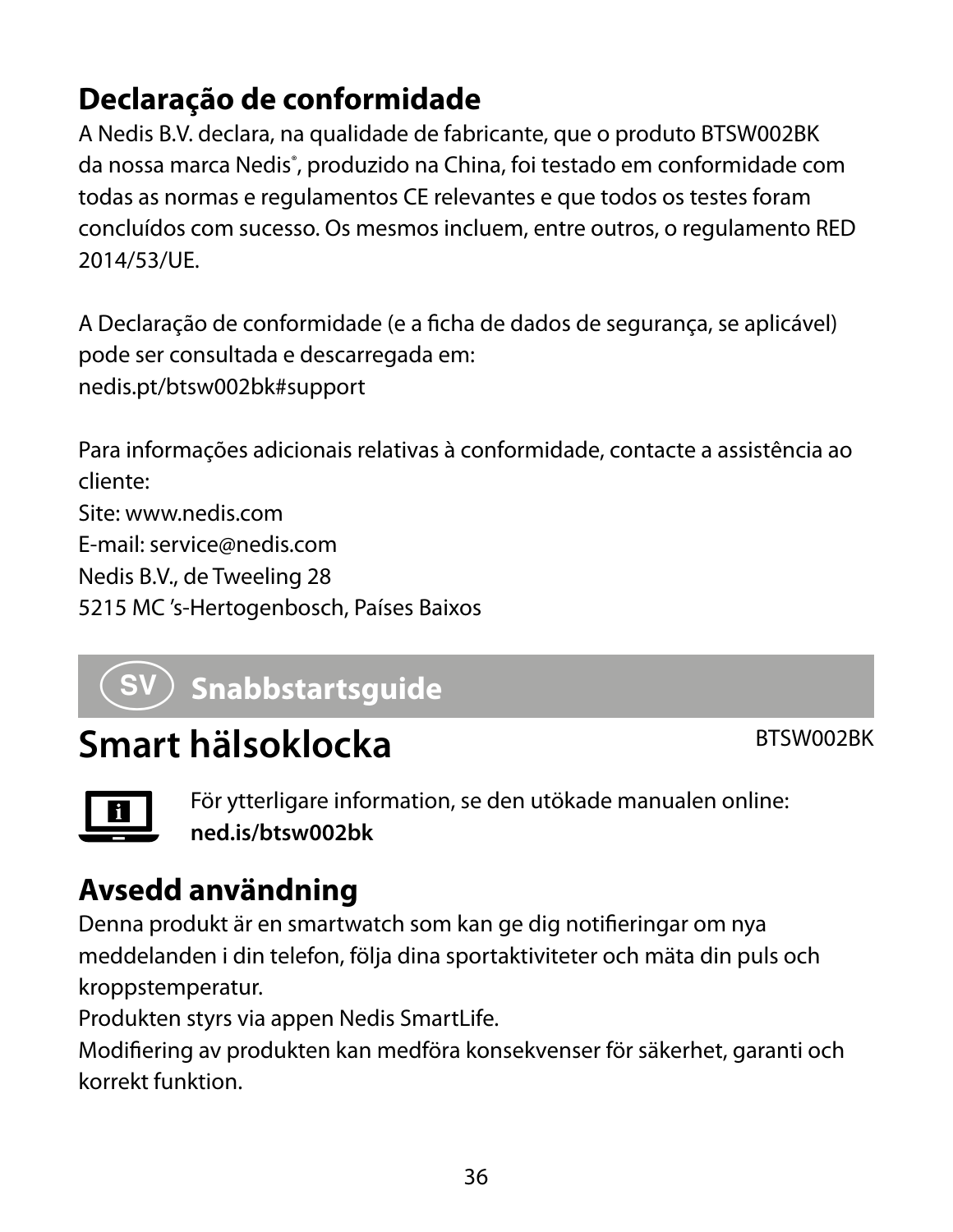# **Specifikationer**

| Produkt                 | Smart hälsoklocka                                        |
|-------------------------|----------------------------------------------------------|
| Artikelnummer           | BTSW002BK                                                |
| Dimensioner (I x b x h) | 43 x 37 x 11 mm                                          |
| Kraftingång             | $5.0$ VDC: 0.5 A                                         |
| FM frekvensområde       | 2402-2480 MHz                                            |
| Maximal sändareffekt    | 2.6 dBm                                                  |
| Anslutning              | Bluetooth <sup>*</sup> 4.2                               |
| <b>Batteri</b>          | Standby: upp till 12 dagar<br>Ansluten: upp till 5 dagar |
| Vattentät               | <b>IP68</b>                                              |

#### **Huvuddelar** (bild **A**)

- 1 Pekskärm
- 2 Laddningskontakt
- 3 Temperatursensor
- (4) Pulssensor
- 5 Funktionsknapp
- 6 Laddningskabel

# **Säkerhetsanvisningar**

#### **N** VARNING

- **•** Säkerställ att du har läst och förstått alla instruktioner i detta dokument innan du installerar och använder produkten. Behåll förpackningen och detta dokument som framtida referens.
- **•** Använd produkten endast enligt anvisningarna i detta dokument.
- **•** Använd inte produkten om en del är skadad eller defekt. Byt omedelbart ut en skadad eller defekt produkt.
- **•** Tappa inte produkten och skydda den mot slag.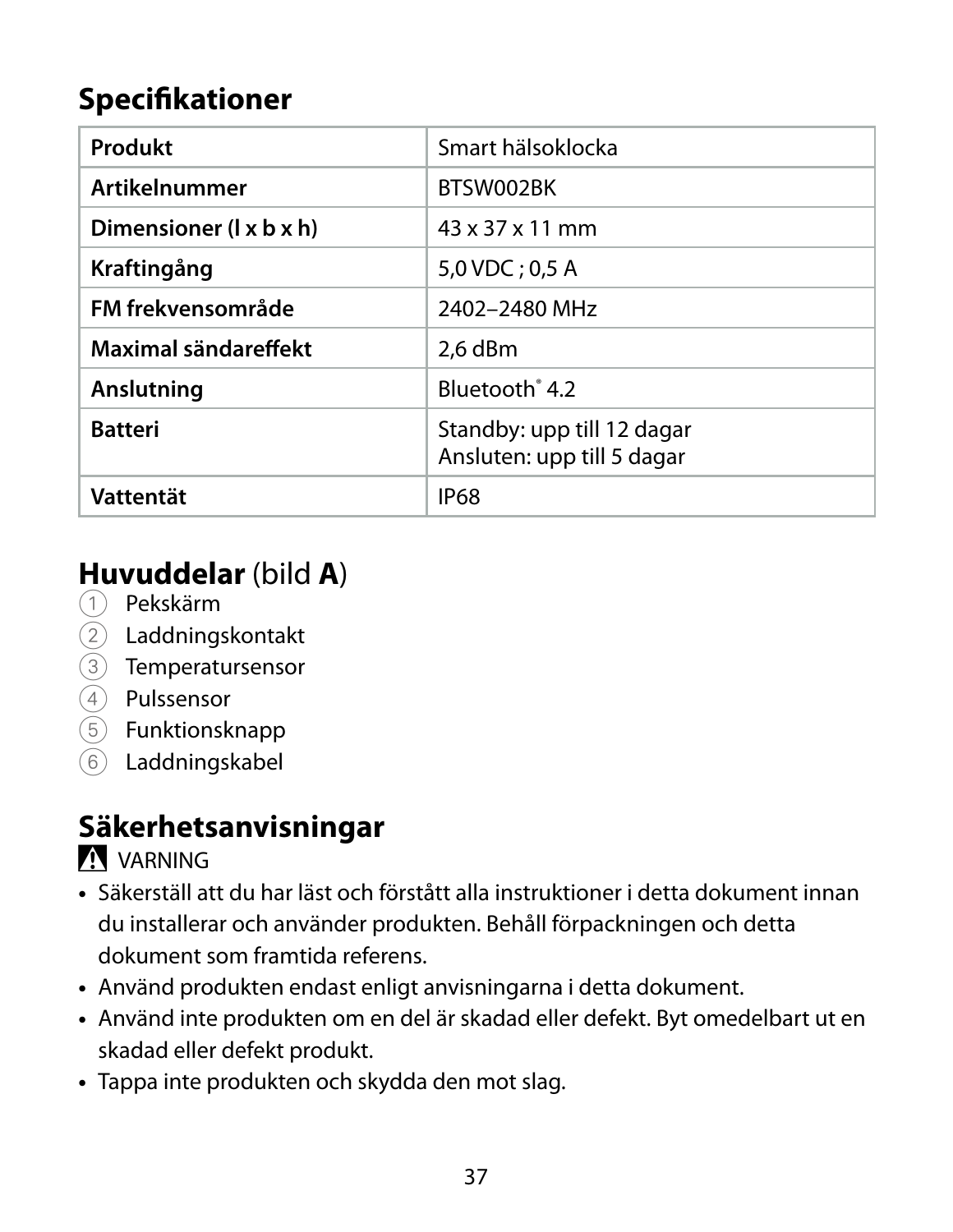- **•** Denna produkt får, för att minska risken för elchock, endast servas av en kvalificerad underhållstekniker.
- **•** Exponera inte produkten till vatten eller fukt.
- **•** Produkten levereras med ett delvis laddat batteri. För att erhålla optimal livslängd för batteriet, ladda batteriet fullt före första användningen.
- **•** Använd endast den medföljande USB-laddningskabeln.
- **•** Spara produktens originaldokumentation för framtida konsultation.
- **•** Låt inte ett batteri sitta kvar i enheten när den inte används under en längre tid.

#### **Att ladda produkten**

-Använd endast den medföljande USB-laddningskabeln.

- 1. Anslut laddningskabeln **A**6 till laddningskontakten **A**2 på baksidan av din smartwatch.
- 2. För in **A**6 i 5,0 V 0,5 A USB-laddningsporten.
- 4 När laddaren är ansluten visas en laddningsikon på pekskärmen **A**1.

#### **Installera appen Nedis SmartLife**

- 1. Ladda ner appen Nedis Smartlife för Android eller iOS till din telefon via Google Play eller Apple App Store.
- 2. Öppna appen Nedis Smartlife på din telefon.
- 3. Skapa ett konto med din E-postadress och tryck på Continue.
- 4 Du kommer att få en verifieringskod till din e-postadress.
- 4. Skriv in den mottagna verifieringskoden.
- 5. Skapa ett lösenord och tryck på Done.
- 6. Tryck på Add Home för att skapa ett SmartLife Home.
- 7. Ställ in din ort, välj det rum du önskar ansluta med och tryck på Done.

#### **Att ansluta till appen**

- 1. Se till att Bluetooth är aktiverat på din smartphone.
- 2. Öppna appen Nedis Smartlife på din telefon.
- 3. Registrera eller logga in på ditt konto.
- 4. Vidrör + i övre högra hörnet.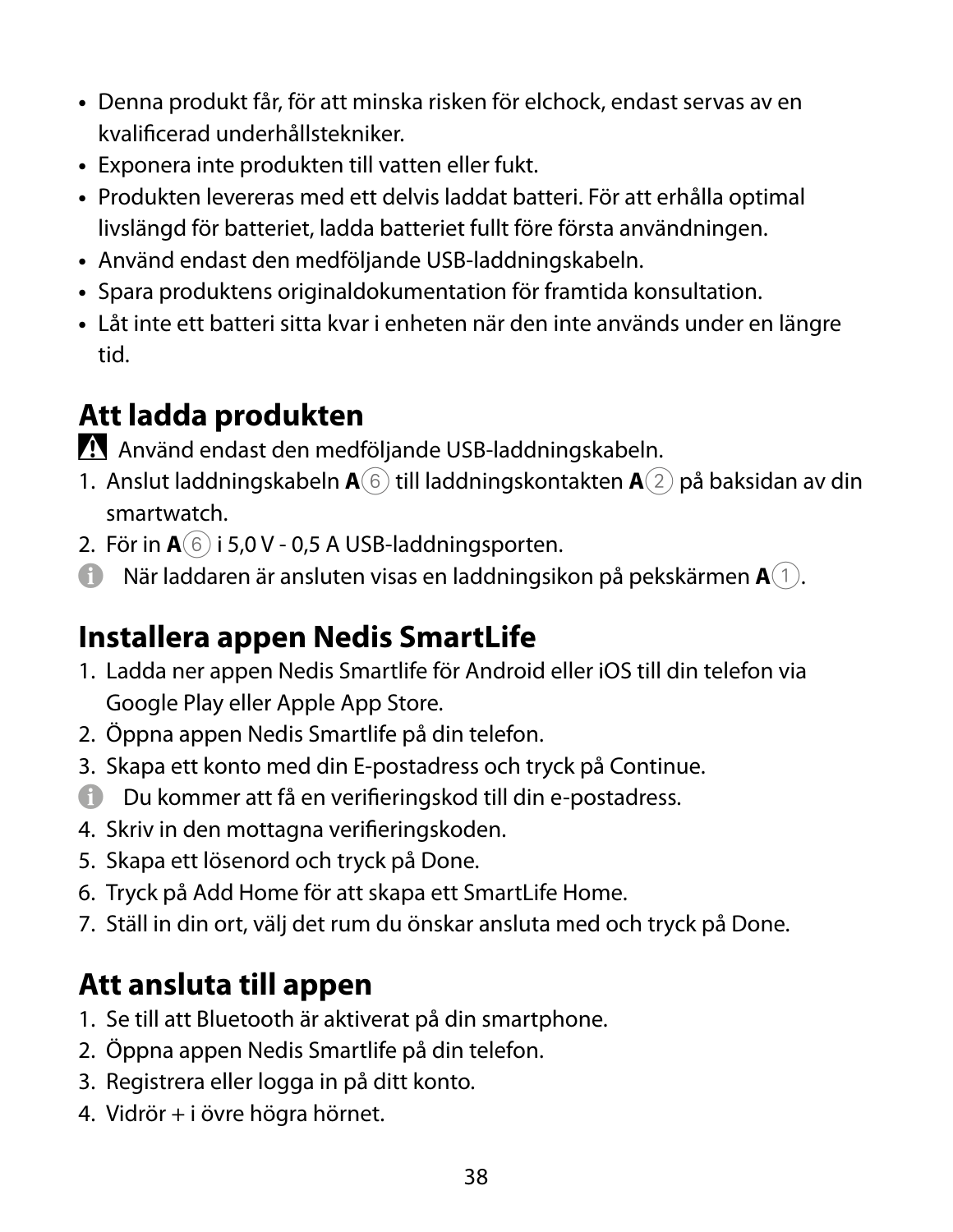- 5. Välj "Smartwatch"
- 6. Följ anvisningarna i appen.

# **Att slå på produkten.**

Tryck på och håll ned funktionsknappen **A**5 i 3 sekunder.

4 Se till att klockan inte sitter för löst eller hårt så att sensorerna fungerar korrekt.

#### **Navigera till startskärmen** (bild **B**)

- 1 Aktuell tid
- 2 Aktuell tid och datum
- 3 Kalorier som bränts idag
- 4 Senaste uppmätta puls
- 5 Nuvarande väder
- 6 Omgivningstemperatur
- 7 Sträcka som färdats idag
- 8 Tagna steg idag

Startskärmen är startpunkten från vilken du får åtkomst till andra funktioner på din smartwatch.

Visar aktuell tid, datum och annan information.

Håll startskärmen nedtryckt för att ändra den. Det finns 6 olika layouter att välja mellan.

# **Använda produkten**

- **•** Navigera genom att svepa horisontalt och vertikalt
- **•** Vidrör en ikon för att välja en funktion
- **•** Svep från vänster till höger för att gå till föregående meny
- **•** Tryck ned funktionsknappen för att återgå till startskärmen

# **Menyskärm**

- 1. Svep från höger till vänster för att komma in.
- 2. Svep upp eller ned för att navigera.
- 3. Vidrör en ikon för att komma till undermenyn för vald funktion.
- 4. Svep höger till vänster för att lämna.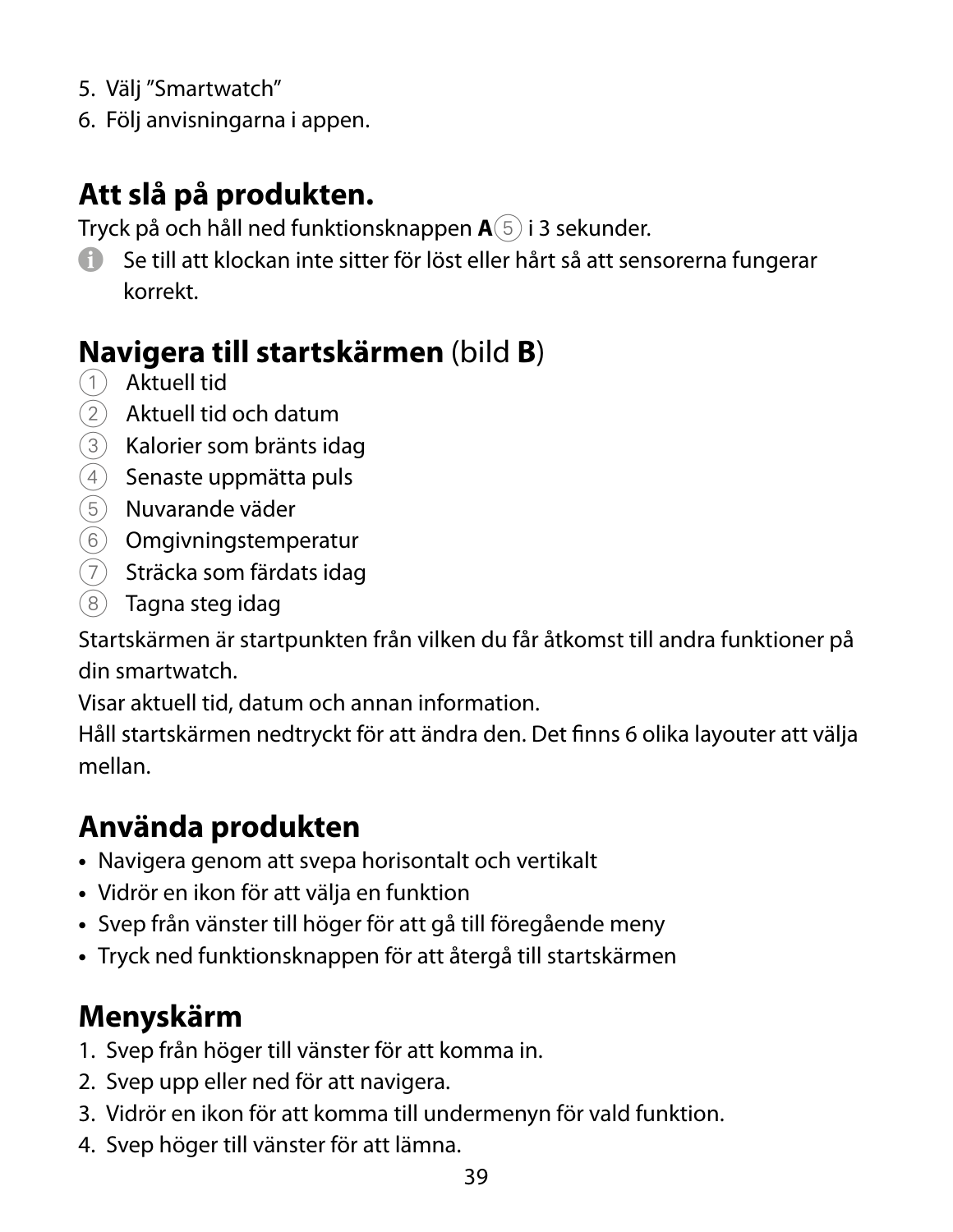#### **Meddelandeskärm**

Svep från vänster till höger för att komma in. Visar notifieringar från den anslutna telefonen.

#### **Aktivitetsskärm**

Svep nedifrån och upp för att komma in. Visar en översikt över uppmätta aktiviteter. Svep nedifrån och upp på aktivitetsskärmen för att växla till andra funktionaliteter.

# **Valskärm**

Svep uppifrån och ned för att komma in.

# **Försäkran om överensstämmelse**

Vi, Nedis B.V., försäkrar som tillverkare att produkten BTSW002BK från vårt varumärke Nedis', tillverkad i Kina, har testats i enlighet med alla relevanta CEstandarder och föreskrifter och att alla tester genomförts med godkänt resultat. Detta inkluderar, men är inte begränsat till, radioutrustningsdirektivet 2014/53/ EU.

Den fullständiga försäkran om överensstämmelse (och säkerhetsdatabladet, om tillämpligt) kan läsas och laddas ned från: nedis.sv/btsw002bk#support

För ytterligare information om överensstämmelse, var god kontakta vår kundtiänst: Webbplats: www.nedis.com E-post: service@nedis.com Nedis B.V., de Tweeling 28 5215 MC 's-Hertogenbosch, Nederländerna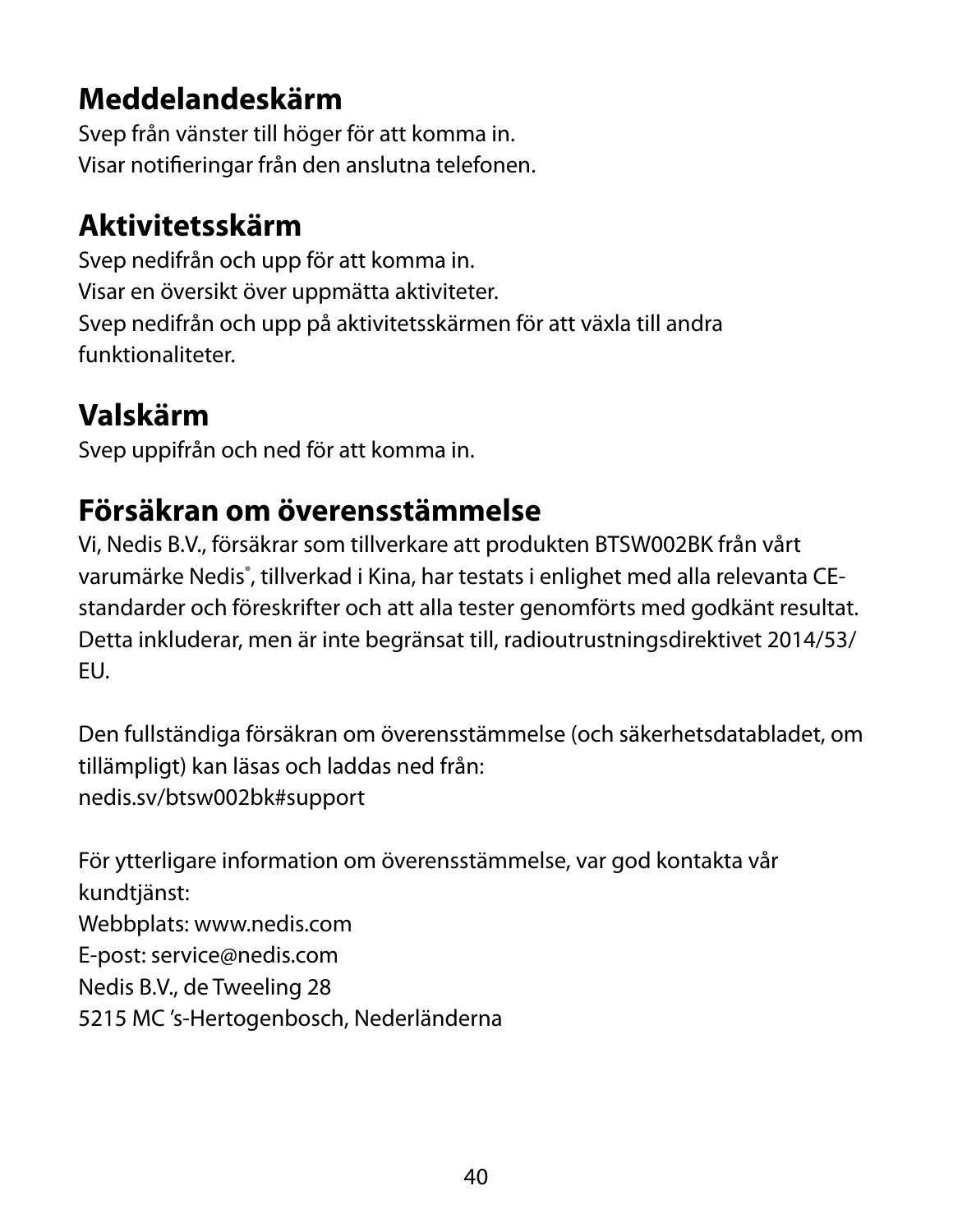# g **Pika-aloitusopas**

# **Älykello** BTSW002BK



Katso tarkemmat tiedot käyttöoppaan laajemmasta verkkoversiosta: **ned.is/btsw002bk**

# **Käyttötarkoitus**

Tämä tuote on älykello, joka ilmoittaa puhelimeesi saapuneista uusista viesteistä, seuraa aktiivisuuttasi ja mittaa sykettäsi tai kehosi lämpötilaa.

Tuotetta voi ohjata Nedis SmartLife -sovelluksella.

Tuotteen muutokset voivat vaikuttaa turvallisuuteen, takuuseen ja asianmukaiseen toimintaan.

#### **Tekniset tiedot**

| Tuote                         | Älykello                                                           |
|-------------------------------|--------------------------------------------------------------------|
| Tuotenro                      | BTSW002BK                                                          |
| Mitat $(p \times l \times k)$ | 43 x 37 x 11 mm                                                    |
| Ottoteho                      | 5.0 VDC: 0.5 A                                                     |
| FM-taajuusalue                | 2402-2480 MHz                                                      |
| Suurin lähetysteho            | 2.6 dBm                                                            |
| Liitännät                     | Bluetooth <sup>®</sup> 4.2                                         |
| Akku                          | Valmiustila: enintään 12 päivää<br>Yhdistettynä: enintään 5 päivää |
| Vedenpitävyys                 | <b>IP68</b>                                                        |

#### **Tärkeimmät osat** (kuva **A**)

- 1 Kosketusnäyttö
- 2 Latausliitin
- **Lämpötilasensori**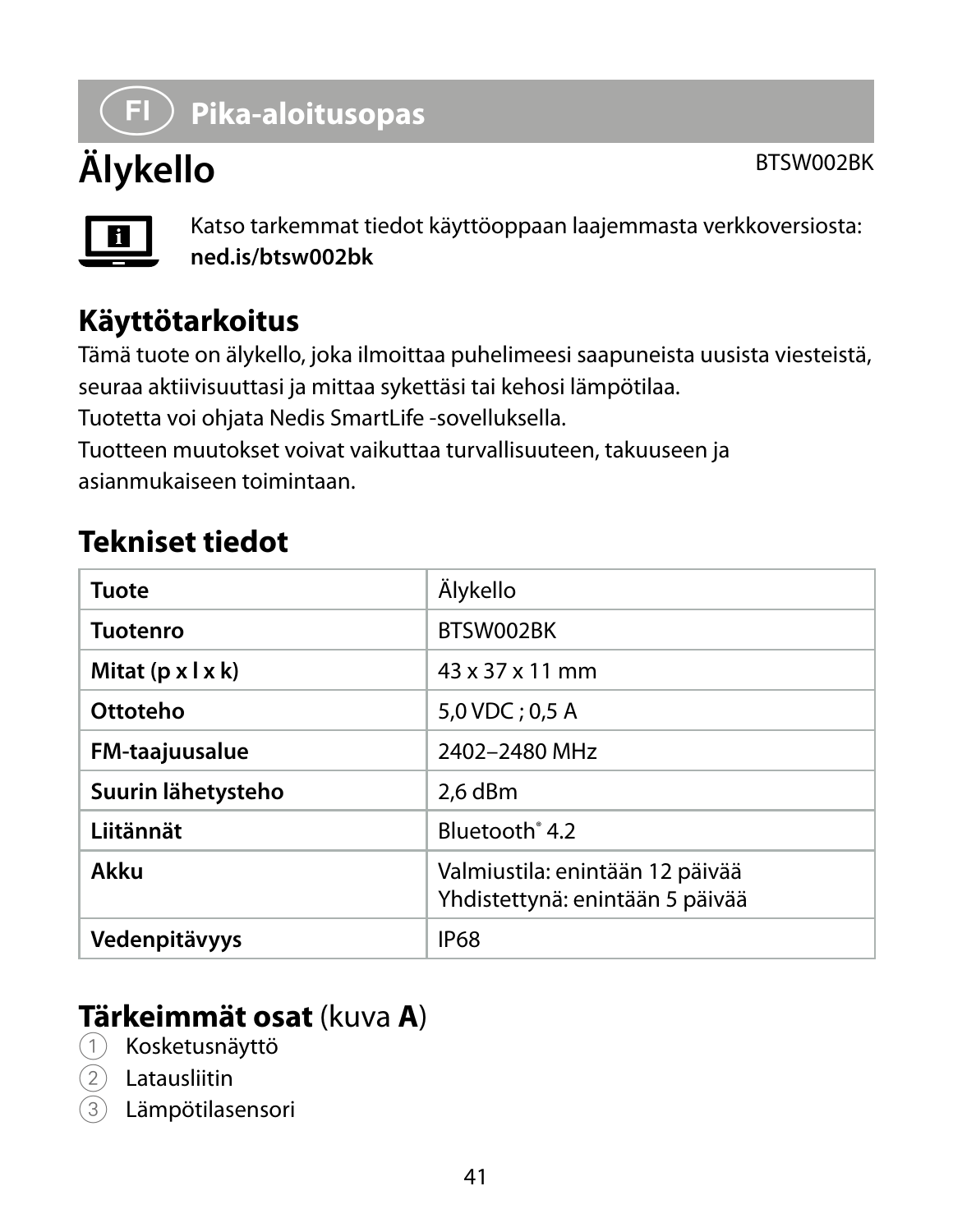(4) Sykesensori

- 5 Toimintopainike
- 6 Latausjohto

# **Turvallisuusohjeet**

#### **N** VAROITUS

- **•** Huolehdi siitä, että olet lukenut ja ymmärtänyt tämän asiakirjan sisältämät ohjeet kokonaan ennen kuin asennat tuotteen tai käytät sitä. Säilytä pakkaus ja tämä asiakirja tulevaa tarvetta varten.
- **•** Käytä tuotetta vain tässä asiakirjassa kuvatun mukaisesti.
- **•** Älä käytä tuotetta, jos jokin sen osa on vaurioitunut tai viallinen. Vaihda vahingoittunut tai viallinen tuote välittömästi.
- **•** Varo pudottamasta ja tönäisemästä tuotetta.
- **•** Tämän tuotteen saa huoltaa vain pätevä teknikko sähköiskun vaaran vähentämiseksi.
- **•** Älä altista tuotetta vedelle tai kosteudelle.
- **•** Tuote toimitetaan akku osittain ladattuna. Jotta akun käyttöikä olisi mahdollisimman pitkä, lataa se täyteen ennen ensimmäistä käyttöä.
- **•** Käytä vain mukana toimitettua USB-latauskaapelia.
- **•** Säilytä tuote-esitteet ja ohjeet tulevaa tarvetta varten.
- **•** Älä lataa akkua pitkään, kun laitetta ei käytetä.

# **Tuotteen lataaminen**

-Käytä vain mukana toimitettua USB-latauskaapelia.

- 1. Liitä latausjohto **A**6 älykellon taustapuolella olevaan latausliittimeen **A**2.
- 2. Liitä USB-liitin **A**6 5,0 V 0,5 A USB-latausporttiin.
- 4 Kun laturi on liitettynä, kosketusnäytöllä **A**1 näkyy latauskuvake.

# **Nedis SmartLife-sovelluksen asentaminen**

- 1. Lataa Nedis SmartLife -sovellus Androidille tai iOS:lle puhelimellasi Google Playn tai Apple App Storen kautta.
- 2. Avaa Nedis SmartLife -sovellus puhelimellasi.
- 3. Luo tili sähköpostiosoitteellasi ja napauta Jatka.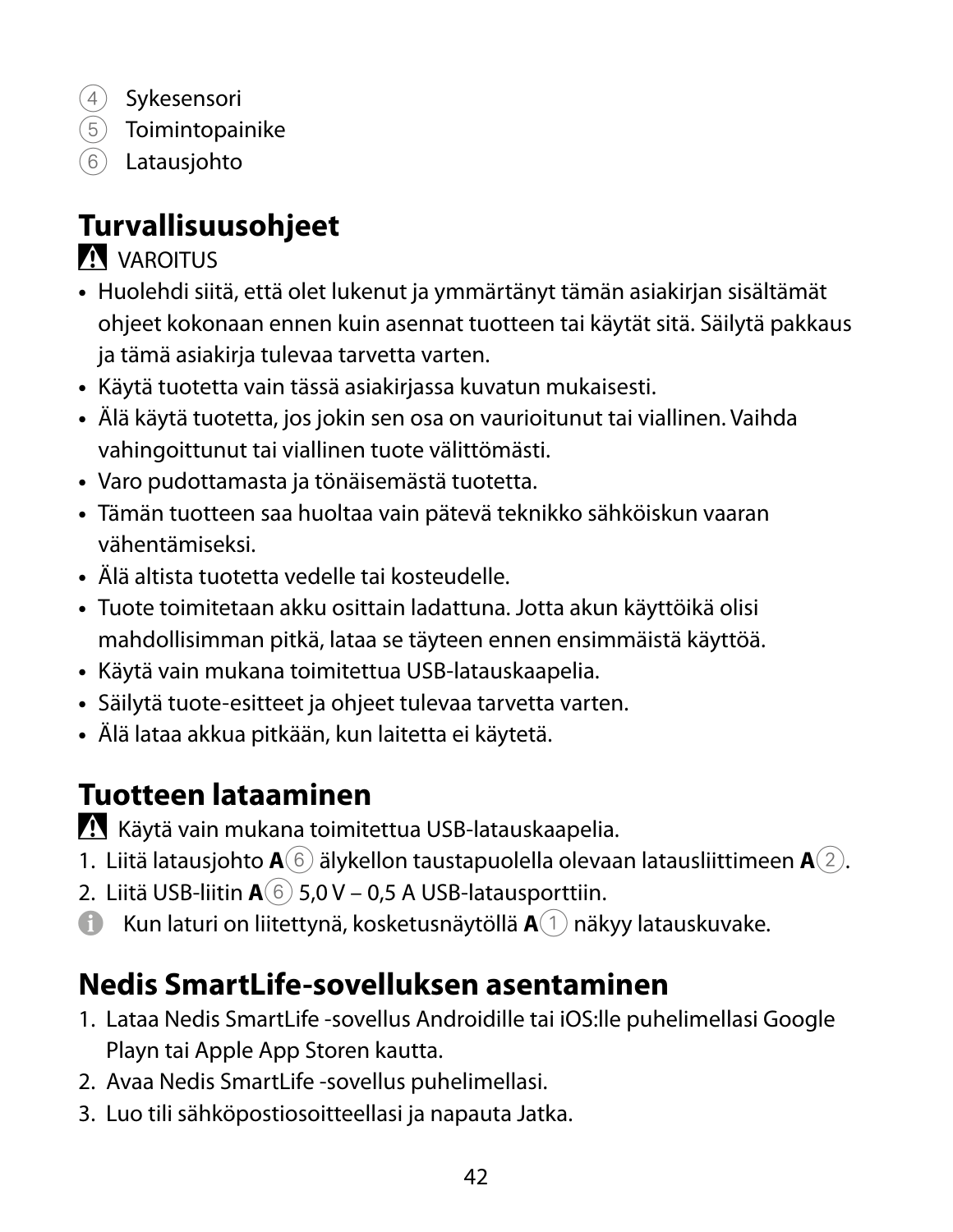- **4 Saat vahvistuskoodin sähköpostiosoitteeseesi.**
- 4. Syötä saamasi vahvistuskoodi.
- 5. Luo salasana ja paina Valmis.
- 6. Paina Lisää koti luodaksesi SmartLife-kodin.
- 7. Määritä sijaintisi, valitse huoneet, jotka haluat liittää, ja paina Valmis.

# **Sovellukseen yhdistäminen**

- 1. Varmista, että Bluetooth on käytössä älypuhelimessasi.
- 2. Avaa Nedis SmartLife -sovellus puhelimellasi.
- 3. Rekisteröidy tai kirjaudu sisään tilillesi.
- 4. Napauta + oikeasta yläkulmasta.
- 5. Valitse "Älykello"
- 6. Noudata sovelluksessa annettuja ohjeita.

#### **Tuotteen virran kytkeminen**

Paina toimintopainiketta **A**5 3 sekuntia.

4 Älä kiinnitä kelloa liian löysälle tai tiukalle, jotta sensorit toimivat oikein.

# **Kotinäytön toiminnoissa liikkuminen** (kuva **B**)

- 1 Nykyinen kellonaika
- $\Omega$  Nykyinen päivämäärä ja viikonpäivä
- 3 Tänään kulutetut kalorit
- $\left( \widehat{4}\right)$  Viimeksi mitattu syke
- 5 Nykyinen sää
- 6 Ympäristön lämpötila
- 7 Tänään liikuttu matka
- 8 Tämän päivän askelmäärä

Kotinäyttö on aloituspiste, josta pääset älykellon muihin toimintoihin.

Näyttää nykyisen kellonajan ja päivämäärän sekä muuta tietoa.

Paina kotinäyttöä pitkään toimintojen vaihtamiseksi. Voit valita 6 näkymästä.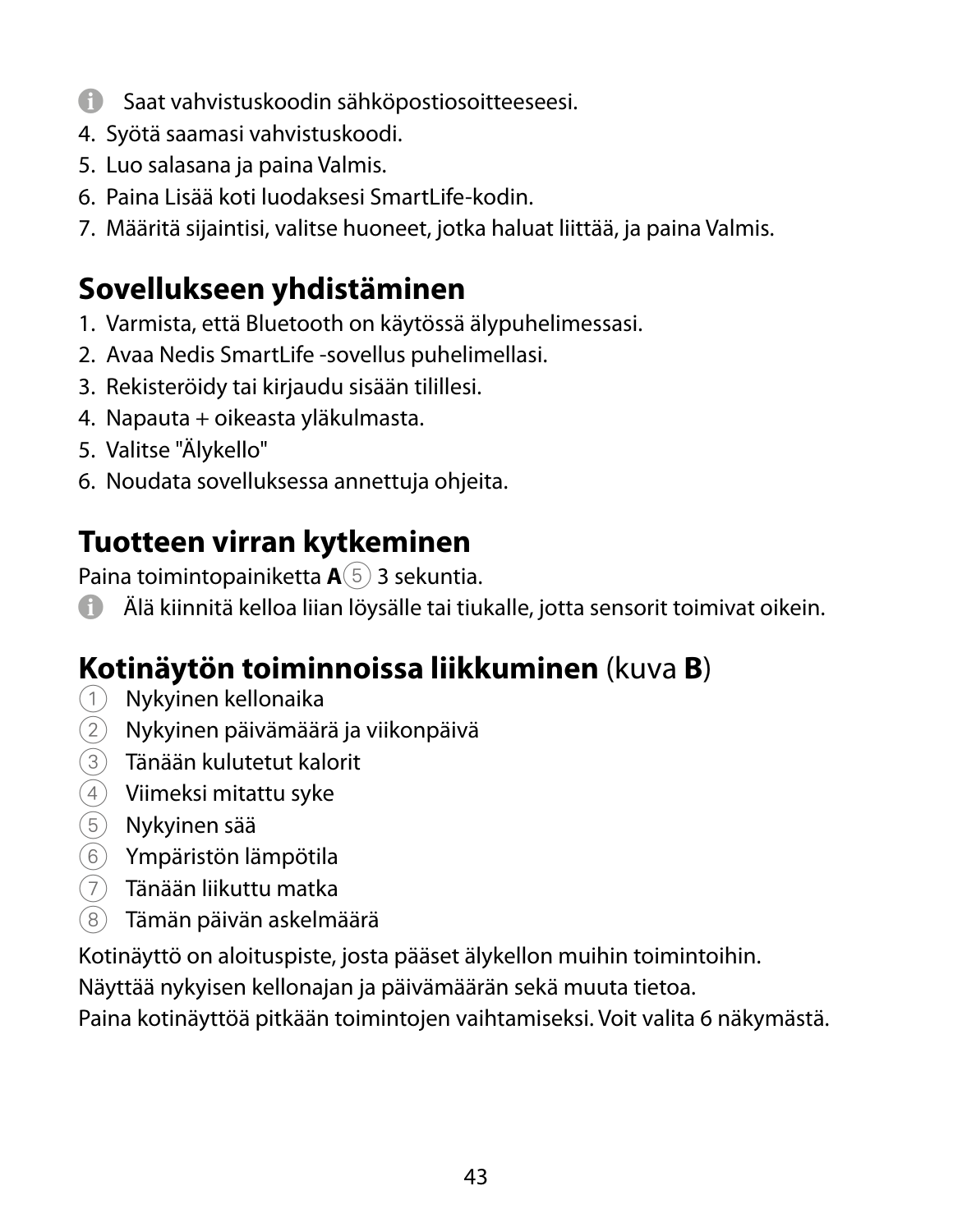# **Tuotteen käyttäminen**

- **•** Liiku pyyhkäisemällä vaaka- ja pystysuunnassa
- **•** Valitse toiminto napauttamalla kuvaketta
- **•** Siirry edelliseen valikkoon pyyhkäisemällä vasemmalta oikealle
- **•** Palaa kotinäyttöön painamalla toimintopainiketta

# **Valikkonäyttö**

- 1. Siirry valikkonäyttöön pyyhkäisemällä oikealta vasemmalle.
- 2. Liiku valikkonäytössä pyyhkäisemällä ylös tai alas.
- 3. Siirry valitsemasi toiminnon alavalikkoon napauttamalla kuvaketta.
- 4. Poistu valikkonäytöstä pyyhkäisemällä oikealta vasemmalle.

# **Viestinäyttö**

Siirry viestinäyttöön pyyhkäisemällä vasemmalta oikealle. Näyttää ilmoitukset yhdistetystä puhelimesta.

# **Aktiivisuusnäyttö**

Siirry aktiivisuusnäyttöön pyyhkäisemällä alhaalta ylös. Näyttää yleiskatsauksen mitatuista aktiviteeteista. Aktiivisuusnäytössä ollessasi voit siirtyä muihin toimintoihin pyyhkäisemällä alhaalta ylös.

# **Asetusnäyttö**

Siirry asetusnäyttöön pyyhkäisemällä ylhäältä alas.

# **Vaatimustenmukaisuusvakuutus**

Nedis B.V. ilmoittaa valmistajana, että tuote BTSW002BK tuotemerkistämme Nedis<sup>\*</sup>, valmistettu Kiinassa, on testattu kaikkien asiaankuuluvien CE-standardien ja määräysten mukaisesti ja tuote on läpäissyt kaikki testit. Tämä sisältää RED 2014/53/EU -direktiivin siihen kuitenkaan rajoittumatta.

Täydellinen vaatimustenmukaisuusvakuutus (ja käyttöturvallisuustiedote, mikäli käytettävissä) on saatavilla ja ladattavissa osoitteesta: nedis.fi/btsw002bk#support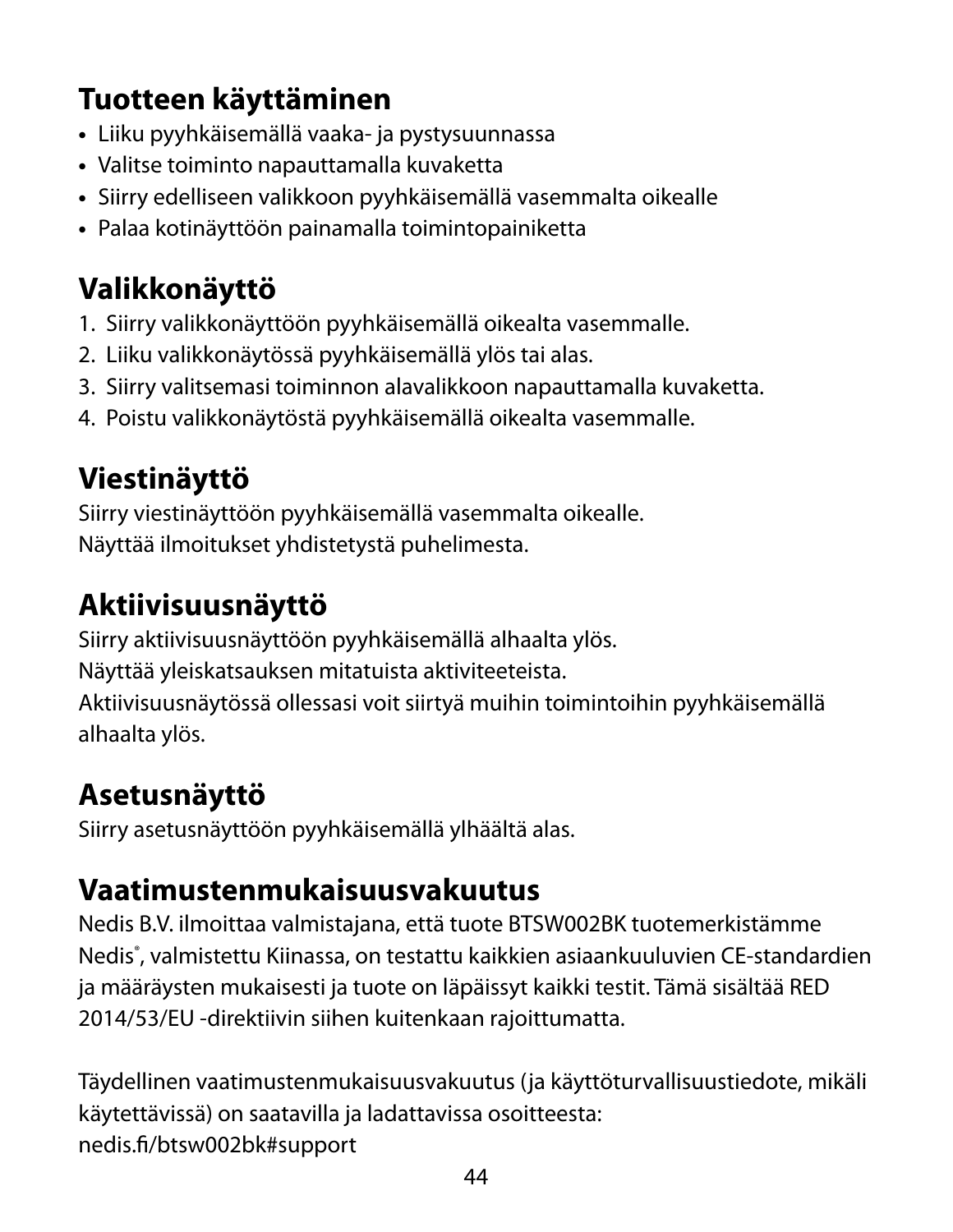Lisätietoa vaatimustenmukaisuudesta saat ottamalla yhteyttä asiakaspalveluun: Internet: www.nedis.com Sähköposti: service@nedis.com Nedis B.V., de Tweeling 28 5215 MC 's-Hertogenbosch, Alankomaat

# f **Hurtigguide**

# **Smarthelseklokke** BTSW002BK



For mer informasjon, se den fullstendige bruksanvisningen på nett: **ned.is/btsw002bk**

# **Tiltenkt bruk**

Dette produktet er en smartklokke som kan gi deg varsler når du mottar nye meldinger på telefonen, spore treningsaktiviteter og måle pulsen eller kroppstemperaturen din.

Du kan styre produktet med Nedis SmartLife-appen.

Eventuelle modifikasjoner av produktet kan ha konsekvenser for sikkerhet, garanti og funksjon.

# **Spesifikasjoner**

| Produkt                 | Smarthelseklokke                                         |
|-------------------------|----------------------------------------------------------|
| Artikkelnummer          | BTSW002BK                                                |
| Dimensjoner (L x B x H) | 43 x 37 x 11 mm                                          |
| Strøminngang            | $5.0$ VDC: 0.5 A                                         |
| FM-frekvensrekkevidde   | 2402 - 2480 MHz                                          |
| Maksimal sendingseffekt | $2.6$ dBm                                                |
| Tilkobling              | Bluetooth <sup>*</sup> 4.2                               |
| <b>Batteri</b>          | Hvilemodus: opptil 12 dager<br>Tilkoblet: opptil 5 dager |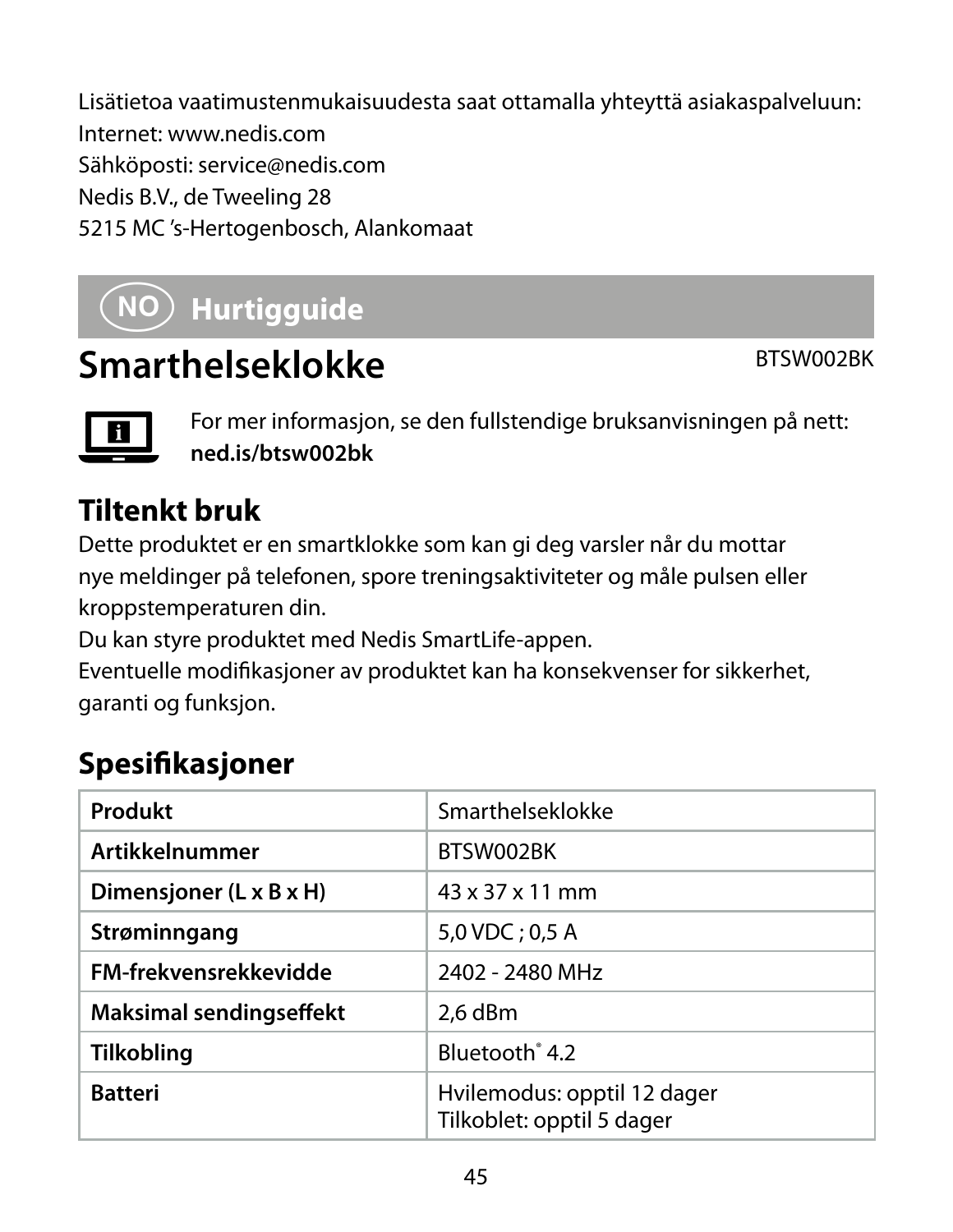#### **Hoveddeler** (bilde **A**)

- 1 Berøringsskjerm
- 2 Ladekoblingspunkt
- 3 Temperatursensor
- 4 Pulssensor
- 5 Funksjonsknapp
- 6 Ladekabel

# **Sikkerhetsinstruksjoner**

**ADVARSEL** 

- **•** Sørg for at du har lest og forstått instruksjonene i dette dokumentet før du installerer eller bruker produktet. Ta vare på emballasjen og dette dokumentet for fremtidig referanse.
- **•** Produktet skal kun brukes som beskrevet i dette dokumentet.
- **•** Ikke bruk produktet hvis det er skadet eller defekt. Bytt ut et skadet eller defekt produkt med det samme.
- **•** Ikke mist produktet, og forhindre at det slås borti andre gjenstander.
- **•** Dette produktet skal kun håndteres av en kvalifisert tekniker for vedlikehold for å redusere risikoen for elektrisk støt.
- **•** Ikke utsett produktet for vann eller fuktighet.
- **•** Produktet leveres med et delvis ladet batteri. For optimal batterilevetid, lad batteriet helt før du bruker det.
- **•** Bruk kun USB-ladekabelen som fulgte med.
- **•** Ta vare på den opprinnelige produktlitteraturen for fremtidig referanse.
- **•** Sørg for at du ikke lader et batteri for lenge når det ikke brukes.

# **Lading av produktet**

Bruk kun USB-ladekabelen som fulgte med.

- 1. Koble ladekabelen **A**6 til ladekoblingspunktet **A**2 på baksiden av smartklokken.
- 2. Plugg **A**6 i en 5,0 V 0,5 A USB-ladeport.
- 4 Når laderen er koblet til, vises det et ladeikon på berøringsskjermen **A**1.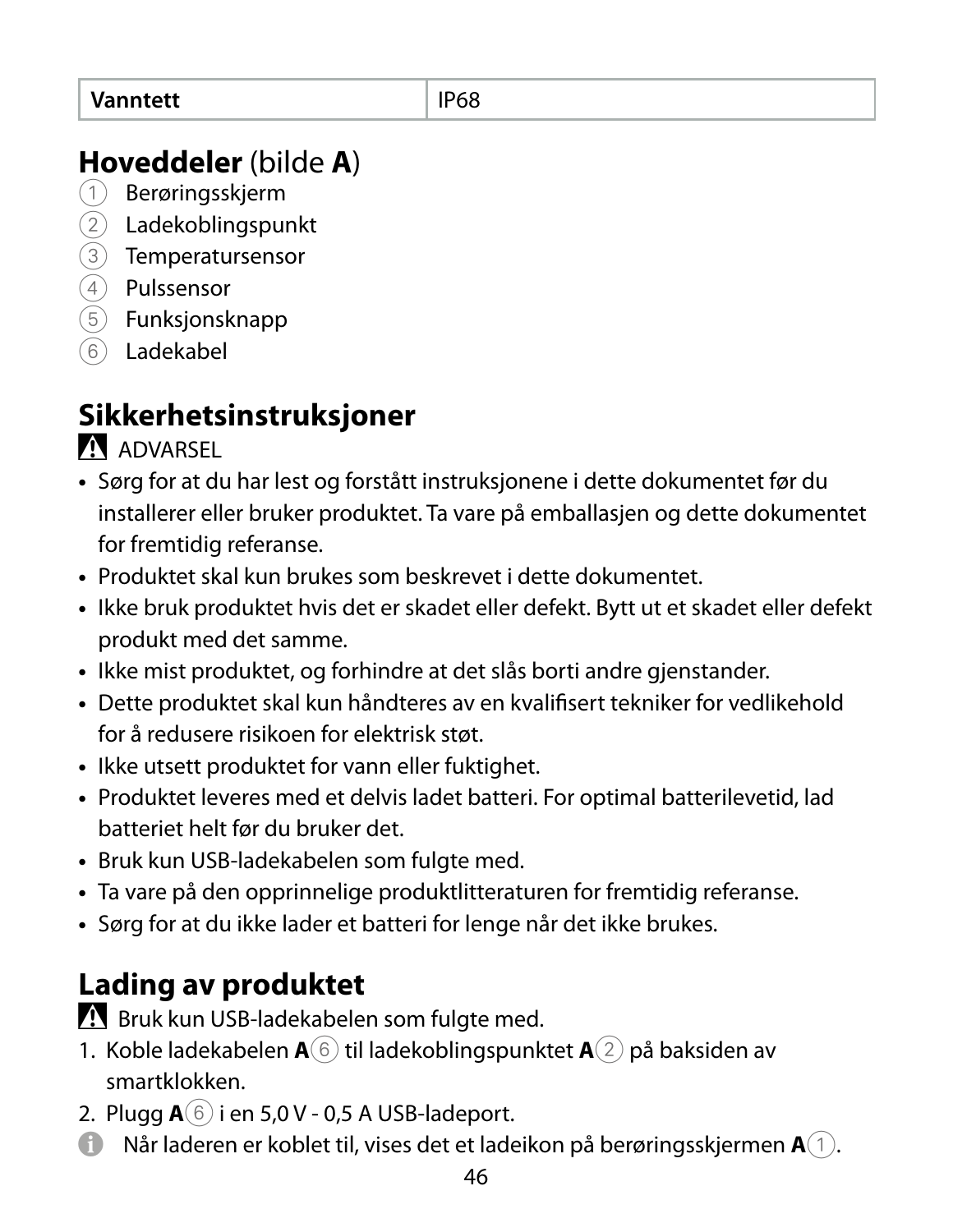#### **Installasjon av SmartLife-appen**

- 1. Last ned Nedis Smartlife-appen for Android eller iOS på telefonen din via Google Play eller Apple App Store.
- 2. Åpne Nedis Smartlife-appen på telefonen din.
- 3. Opprett en konto med e-postadressen din og trykk Continue (fortsett).
- 4 Du får tilsendt en bekreftelseskode på e-post.
- 4. Skriv inn bekreftelseskoden du mottok.
- 5. Lag et passord og trykk på Ferdig.
- 6. Trykk på Legg til hjem for å opprette et SmartLife-hjem.
- 7. Angi posisjonen din, velg rommene du vil koble sammen og trykk på Ferdig.

#### **Tilkobling av appen**

- 1. Sørg for at Bluetooth er aktivert på smarttelefonen.
- 2. Åpne Nedis Smartlife-appen på telefonen din.
- 3. Registrer deg eller logg på kontoen din.
- 4. Trykk på + øverst i høyre hjørne.
- 5. Klikk på «Smartklokke»
- 6. Følg instruksjonene i appen.

# **Slå på produktet**

Trykk på og hold inne funksjonsknappen **A**5 i 3 sekunder.

4 For at sensorene skal fungere optimalt er det viktig at du ikke har på klokken for stramt eller løst.

# **Navigering på Hjem-skjermen** (bilde **B**)

- 1 Gjeldende klokkeslett
- 2 Gjeldende dato og dag
- 3 Kalorier forbrent i dag
- (4) Sist målte puls
- 5 Gjeldende vær
- 6 Utetemperatur
- $(7)$  Total distanse i dag
- 8 Antall skritt i dag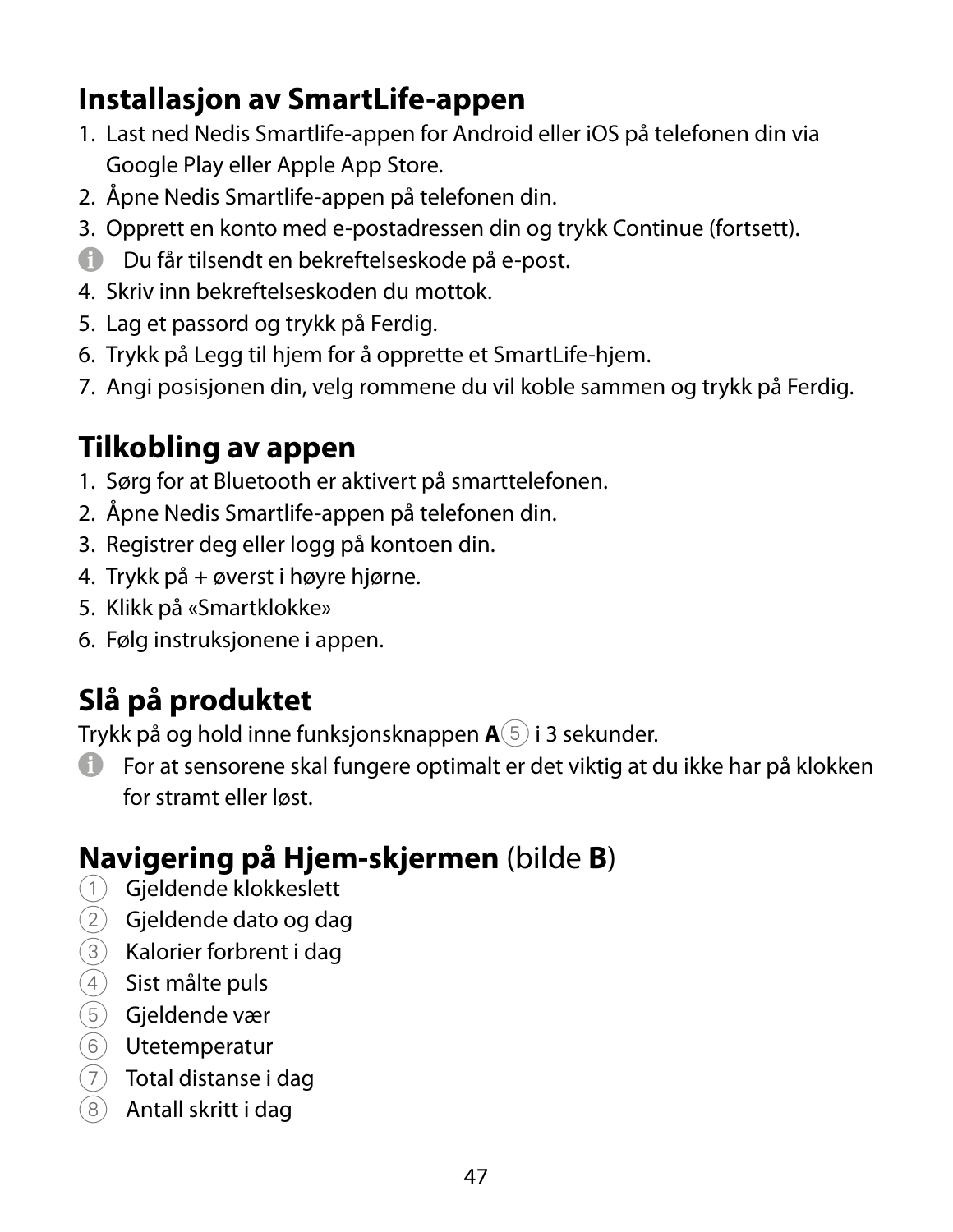På Hjem-skjermen har du tilgang til andre funksjoner på smartklokken. Den viser gjeldende klokkeslett, dato og annen informasjon. Hold inne på Hjem-skjermen for å endre det. Du kan velge blant totalt 6 ulike oppsett.

#### **Betjening av produktet**

- **•** Naviger ved å sveipe horisontalt eller vertikalt
- **•** Trykk på et ikon for å velge en funksjon
- **•** Sveip fra venstre til høyre for å gå til forrige meny
- **•** Trykk på funksjonsknappen for å gå tilbake til Hjem-skjermen

# **Menyskjerm**

- 1. Sveip fra høyre til venstre for å åpne.
- 2. Sveip opp eller ned for å navigere.
- 3. Trykk på et ikon for å åpne undermenyen for den valgte funksjonen.
- 4. Sveip fra høyre til venstre for å avslutte.

# **Meldingsskjerm**

Sveip fra venstre til høyre for å åpne. Viser varsler fra den tilkoblede telefonen.

# **Aktivitetsskjerm**

Sveip fra bunn til topp for å åpne. Viser en oversikt over målte aktiviteter. Sveip opp fra bunnen av aktivitetsskjermen for å bytte til andre funksjoner.

# **Alternativer-skjerm**

Sveip ned fra toppen for å åpne.

# **Konformitetserklæring**

Vi, Nedis B.V., erklærer som produsent at produktet BTSW002BK fra Nedis<sup>\*</sup>merkevaren vår, som er produsert i Kina, er testet i samsvar med alle relevante CE-standarder og reguleringer, og at alle tester er bestått. Dette inkluderer, men er ikke begrenset til, RED 2014/53/EU-forordningen.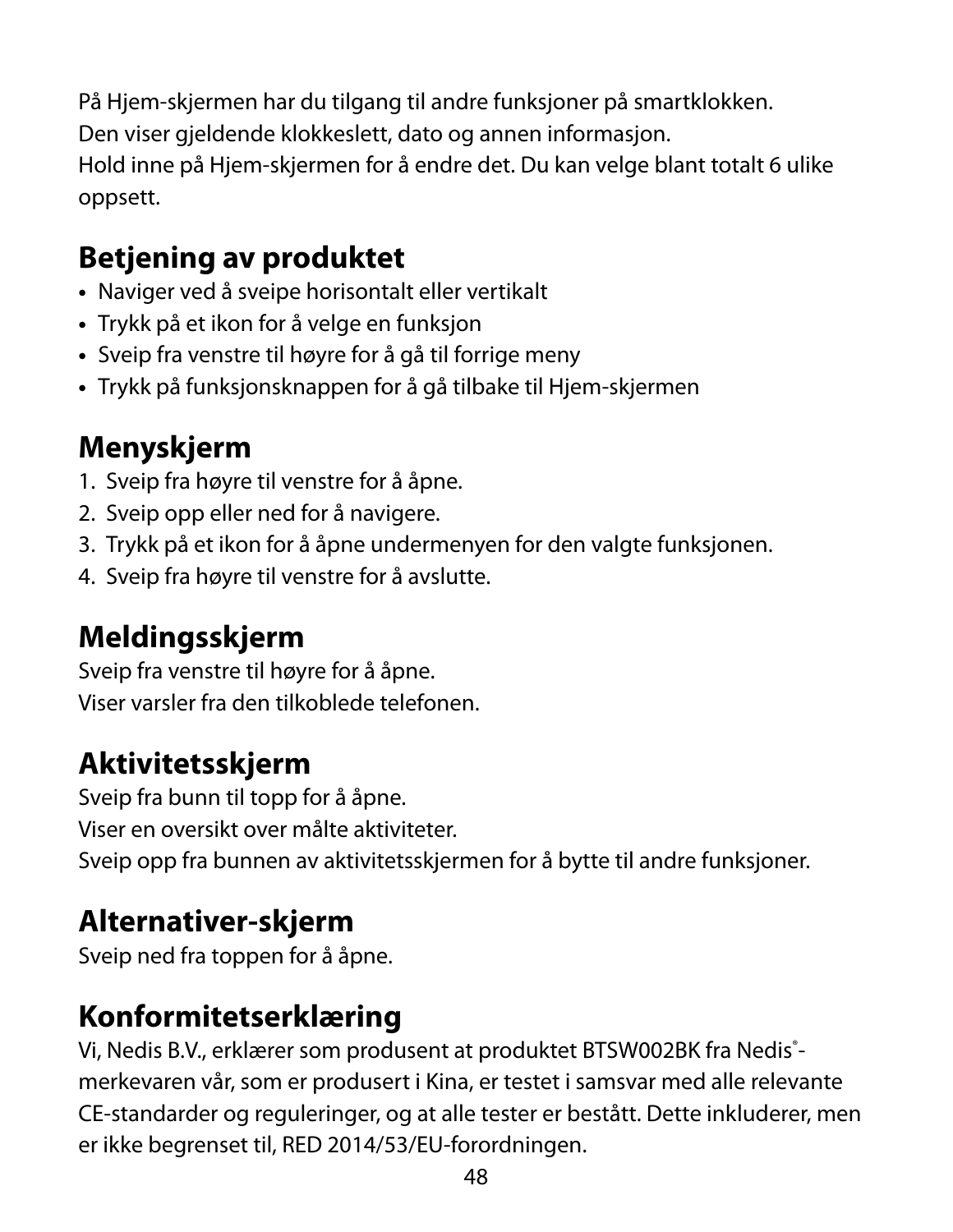Den fullstendige samsvarserklæringen (og sikkerhetsdataarket hvis det er aktuelt) kan leses og lastes ned via: nedis.nb/btsw002bk#support

For ytterligere informasjon i forbindelse med samsvarserklæringen kan du kontakte kundestøtten: Nettadresse: www.nedis.com E-post: service@nedis.com Nedis B.V., de Tweeling 28 5215 MC 's-Hertogenbosch, Nederland

# 2 **Vejledning til hurtig start**

# **Smart helseur** BTSW002BK



Yderligere oplysninger findes i den udvidede manual online: **ned.is/btsw002bk**

# **Tilsigtet brug**

Dette produkt er et smartwatch, som kan give dig meddelelser om nye beskeder på din telefon, spore dine sportsaktiviteter og måle din hjerterytme eller kropstemperatur.

Produktet kan kontrolleres med Nedis SmartLife app.

Enhver modificering af produktet kan have konsekvenser for sikkerhed, garanti og korrekt funktion.

#### **Specifikationer**

| Produkt                    | Smart helseur               |
|----------------------------|-----------------------------|
| Varenummer                 | BTSW002BK                   |
| Mål (  x b x h)            | $43 \times 37 \times 11$ mm |
| Strøminput                 | 5,0 VDC ; 0,5 A             |
| <b>FM-frekvensinterval</b> | 2402 - 2480 MHz             |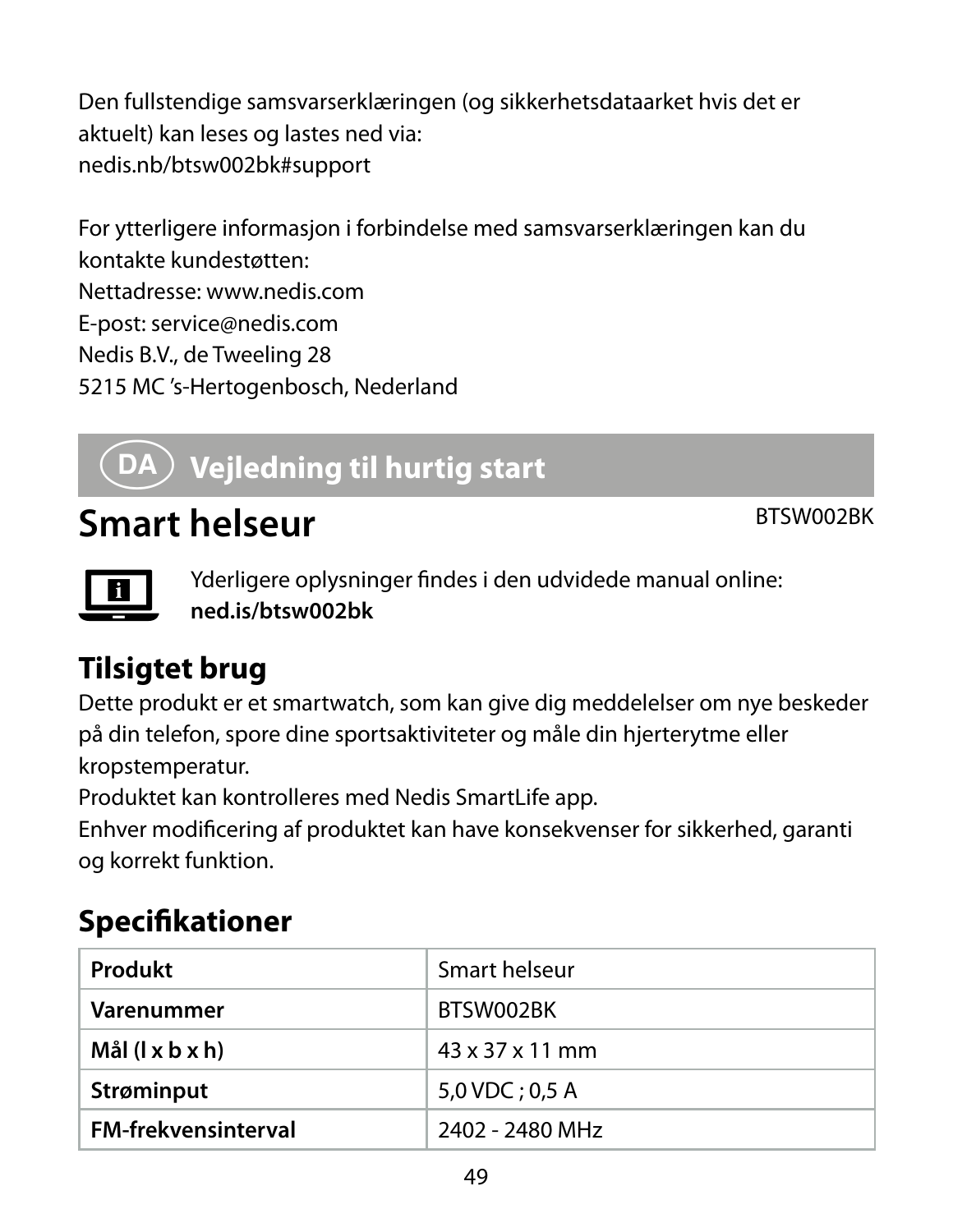| Maksimal transmissionsstrøm | $2.6$ dBm                                            |
|-----------------------------|------------------------------------------------------|
| Forbindelse                 | Bluetooth <sup>*</sup> 4.2                           |
| <b>Batteri</b>              | Standby: op til 12 dage<br>Tilsluttet: op til 5 dage |
| Vandtæt                     | <b>IP68</b>                                          |

#### **Hoveddele** (billede **A**)

- 1 Berøringsskærm
- 2 Opladerstikforbindelse
- 3 Temperatursensor
- 4 Hjerterytmesensor
- 5 Funktionsknap
- 6 Opladningskabel

#### **Sikkerhedsinstruktioner**

#### **ADVARSEL**

- **•** Sørg for, at du har læst og forstået instruktionerne i dette dokument fuldt ud, før du installerer eller bruger produktet. Gem emballagen og dette dokument, så det sidenhen kan læses.
- **•** Anvend kun produktet som beskrevet i denne vejledning.
- **•** Brug ikke produktet, hvis det er skadet eller defekt. Udskift straks et skadet eller defekt produkt.
- **•** Tab ikke produktet og undgå at støde det.
- **•** Dette produkt må kun vedligeholdes af en kvalificeret tekniker pga. risikoen for elektrisk stød.
- **•** Udsæt ikke produktet for vand eller fugt.
- **•** Batteriet leveres med et delvist opladet batteri. For optimal batteritid skal batteriet lades helt op før ibrugtagning.
- **•** Brug kun det medfølgende USB-opladningskabel.
- **•** Gem den originale produktlitteratur til fremtidig reference.
- **•** Lad ikke batteriet oplade gennem længere tid, når udstyret ikke er i brug.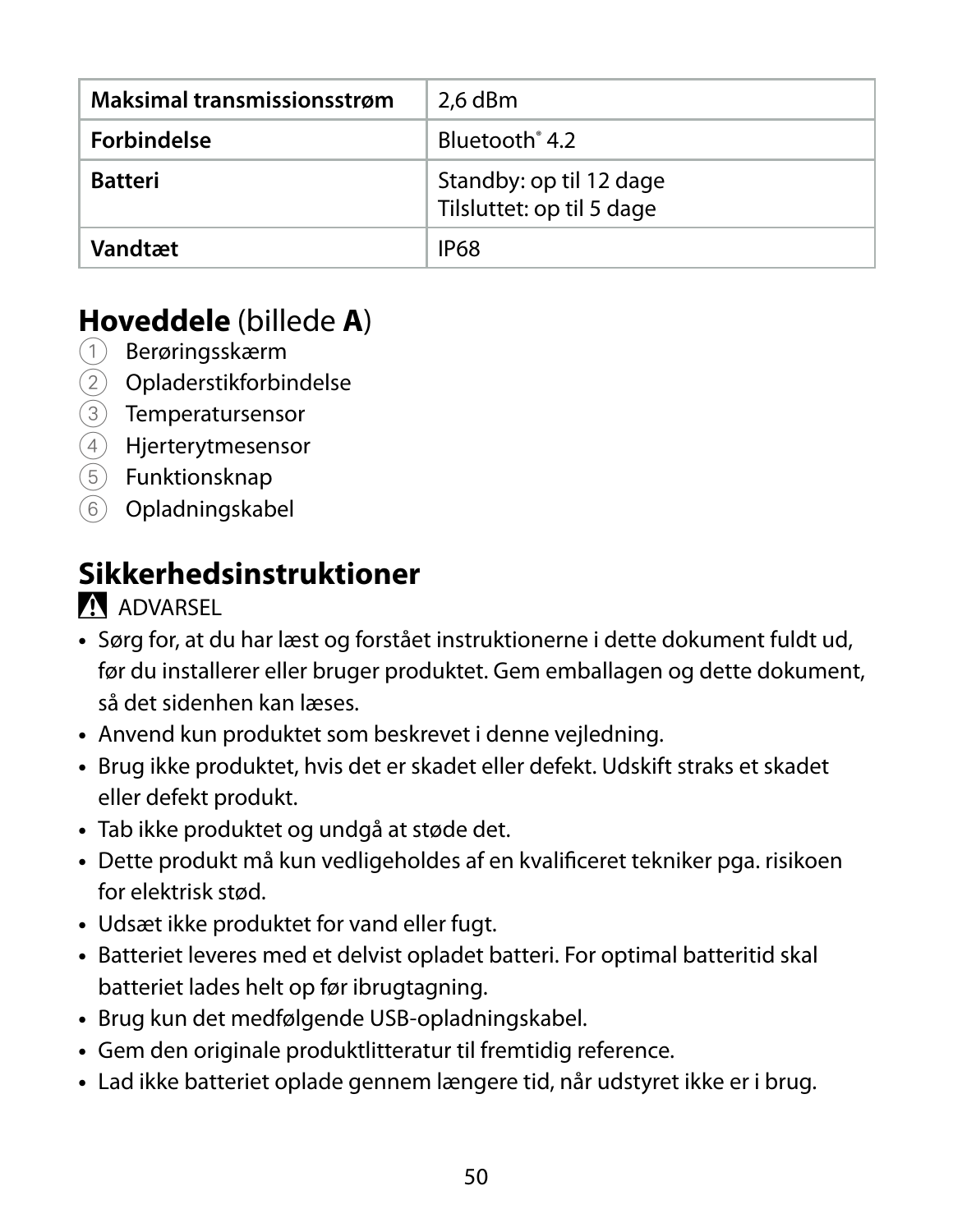# **Oplader produktet**

-Brug kun det medfølgende USB-opladningskabel.

- 1. Forbind opladningskablet **A**6 til opladerstikforbindelsen **A**2 bag på dit smartwatch.
- 2. Indsæt **A**6 i en 5,0 V 0,5 A USB-opladningsport.
- 4 Når opladeren er forbundet, vises et opladningsikon på berøringsskærmen  $A(1)$ .

#### **Installation af Nedis SmartLife-appen**

- 1. Download Nedis Smartlife app'en til Android eller iOS på din telefon via Google Play eller Apples App Store.
- 2. Åbn Nedis SmartLife app'en på din telefon.
- 3. Opret en konto med din e-mailadresse og tryk på Fortsæt).
- 4 Du vil modtage en bekræftelseskode på din e-mailadresse.
- 4. Indtast den modtagne verifikationskode.
- 5. Opret en adgangskode og tryk på Udført).
- 6. Tryk på Tilføj hjem) for at oprette et SmartLife-hjem.
- 7. Indstil din placering, vælg de rum, du vil forbinde med, og tryk på .

# **Tilslutning af appen**

- 1. Sørg for, at Bluetooth er aktiveret på din smartphone.
- 2. Åbn Nedis SmartLife app'en på din telefon.
- 3. Registrer dig eller log ind på din konto.
- 4. Tryk på + i det øverste højre hjørne.
- 5. Vælg "Smartwatch"
- 6. Følg instruktionerne i appen.

# **Sådan tændes produktet**

Tryk på og hold funktionsknappen **A**5 i 3 sekunder.

4 Uret må ikke sidde for stramt eller for løst, ellers kan sensorerne ikke virke ordentligt.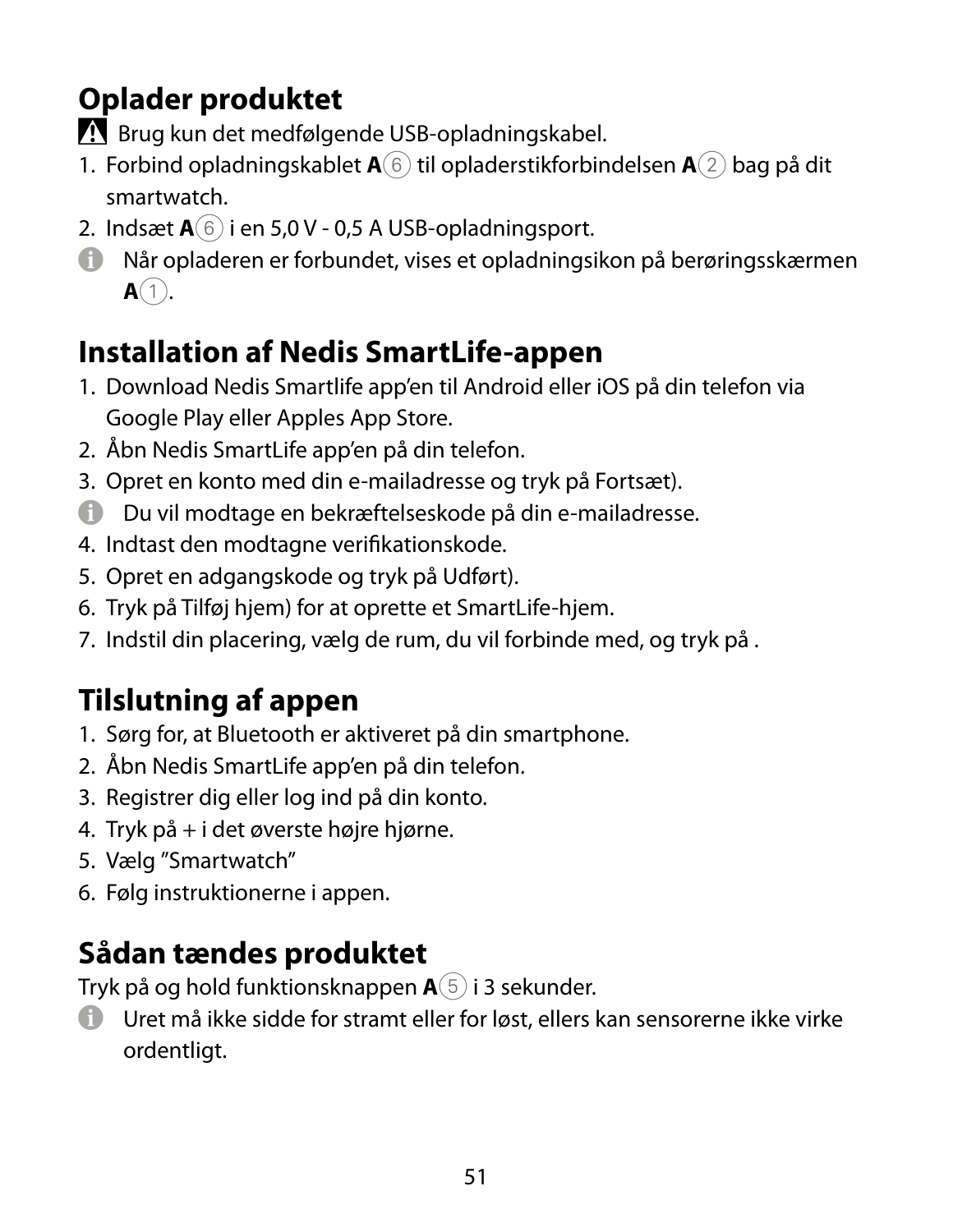#### **Navigation på startskærmen** (billede **B**)

- 1 Aktuelt klokkeslæt
- 2 Aktuel dato og tid
- 3 Kalorier forbrændt i dag
- $(4)$  Sidst målte hjerterytme
- 5 Nuværende vejr
- 6 Omgivelsestemperatur
- 7 Dagens gåede distance
- 8 Skridt gået i dag

Startskærmen er startpunktet, hvorfra du får adgang til andre funktioner på dit smartwatch.

Viser nuværende tid, dato og anden information.

Hold startskærmen for at ændre den. Der er 6 forskellige udseender at vælge fra.

# **Betjening af produktet**

- **•** Naviger ved at stryge vandret og lodret
- **•** Tryk på et ikon for at vælge en funktion
- **•** Stryg fra venstre til højre for at gå til forrige menu
- **•** Tryk på funktionsknappen for at vende tilbage til startskærmen

#### **Menuskærm**

- 1. Stryg fra højre til venstre for at tilgå.
- 2. Stryg op eller ned for at navigere.
- 3. Tryk på et ikon for at tilgå undermenuen for den valgte funktion.
- 4. Stryg fra højre til venstre for at afslutte.

#### **Beskedskærm**

Stryg fra venstre til højre for at tilgå. Viser meddelelser fra den tilsluttede telefon.

#### **Aktivitetsskærm**

Stryg fra bunden til toppen for at tilgå. Viser en oversigt over målte aktiviteter.

Stryg fra bund til top på aktivitetsskærmen for at skifte til andre funktioner.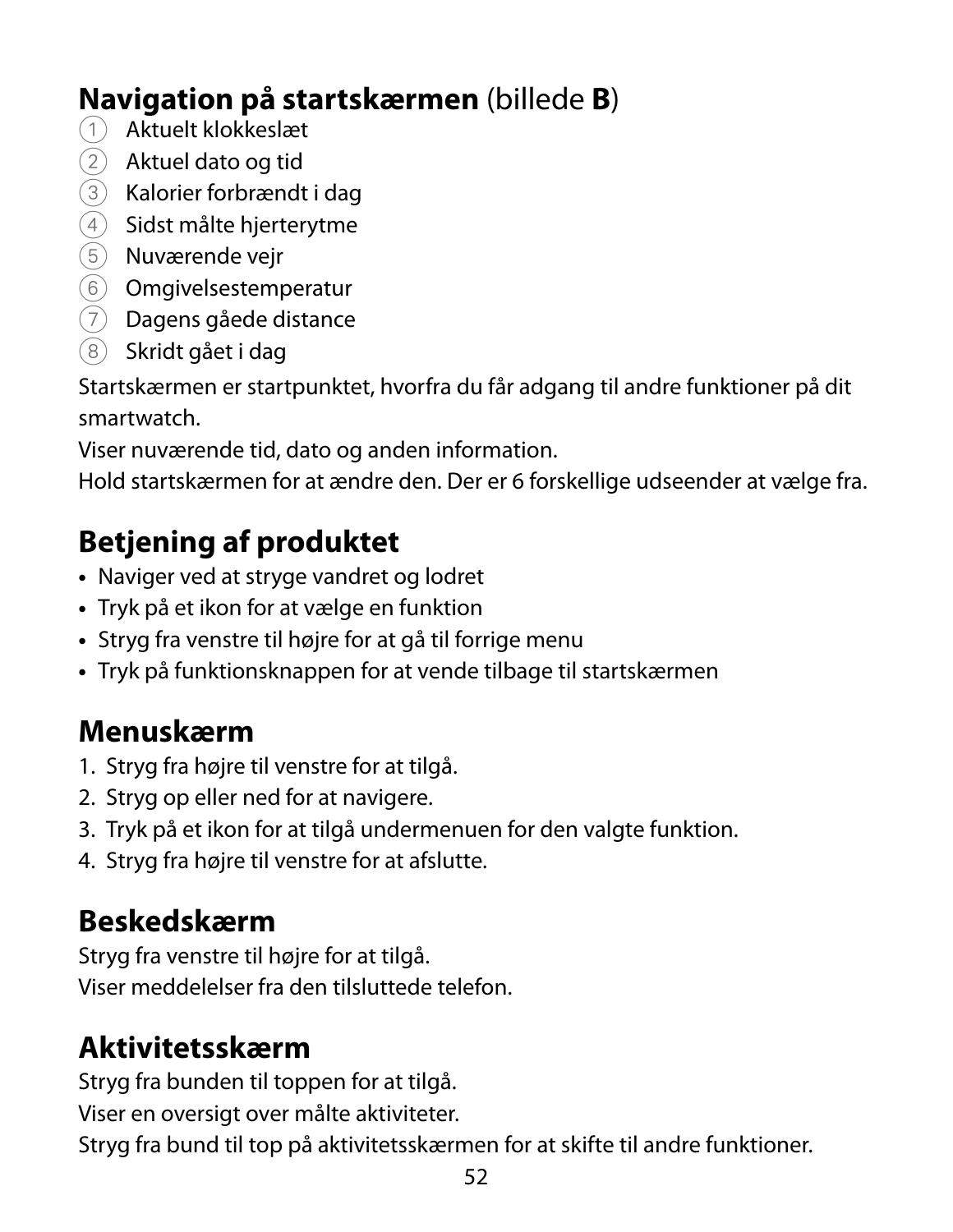#### **Indstillingskærm**

Stryg fra toppen til bunden for at tilgå.

# **Overensstemmelseserklæring**

Vi, Nedis B.V. erklærer som producent, at produktet BTSW002BK fra vores brand Nedis<sup>®</sup>, produceret i Kina, er blevet testet i overensstemmelse med alle relevante CE-standarder og regler, og at alle test er beståede. Dette indebærer også direktiv 2014/53/EU (radioudstyrsdirektivet).

Den komplette overensstemmelseserklæring (og sikkerhedsdatabladet, hvis gældende) kan findes og downloades via: nedis.da/btsw002bk#support

For yderligere information angående denne overholdelse, kontakt kundeservice: Web: www.nedis.com E-mail: service@nedis.com Nedis B.V., de Tweeling 28 5215 MC 's-Hertogenbosch, the Netherlands

# k **Gyors beüzemelési útmutató**

# **Intelligens egészségügyi óra** BTSW002BK



További információért lásd a bővített online kézikönyvet: **ned.is/btsw002bk**

# **Tervezett felhasználás**

Ez a termék egy olyan okosóra, amelyen értesítéseket jeleníthet meg a telefonra érkező új üzenetekről, nyomon követheti sporttevékenységeit és mérheti a szívritmusát vagy a testhőmérsékletét.

A termék a Nedis SmartLife alkalmazáson keresztül vezérelhető.

A termék bármilyen módosítása befolyásolhatja a biztonságot, a jótállást és a megfelelő működést.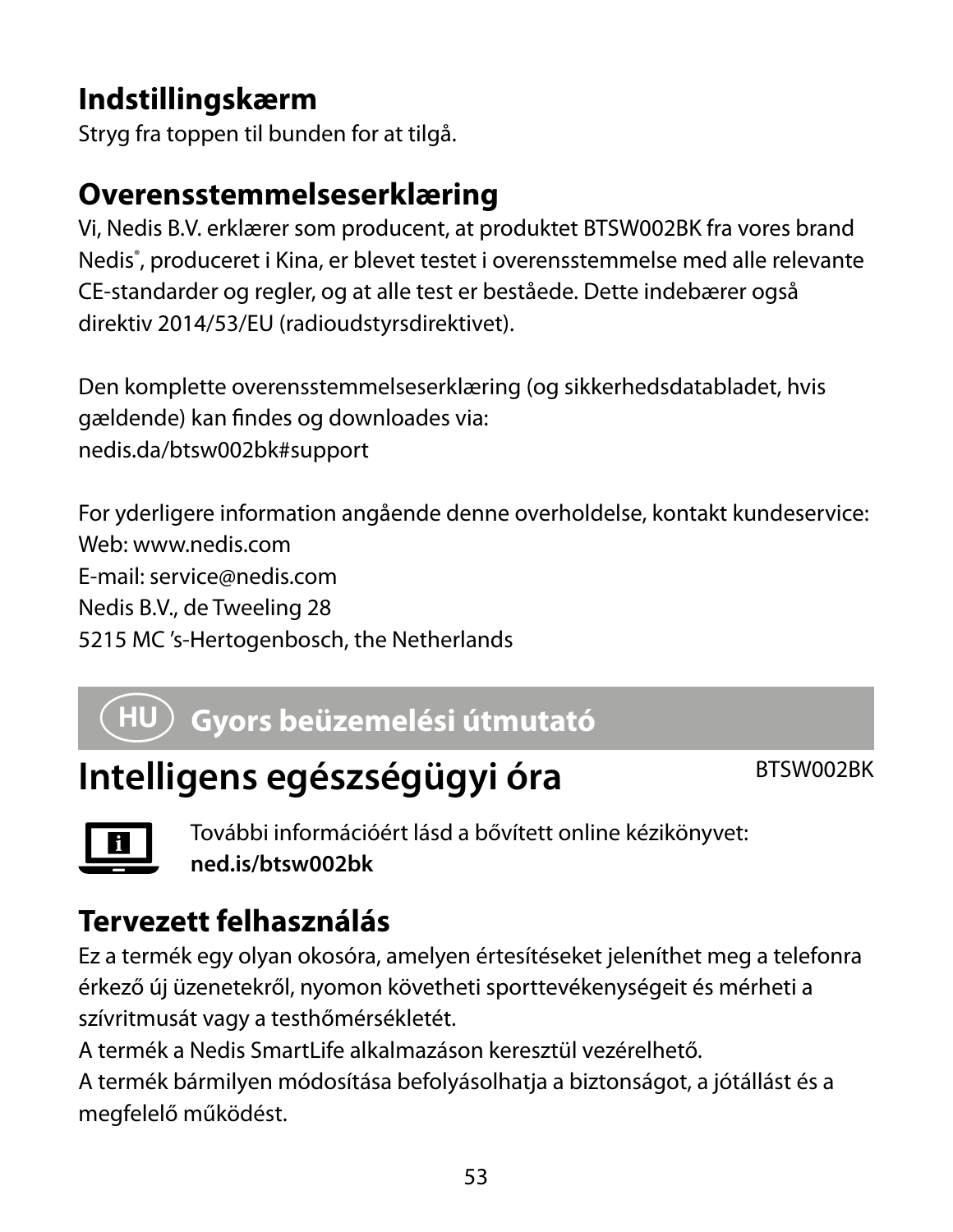#### **Műszaki adatok**

| Termék                    | Intelligens egészségügyi óra                                     |
|---------------------------|------------------------------------------------------------------|
| Cikkszám                  | BTSW002BK                                                        |
| Méretek (h x sz x m)      | 43 x 37 x 11 mm                                                  |
| <b>Tápbemenet</b>         | $5.0$ VDC: 0.5 A                                                 |
| FM frekvenciatartomány    | 2402 - 2480 MHz                                                  |
| Maximális adóteljesítmény | 2.6 dBm                                                          |
| Csatlakozás               | Bluetooth <sup>®</sup> 4.2                                       |
| Akkumulátor               | Készenléti üzemmódban: akár 12 nap<br>Csatlakoztatva: akár 5 nap |
| Vízálló                   | <b>IP68</b>                                                      |

# **Fő alkatrészek (A** kép)<br>1 Érintőképernyő

- 
- 2 Töltőbemenet
- 3 Hőmérséklet-érzékelő
- 4 Pulzusmérő
- 5 Funkció gomb
- 6 Töltőkábel

# **Biztonsági utasítások**

**N** FIGYELMEZTETÉS

- **•** Ügyeljen arra, hogy a termék telepítése vagy használata előtt figyelmesen elolvasta és megértette az ebben a dokumentumban található információkat. Tartsa meg a csomagolást és ezt a dokumentumot későbbi használatra.
- **•** A terméket csak az ebben a dokumentumban leírt módon használja.
- **•** Ne használja a terméket, ha valamelyik része sérült vagy hibás. A sérült vagy meghibásodott terméket azonnal cserélje ki.
- **•** Ne ejtse le a terméket és kerülje az ütődést.
- **•** Ezt a terméket csak szakképzett technikus szervizelheti az áramütés kockázatának csökkentése érdekében.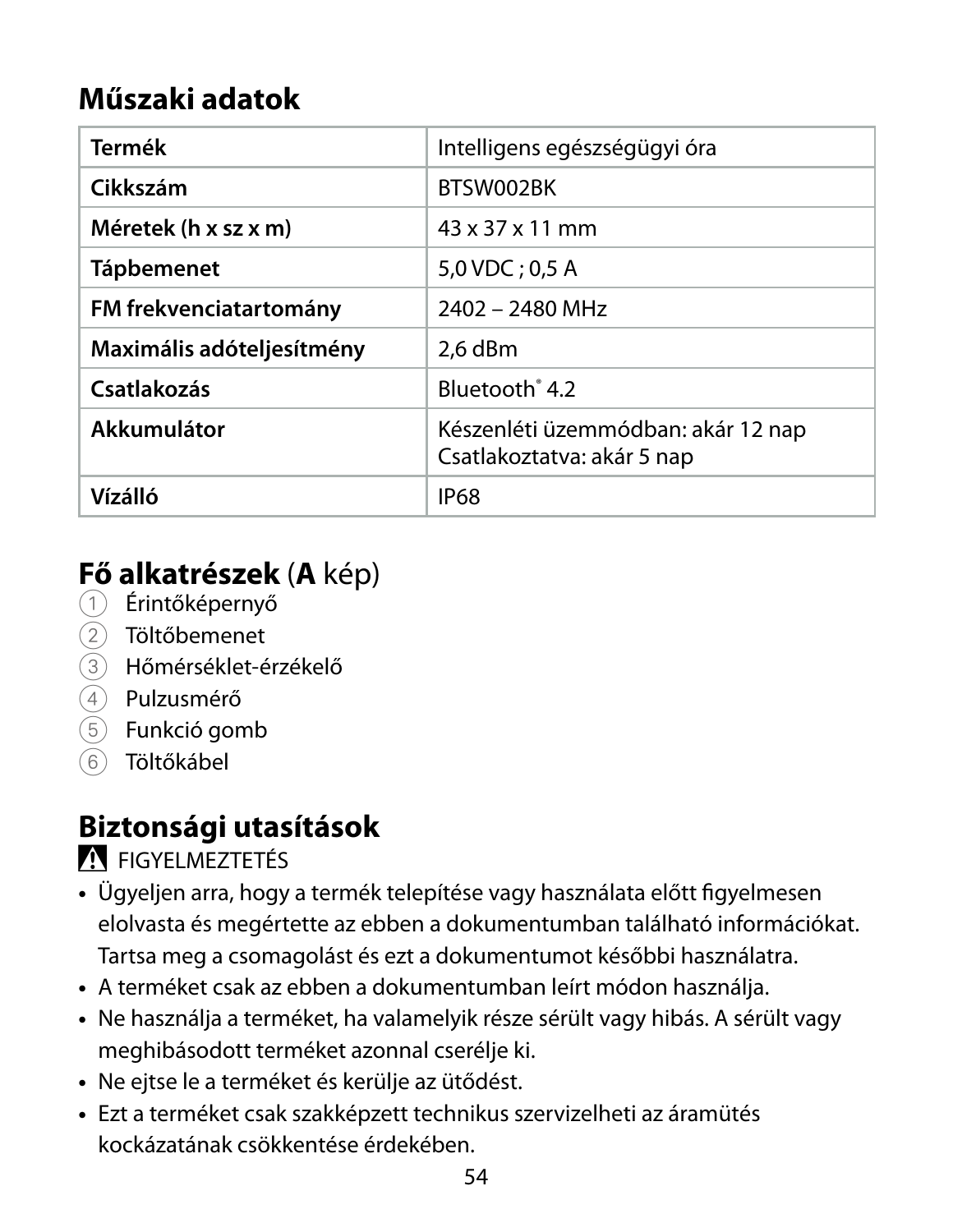- **•** Óvja a terméket víztől vagy nedvességtől.
- **•** A terméket részben feltöltött akkumulátorral szállítjuk. Az akkumulátor optimális élettartama érdekében az első használat előtt töltse fel teljesen az akkumulátort.
- **•** Csak a mellékelt USB töltőkábelt használja.
- **•** Tartsa meg az eredeti terméktájékoztatót, hogy később is fel tudja lapozni.
- **•** Ne hagyja hosszú ideig töltőn a használaton kívüli akkumulátorokat.

# **A termék töltése**

-Csak a mellékelt USB töltőkábelt használja.

- 1. Dugja be az **A**6 részt az okosóra hátulján található töltőbemenetbe **A**2.
- 2. Dugja be az **A**6 részt egy 5,0 V 0,5 A USB töltőbemenetbe.
- 4 Amikor a töltőkábel csatlakoztatva van, egy töltést jelző ikon jelenik meg az érintőképernyőn **A**1.

#### **A SmartLife alkalmazás telepítése**

- 1. Töltse le a Nedis Smartlife alkalmazást Android vagy iOS telefonjára a Google Play vagy az Apple App Store áruházból.
- 2. Nyissa meg a Nedis Smartlife alkalmazást a telefonján.
- 3. Hozzon létre egy felhasználói fiókot az e-mail címével majd koppintson a Folytatás részre.
- 4 Egy ellenőrző kódot kap az e-mail címére.
- 4. Adja meg a kapott ellenőrző kódot.
- 5. Hozzon létre egy jelszót, és érintse meg a Kész gombot.
- 6. Érintse meg a Kezdőlap hozzáadása gombot egy SmartHome kezdőlap létrehozásához.
- 7. Adja meg a tartózkodási helyét, válassza ki a csatlakoztatni kívánt helyiségeket, és érintse meg a Kész gombot.

# **Az alkalmazás csatlakoztatása**

- 1. Győződjön meg arról, hogy okostelefonján engedélyezve van a Bluetooth funkció.
- 2. Nyissa meg a Nedis Smartlife alkalmazást a telefonján.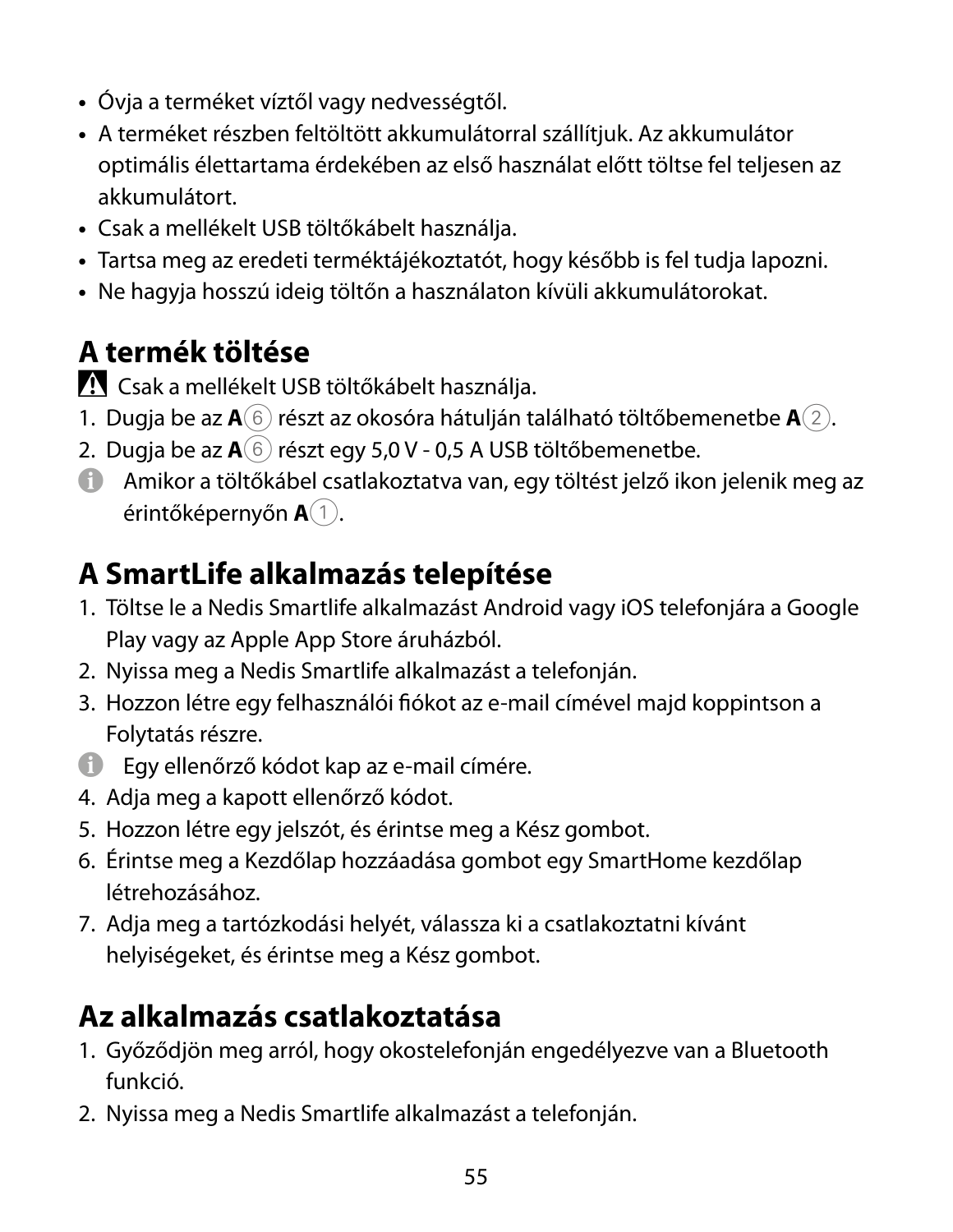- 3. Regisztráljon vagy jelentkezzen be a felhasználói fiókjába.
- 4. Érintse meg a + gombot a jobb felső sarokban.
- 5. Válassza a "Okosóra" lehetőséget
- 6. Kövesse az alkalmazásban megjelenő utasításokat.

#### **A termék bekapcsolása**

Nyomja meg és tartsa nyomva a funkciógombot **A**5 3 másodpercig.

4 Az érzékelők megfelelő működése érdekében ne viselje az órát túl lazán vagy szorosan.

# **Navigálás a kezdőképernyőn (B** kép)<br>① Aktuális idő

- 
- 2 Aktuális dátum és nap
- 3 Aktuális napi elégetett kalóriamennyiség
- 4 A legutóbb mért pulzus
- 5 Aktuális időjárás
- 6 Környezeti hőmérséklet
- 7 Napi megtett távolság
- 8 Napi megtett lépések száma

A kezdőképernyő az a kiindulópont, ahonnan hozzáférhet az okosóra egyéb funkcióihoz.

Megjeleníti az aktuális időt, dátumot és egyéb információkat.

A módosításához tartsa nyomva a kezdőképernyőt. 6 különböző elrendezés közül választhat.

# **A termék használata**

- **•** Az ujjának vízszintes vagy függőleges elhúzásával navigálhat
- **•** Egy adott funkció kiválasztásához koppintson annak ikonjára
- **•** Az előző menübe való visszalépéshez húzza el az ujját balról jobbra
- **•** A kezdőképernyőre való visszalépéshez nyomja meg a funkciógombot

# **Menü képernyő**

1. A belépéshez húzza el az ujját jobbról balra.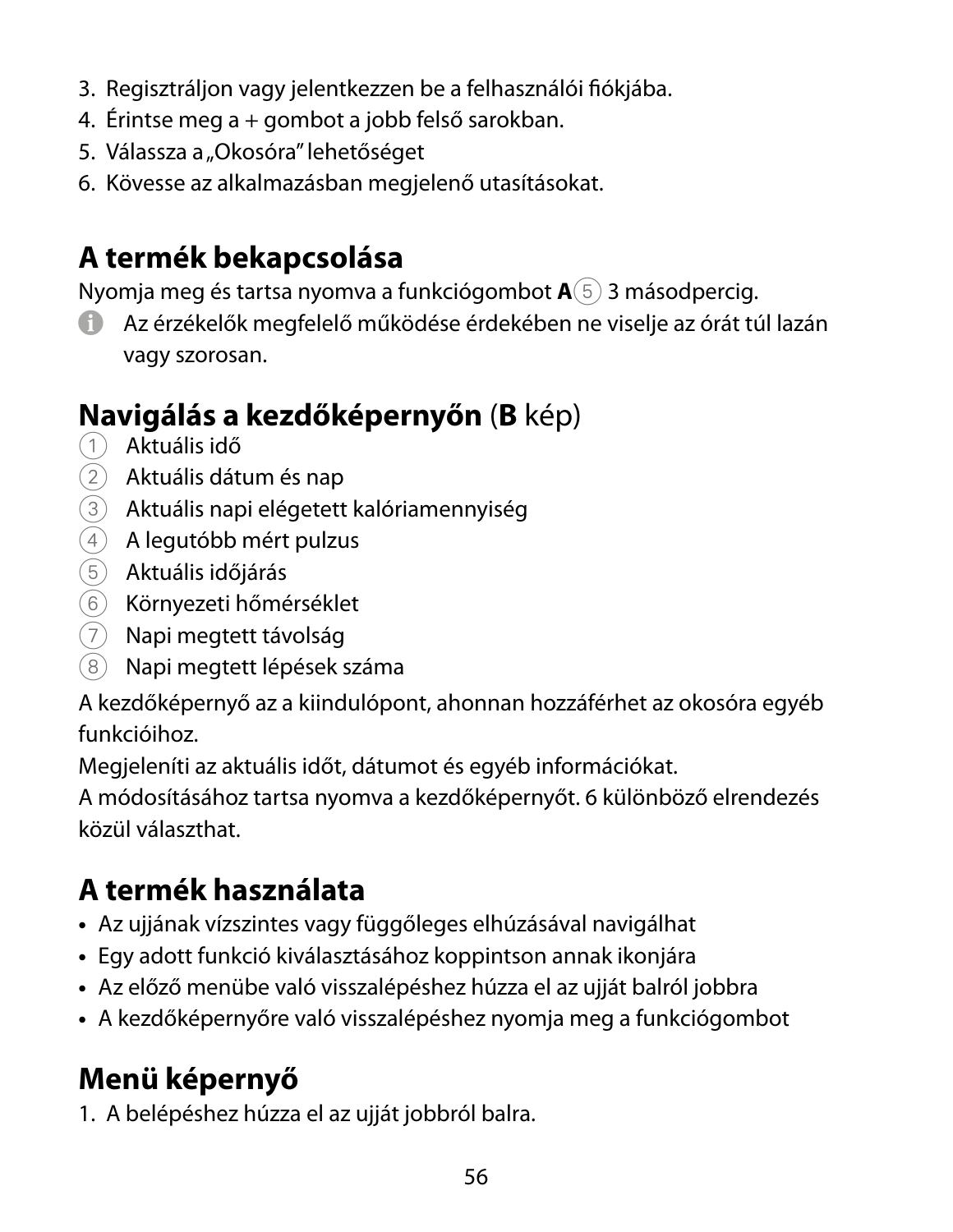- 2. A navigáláshoz húzza el az ujját felfelé vagy lefelé.
- 3. A kiválasztott funkció almenüjébe való belépéshez koppintson egy ikonra.
- 4. A kilépéshez húzza el az ujját jobbról balra.

# **Üzenetek képernyő**

A belépéshez húzza el az ujját balról jobbra. Megjeleníti a csatlakoztatott telefonról érkező értesítéseket.

# **Aktivitás képernyő**

A belépéshez húzza el az ujját alulról felfelé. Megjeleníti a nyomon követett tevékenységek áttekintését. Más funkciókra való váltáshoz húzza el az ujját alulról felfelé az aktivitás képernyőn.

# **Opciók képernyő**

A belépéshez húzza el az ujját felülről lefelé.

# **Megfelelőségi nyilatkozat**

A gyártó Nedis B.V. nevében kijelentjük, hogy a Nedis˚ márkájú, Kínában gyártott BTSW002BK terméket az összes vonatkozó CE szabvány és előírás szerint bevizsgáltuk, és a termék minden vizsgálaton sikeresen megfelelt. Ez magában foglalja – nem kizárólagos jelleggel – a rádióberendezésekről szóló 2014/53/EU irányelvet.

A teljes megfelelőségi nyilatkozat (és ha van, akkor a biztonsági adatlap) a: nedis.hu/btsw002bk#support

A megfelelőséggel kapcsolatos további információkért hívja az ügyfélszolgálatot: Web: www.nedis.com E-mail: service@nedis.com Nedis B.V., de Tweeling 28 5215 MC 's-Hertogenbosch, Hollandia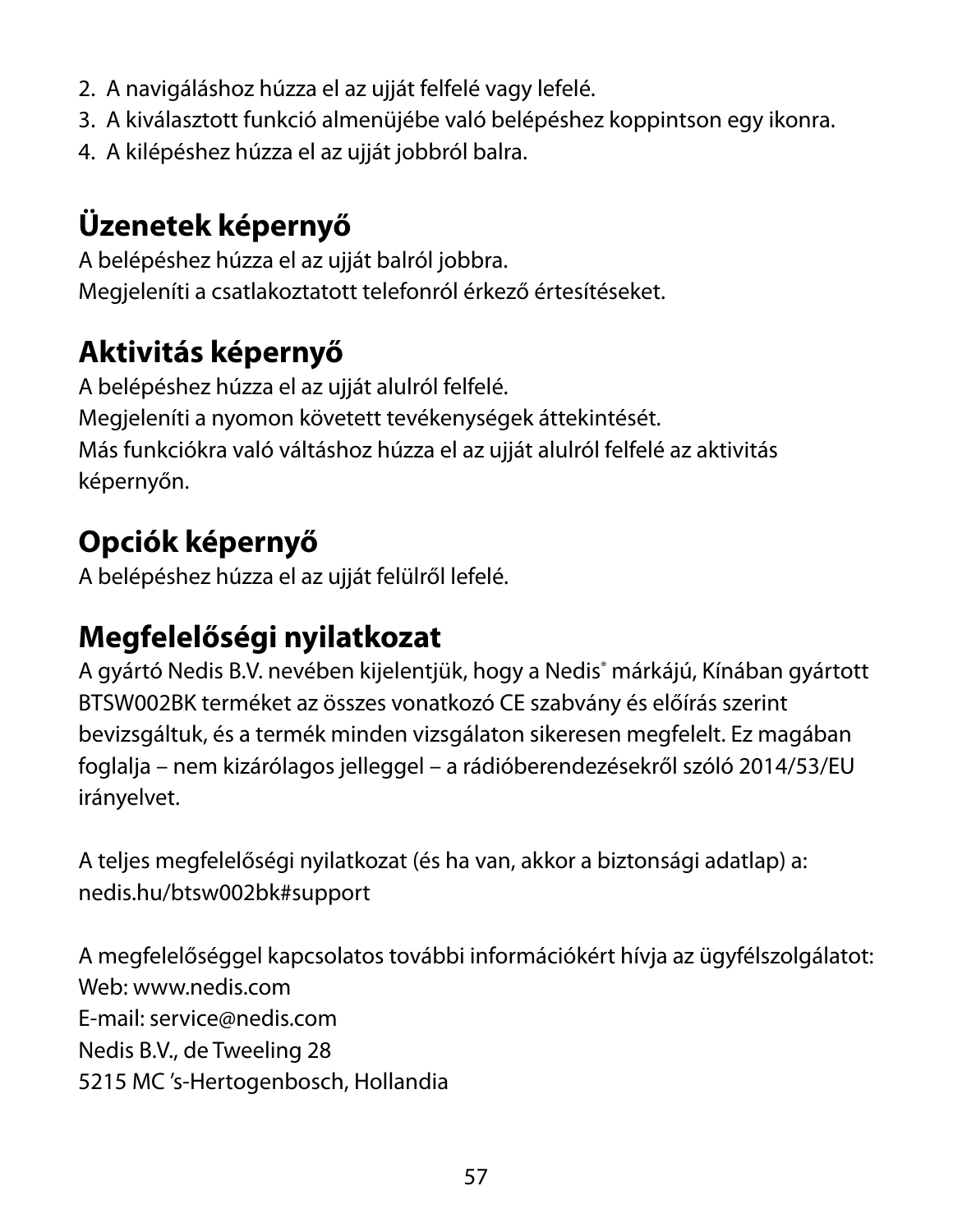# n **Przewodnik Szybki start**

# **Inteligentny zegarek zdrowotny** BTSW002BK



Więcej informacji znajdziesz w rozszerzonej instrukcji obsługi online: **ned.is/btsw002bk**

#### **Przeznaczenie**

Ten produkt to smartwatch, który powiadamia o otrzymaniu nowych wiadomości na telefon, śledzi aktywność sportową oraz mierzy tętno lub temperaturę ciała.

Produktem można sterować za pomocą aplikacji Nedis SmartLife. Wszelkie modyfikacje produktu mogą mieć wpływ na bezpieczeństwo, gwarancję i działanie.

#### **Specyfikacja**

| Produkt                      | Inteligentny zegarek zdrowotny              |
|------------------------------|---------------------------------------------|
| Numer katalogowy             | BTSW002BK                                   |
| Wymiary (dł. x szer. x wys.) | 43 x 37 x 11 mm                             |
| Pobór mocy                   | $5.0$ VDC: 0.5 A                            |
| Zakres czestotliwości FM     | 2402 - 2480 MHz                             |
| Maksymalna moc transmisji    | 2.6 dBm                                     |
| Połaczenie                   | Bluetooth <sup>®</sup> 4.2                  |
| Akumulator                   | Czuwanie: do 12 dni<br>Podłaczony: do 5 dni |
| Wodoodporna                  | <b>IP68</b>                                 |

#### **Główne części** (rysunek **A**)

Ekran dotykowy

2 Złącze ładowania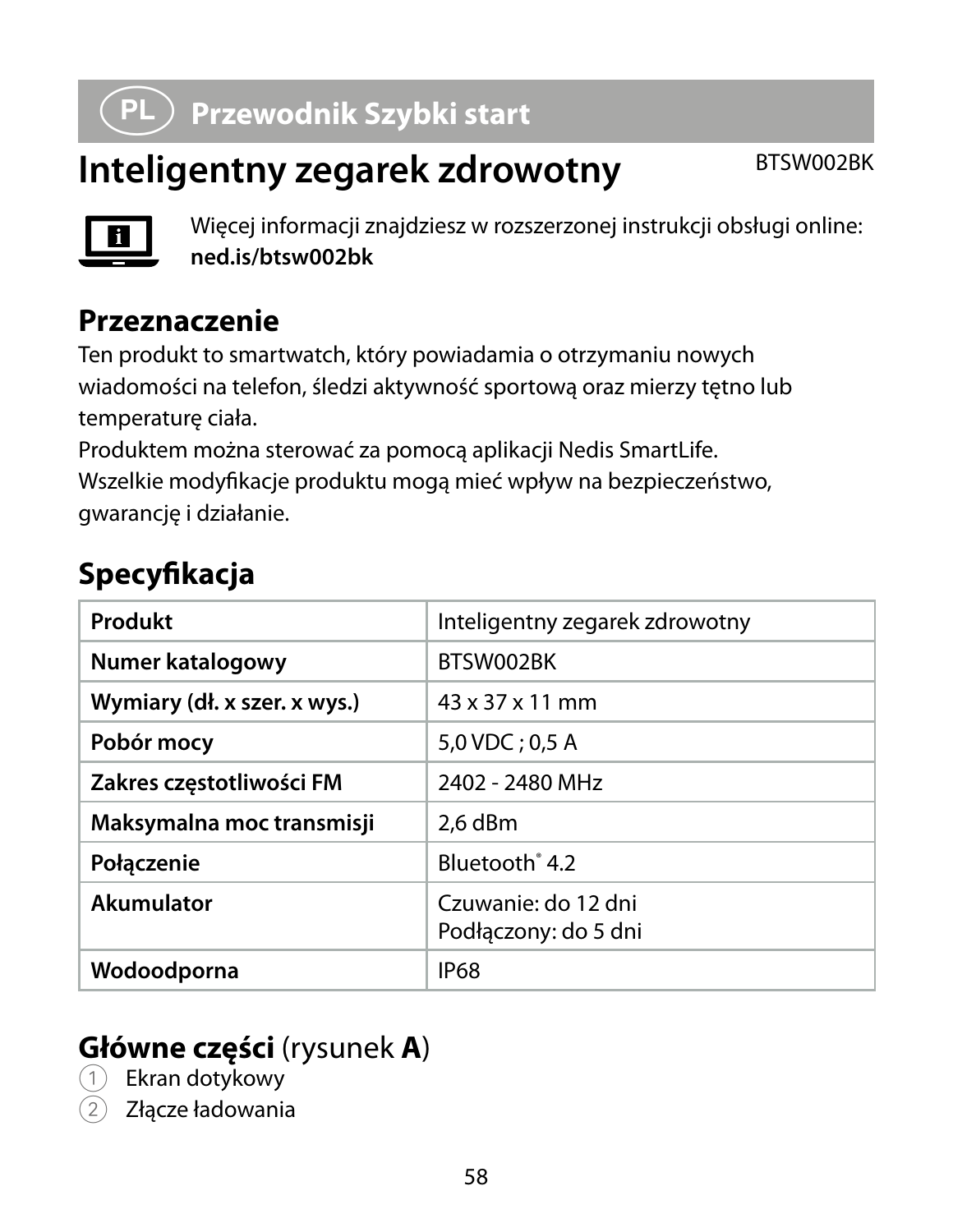- 3 Czujnik temperatury
- 4 Czujnik pomiaru tętna
- 5 Klawisz funkcyjny
- 6 Kabel ładujący

# **Instrukcje bezpieczeństwa**

**N**OSTRZEŻENIE

- **•** Przed zainstalowaniem lub użyciem produktu należy upewnić się, że instrukcje zawarte w niniejszym dokumencie zostały w pełni przeczytane i zrozumiane. Opakowanie oraz niniejszy dokument należy zachować na przyszłość.
- **•** Produktu należy używać wyłącznie w sposób opisany w niniejszym dokumencie.
- **•** Nie używaj produktu, jeśli jakakolwiek jego część jest zniszczona lub uszkodzona. Natychmiast wymień uszkodzony lub wadliwy produkt.
- **•** Nie upuszczaj produktu i unikaj uderzania go.
- **•** Ten produkt może być serwisowany wyłącznie przez wykwalifikowanego serwisanta, aby zmniejszyć ryzyko porażenia prądem elektrycznym.
- **•** Nie narażaj produktu na działanie wody lub wilgoci.
- **•** Produkt jest dostarczany z częściowo naładowanym akumulatorem. Aby zapewnić optymalną żywotność akumulatora, przed pierwszym użyciem naładuj go do pełna.
- **•** Używaj wyłącznie kabla zasilającego USB, który znajduje się w zestawie.
- **•** Zachowaj oryginalną literaturę produktu do wykorzystania w przyszłości.
- **•** Nie pozostawiaj baterii w ładowaniu przez dłuższy czas, gdy nie jest używana.

# **Ładowanie produktu**

-Używaj wyłącznie kabla zasilającego USB, który znajduje się w zestawie.

- 1. Podłącz kabel ładujący **A**6 do złącza ładowania **A**2 z tyłu smartwatcha.
- 2. Umieść  $\mathbf{A}(\widehat{\mathbf{6}})$  w gnieździe ładowania USB 5.0 V 0.5 A.
- 4 Gdy ładowarka jest podłączona, na ekranie dotykowym pojawia się ikona ładowania **A**1.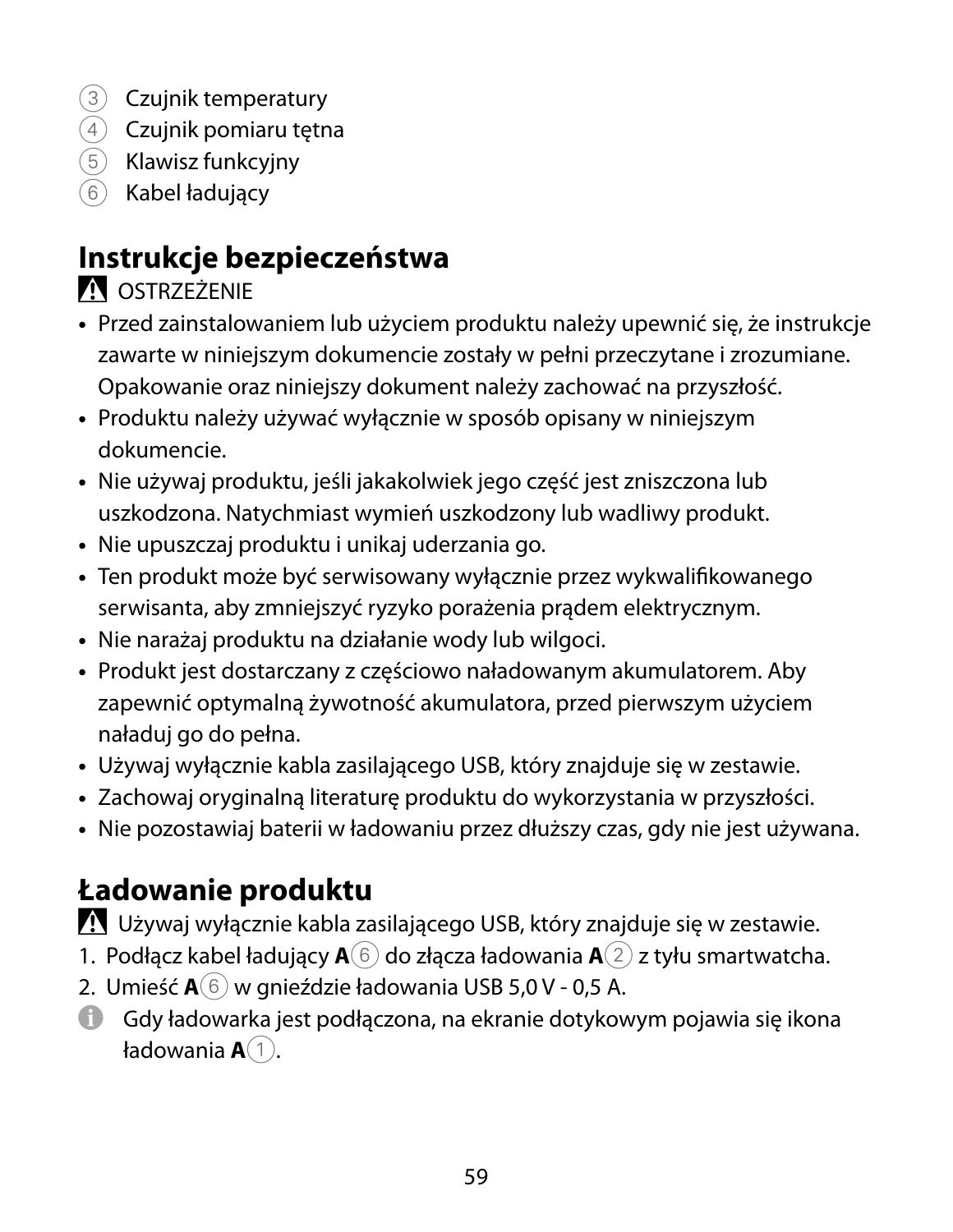# **Instalacja aplikacji Nedis SmartLife**

- 1. Pobierz aplikację Nedis SmartLife na system Android lub iOS za pośrednictwem sklepu Google Play lub Apple App Store.
- 2. Otwórz aplikację Nedis SmartLife w telefonie.
- 3. Utwórz konto z użyciem swojego adresu e-mail i dotknij Kontynuuj.
- 4 Na adres e-mail Otrzymasz kod weryfikacyjny.
- 4. Wprowadź otrzymany kod weryfikacyjny.
- 5. Utwórz hasło i dotknij Gotowe.
- 6. Dotknij Dodaj dom, aby utworzyć dom SmartLife.
- 7. Ustaw lokalizację, wybierz pokoje, które chcesz podłączyć, i dotknij Gotowe.

# **Łączenie z aplikacją**

- 1. Upewnij się, że w smartfonie włączona jest funkcja Bluetooth.
- 2. Otwórz aplikację Nedis SmartLife w telefonie.
- 3. Zarejestruj się lub zaloguj na swoje konto.
- 4. Dotknij ikony + w prawym górnym rogu.
- 5. Wybierz "Smartwatch"
- 6. Postępuj zgodnie z instrukcjami podanymi w aplikacji.

# **Włączanie produktu**

Naciśnij i przytrzymaj przycisk funkcyjny **A**5 przez 3 sek.

4 Aby czujniki działały prawidłowo, nie zakładaj zegarka zbyt luźno ani zbyt ciasno.

# **Poruszanie się po ekranie głównym** (rysunek **B**)

- $(1)$  Aktualna godzina
- 2 Aktualna data i dzień
- 3 Kalorie spalone dzisiaj
- 4 Ostatnie zmierzone tętno
- 5 Aktualna pogoda
- 6 Temperatura otoczenia
- 7 Dystans przebyty dzisiaj
- 8 Liczba kroków dzisiaj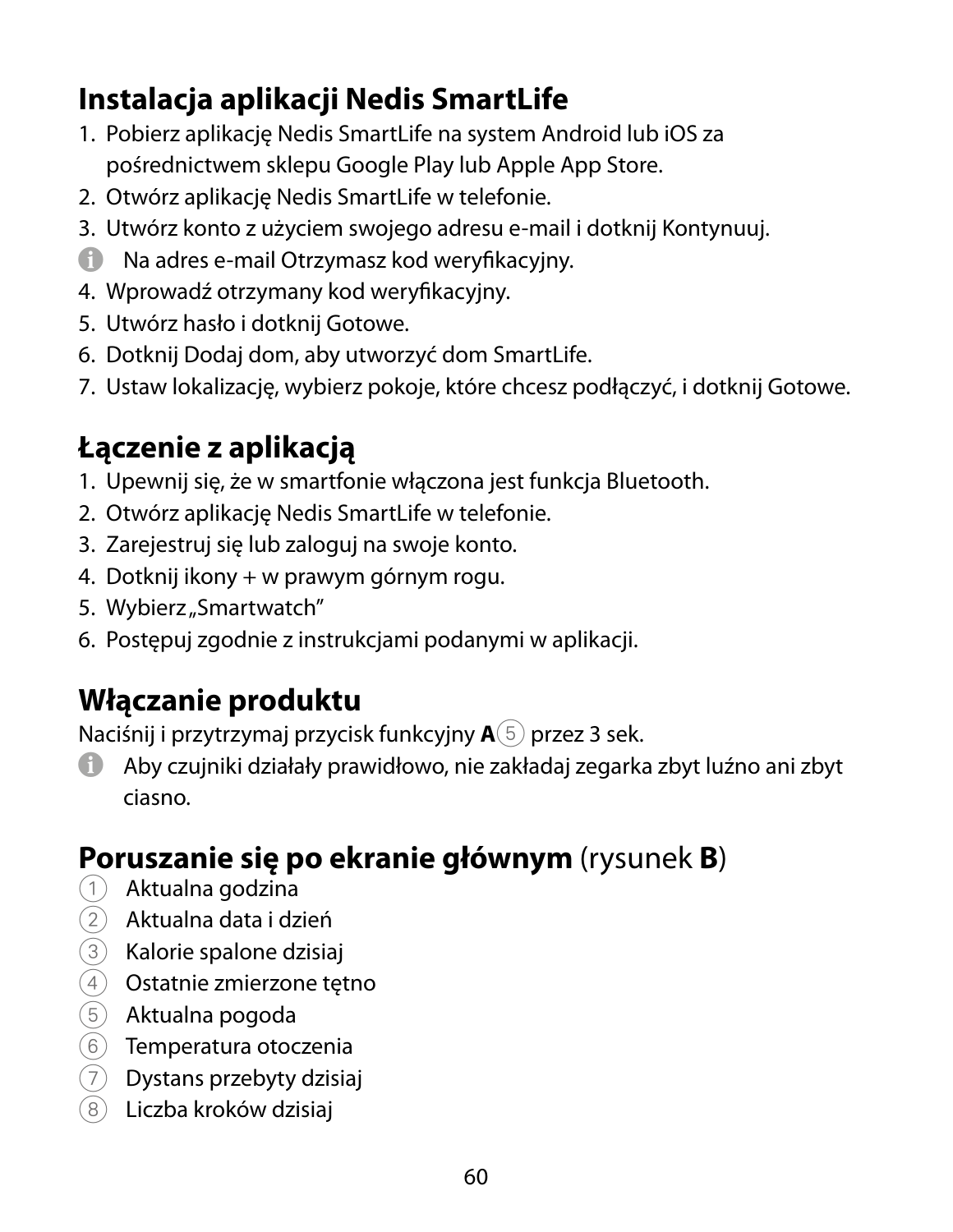Ekran główny to punkt wyjścia, z którego uzyskujesz dostęp do innych funkcji smartwatcha.

Pokazuje aktualną godzinę, datę i inne informacje.

Przytrzymaj ekran główny, aby zmienić. Możesz wybierać spośród 6 układów.

# **Eksploatacja produktu**

- **•** Nawiguj, przesuwając palcem w poziomie i pionie
- **•** Dotknij ikonę, aby wybrać funkcję
- **•** Przesuń palcem od lewej do prawej, aby przejść do poprzedniego menu
- **•** Naciśnij przycisk funkcyjny, aby powrócić do ekranu głównego

#### **Ekran menu**

- 1. Przesuń od prawej do lewej, aby otworzyć.
- 2. Przesuń w górę lub w dół, aby nawigować.
- 3. Dotknij ikony, aby otworzyć podmenu wybranej funkcji.
- 4. Przesuń od prawej do lewej, aby wyjść.

# **Ekran wiadomości**

Przesuń od lewej do prawej, aby otworzyć. Pokazuje powiadomienia z podłączonego telefonu.

# **Ekran aktywności**

Przesuń od dołu do góry, aby otworzyć. Pokazuje przegląd mierzonych aktywności. Przesuń palcem od dołu do góry na ekranie aktywności, aby przełączyć się na inne funkcje.

# **Ekran opcji**

Przesuń od góry do dołu, aby otworzyć.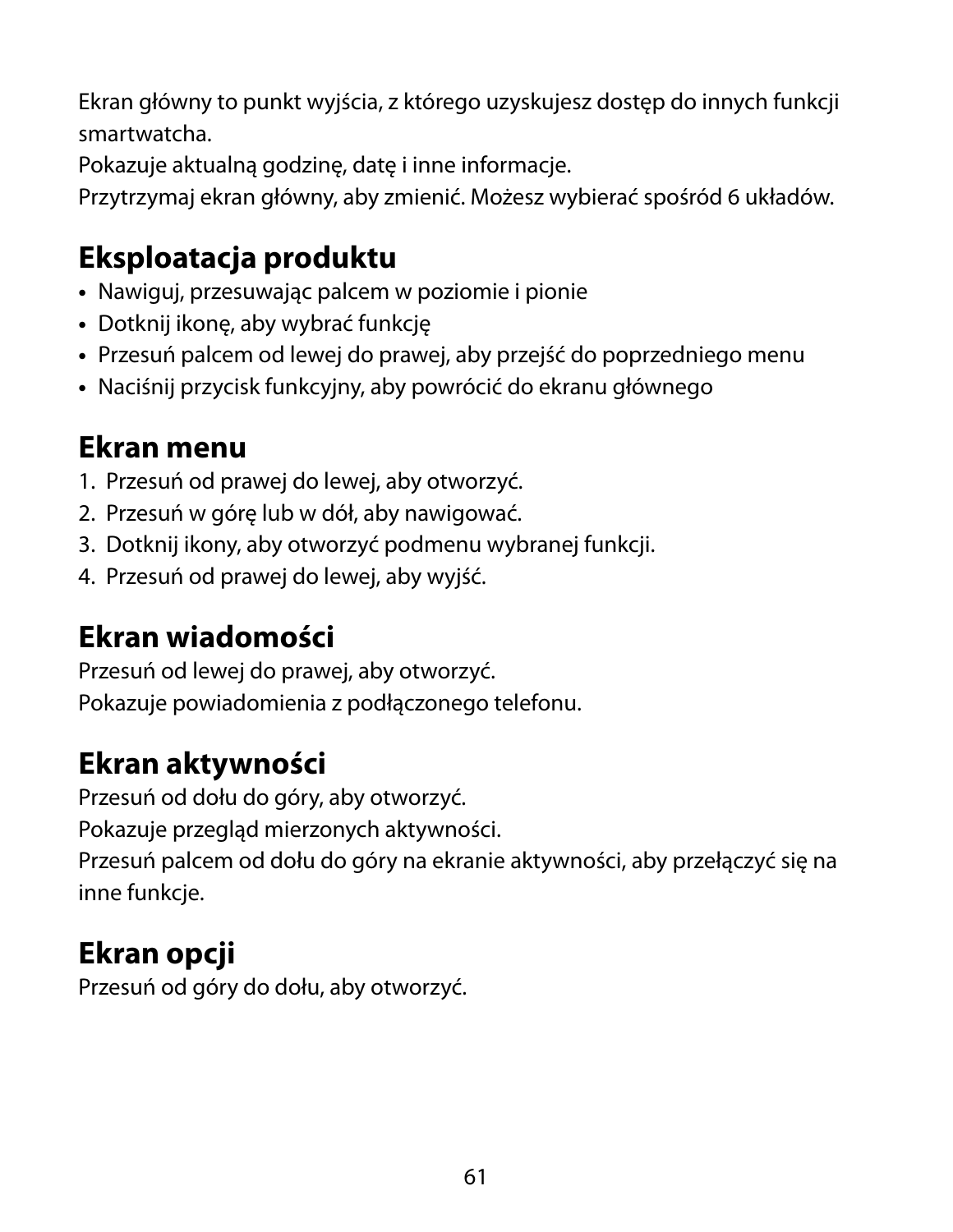# **Deklaracja zgodności**

Niniejszym firma Nedis B.V. deklaruje jako producent, że produkt BTSW002BK naszej marki Nedis<sup>\*</sup>, produkowany w Chinach, został przetestowany zgodnie ze wszystkimi odpowiednimi normami i przepisami WE oraz że we wszystkich testach uzyskał on pozytywny rezultat. Obejmuje to, ale nie ogranicza się do rozporządzenia RED 2014/53/UE.

Pełną deklarację zgodności (oraz kartę danych bezpieczeństwa, jeśli dotyczy) można znaleźć i pobrać tutaj: nedis.pl/btsw002bk#support

Aby uzyskać dodatkowe informacje dotyczące zgodności, skontaktuj się z obsługą klienta: Strona www: www.nedis.com E-mail: service@nedis.com Nedis B.V., de Tweeling 28 5215 MC 's-Hertogenbosch, Holandia.

# $\tt)$  Οδηγός γρήγορης εκκίνησης

# Έξυπνο ρολόι υγείας **BTSW002BK**



Για περισσότερες πληροφορίες δείτε το εκτενές online εγχειρίδιο: **ned.is/btsw002bk**

# **Προοριζόμενη χρήση**

Αυτό το προϊόν είναι ένα έξυπνο ρολόι που μπορεί να σας ειδοποιήσει για νέα μηνύματα στο τηλέφωνο σας, να ανιχνεύσει τις αθλητικές δραστηριότητές σας και να μετρήσει τον σφυγμό ή τη θερμοκρασία του σώματος. Το προϊόν ελέγχεται μέσω της εφαρμογής Nedis SmartLife.

Οποιαδήποτε τροποποίηση του προϊόντος μπορεί να έχει επιπτώσεις στην ασφάλεια, την εγγύηση και τη σωστή λειτουργία.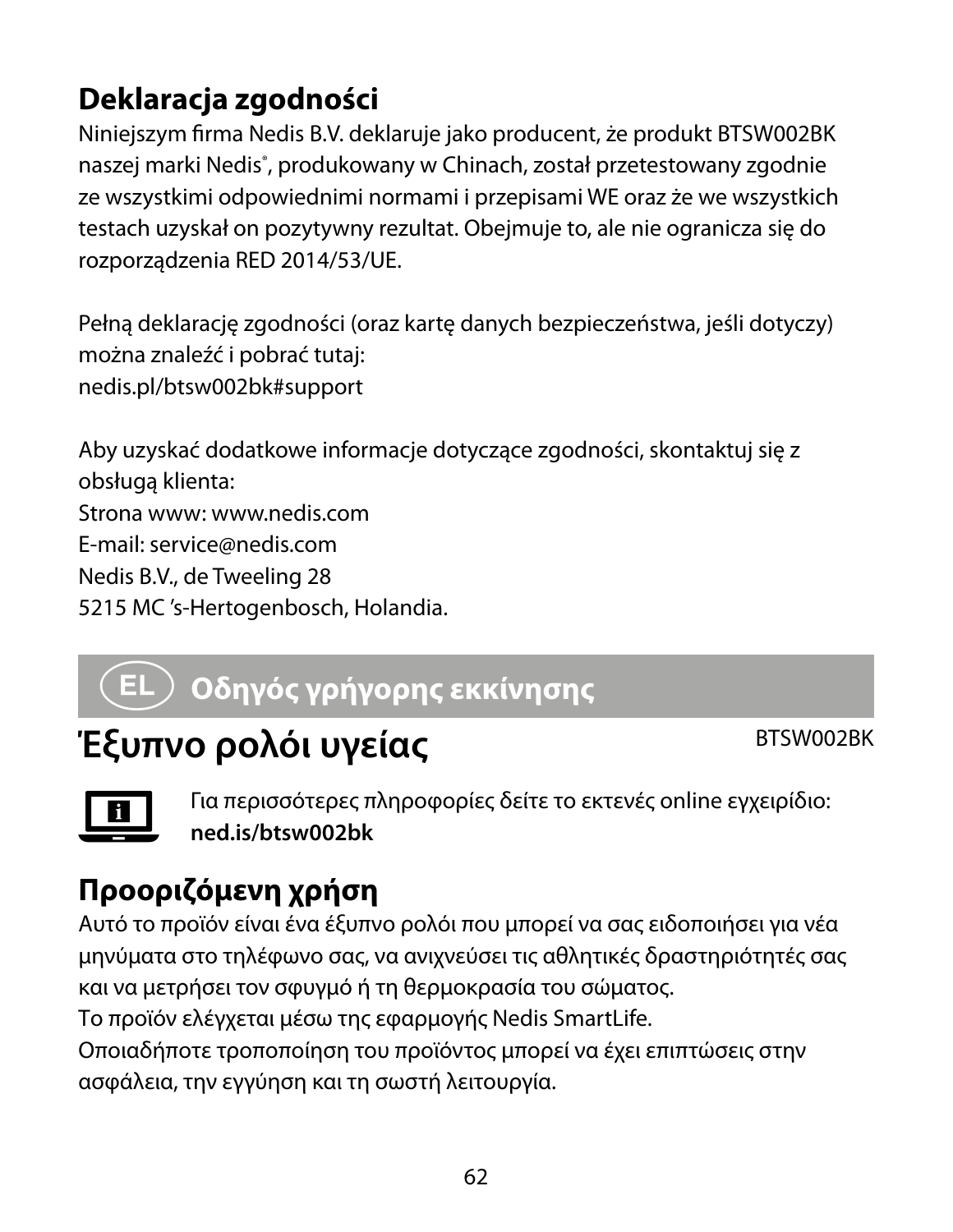#### **Χαρακτηριστικά**

| Προϊόν                  | Έξυπνο ρολόι υγείας                                 |
|-------------------------|-----------------------------------------------------|
| Αριθμός είδους          | BTSW002BK                                           |
| Διαστάσεις (μ x π x υ)  | 43 x 37 x 11 mm                                     |
| Ισχύς εισόδου           | $5.0$ VDC: 0.5 A                                    |
| Εύρος συχνότητας FM     | 2402 - 2480 MHz                                     |
| Μέγιστη ισχύς μετάδοσης | 2.6 dBm                                             |
| Σύνδεση                 | Bluetooth <sup>*</sup> 4.2                          |
| Μπαταρία                | Αναμονή: έως 12 ημέρες<br>Συνδεδεμένο: έως 5 ημέρες |
| Αδιάβροχη               | <b>IP68</b>                                         |

#### **Κύρια μέρη** (εικόνα **A**)

- 1 Οθόνη αφής
- 2 Ακροδέκτης φόρτισης
- 3 Αισθητήρας θερμοκρασίας
- 4 Αισθητήρας σφυγμού
- 5 Κουμπί λειτουργίας
- 6 Καλώδιο φόρτισης

# **Οδηγίες ασφάλειας**

-ΠΡΟΕΙΔΟΠΟΙΗΣΗ

- **•** Βεβαιωθείτε ότι έχετε διαβάσει και κατανοήσει αυτές τις οδηγίες πριν εγκαταστήσετε ή χρησιμοποιήσετε το προϊόν. Κρατήστε τη συσκευασία και το κείμενο για μελλοντική αναφορά.
- **•** Χρησιμοποιείτε το προϊόν μόνο σύμφωνα με αυτό το έγγραφο.
- **•** Μην χρησιμοποιείτε το προϊόν εάν οποιοδήποτε τμήμα του έχει ζημιά ή ελάττωμα. Αντικαταστήστε αμέσως ένα χαλασμένο ή ελαττωματικό προϊόν.
- **•** Μην ρίχνετε κάτω το προϊόν και αποφύγετε τα τραντάγματα.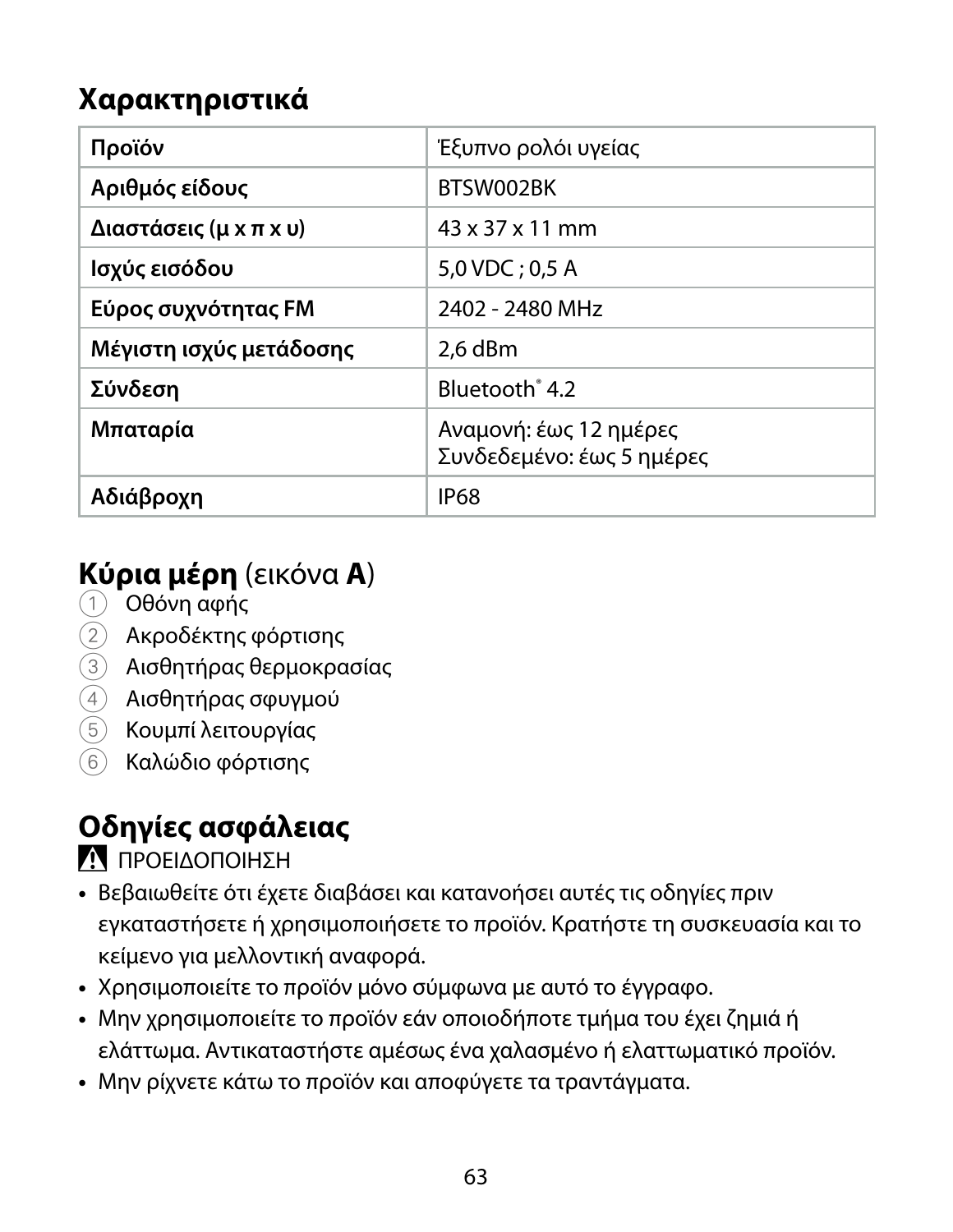- **•** Για να μειώσετε τον κίνδυνο ηλεκτροπληξίας, η συντήρηση του προϊόντος πρέπει να πραγματοποιείται μόνο από εξουσιοδοτημένο τεχνικό συντήρησης.
- **•** Μην εκθέτετε το προϊόν σε νερό ή υγρασία.
- **•** Η μπαταρία του προϊόντος είναι μερικώς φορτισμένη. Για τη βέλτιστη ζωή μπαταρίας, φορτίστε πλήρως την μπαταρία πριν την πρώτη χρήση.
- **•** Χρησιμοποιείτε μόνο το παρεχόμενο USB καλώδιο φόρτισης.
- **•** Κρατήστε το φυλλάδιο του αρχικού προϊόντος για μελλοντική αναφορά.
- **•** Μην αφήνετε την μπαταρία να φορτίζει για μεγάλο χρονικό διάστημα όταν δεν χρησιμοποιείτε τη συσκευή.

#### **Φόρτιση του προϊόντος**

-Χρησιμοποιείτε μόνο το παρεχόμενο USB καλώδιο φόρτισης.

- 1. Συνδέστε το καλώδιο φόρτισης **A**6 στον ακροδέκτη φόρτισης **A**2 στην πίσω πλευρά του έξυπνου ρολογιού.
- 2. Εισάγετε **A**6 σε μία 5,0 V 0,5 Α USB θύρα φόρτισης.
- 4 Όταν έχει συνδεθεί ο φορτιστής, εμφανίζεται ένα εικονίδιο φόρτισης στην οθόνη αφής **A**1.

# **Εγκαταστήστε την εφαρμογή Nedis SmartLife**

- 1. Κάντε λήψη της εφαρμογής Nedis SmartLife για Android ή iOS στο τηλέφωνό σας από το Google Play ή το Apple App Store.
- 2. Ανοίξτε την εφαρμογή Nedis SmartLife στο κινητό σας.
- 3. Δημιουργήστε έναν λογαριασμό με την διεύθυνση e-mail σας και πατήστε το Συνέχεια.
- 4 Θα λάβετε έναν κωδικό επαλήθευσης στη διεύθυνση ηλεκτρονικού ταχυδρομείου.
- 4. Εισάγετε τον κωδικό επιβεβαίωσης που λάβατε.
- 5. Δημιουργήστε έναν κωδικό πρόσβασης και πατήστε Ολοκλήρωση.
- 6. Πατήστε Προσθήκη Home για να δημιουργήσετε ένα SmartLife Home.
- 7. Ρυθμίστε την τοποθεσία σας, επιλέξτε τα δωμάτια που θέλετε να συνδέσετε και πατήστε Ολοκλήρωση.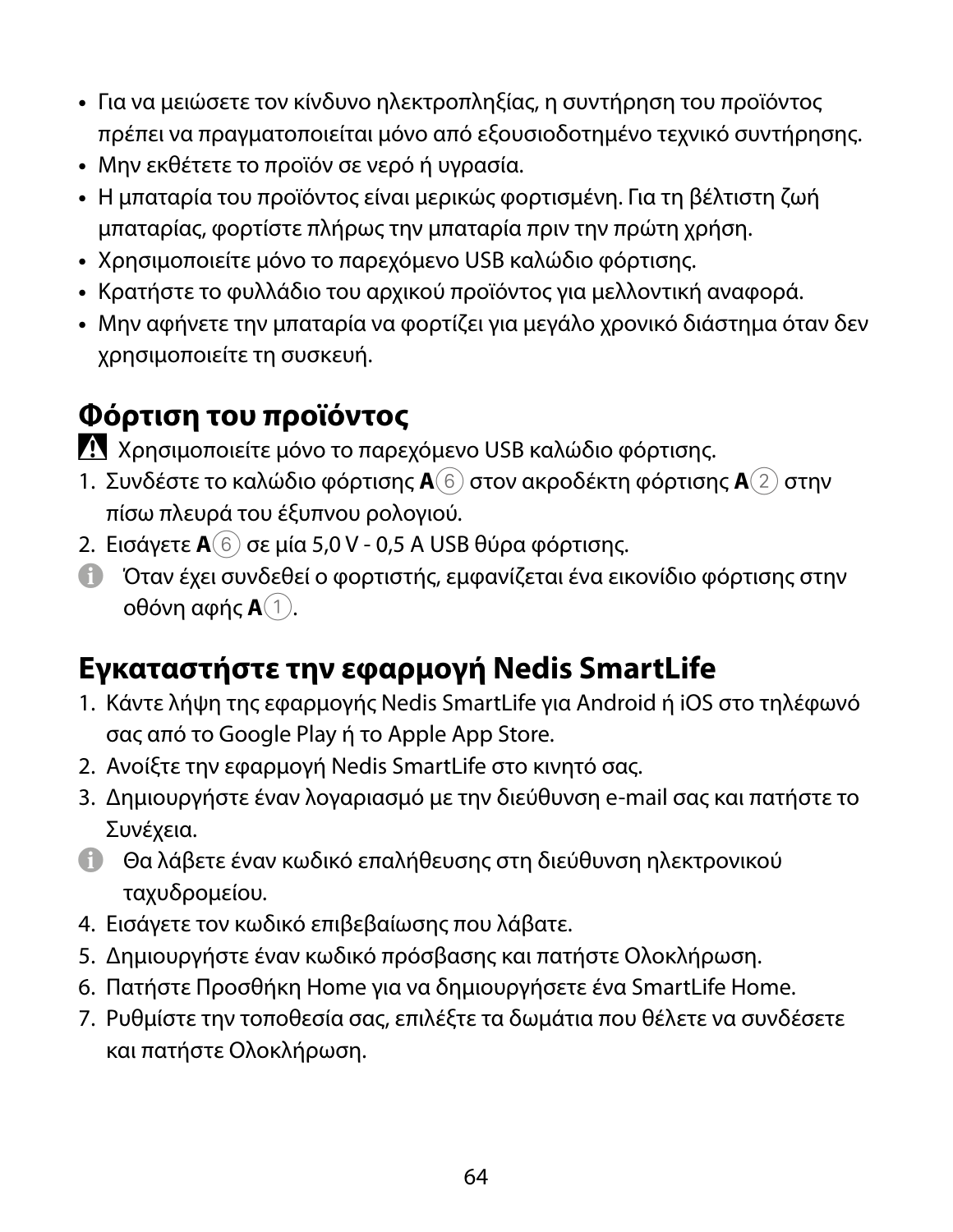# **Σύνδεση στην εφαρμογή**

- 1. Βεβαιωθείτε ότι το Bluetooth είναι ενεργοποιημένο στο έξυπνο κινητό τηλέφωνο σας.
- 2. Ανοίξτε την εφαρμογή Nedis SmartLife στο κινητό σας.
- 3. Εγγραφείτε ή συνδεθείτε στον λογαριασμό σας.
- 4. Πατήστε το + στην πάνω δεξιά γωνία.
- 5. Επιλέξτε "Έξυπνο ρολόι"
- 6. Ακολουθήστε τις οδηγίες στην εφαρμογή.

#### **Ενεργοποίηση του προϊόντος**

Πατήστε παρατεταμένα το κουμπί λειτουργίας **A**5 για 3 δευτερόλεπτα.

4 Για τη σωστή λειτουργία των αισθητήρων μην στερεώνεται πολύ χαλαρά ή σφιχτά το ρολόι.

# **Πλοήγηση στην αρχική οθόνη** (εικόνα **B**)

- $(1)$  Ώρα
- 2 Ημερομηνία και ημέρα
- 3 Θερμίδες που καταναλώσατε σήμερα
- 4 Τελευταία μέτρηση σφυγμού
- 5 Καιρός
- 6 Θερμοκρασία περιβάλλοντος
- 7 Απόσταση που διανύσατε σήμερα
- 8 Βήματα που πραγματοποιήσατε σήμερα

Η αρχική οθόνη είναι το σημείο έναρξης από όπου έχετε πρόσβαση σε άλλες λειτουργίες του έξυπνου κινητού.

Δείχνει την ώρα, την ημερομηνία και άλλες πληροφορίες.

Πατήστε την αρχική οθόνη για αλλαγή. Υπάρχουν 6 διαφορετικές διατάξεις για να επιλέξετε.

#### **Λειτουργία του προϊόντος**

- **•** Πλοήγηση με σύρσιμο του δαχτύλου οριζόντια και κάθετα
- **•** Πατήστε πάνω σε ένα εικονίδιο για να επιλέξετε μία λειτουργία
- **•** Σύρετε το δάχτυλο από αριστερά προς τα δεξιά για μετάβαση στο προηγούμενο μενού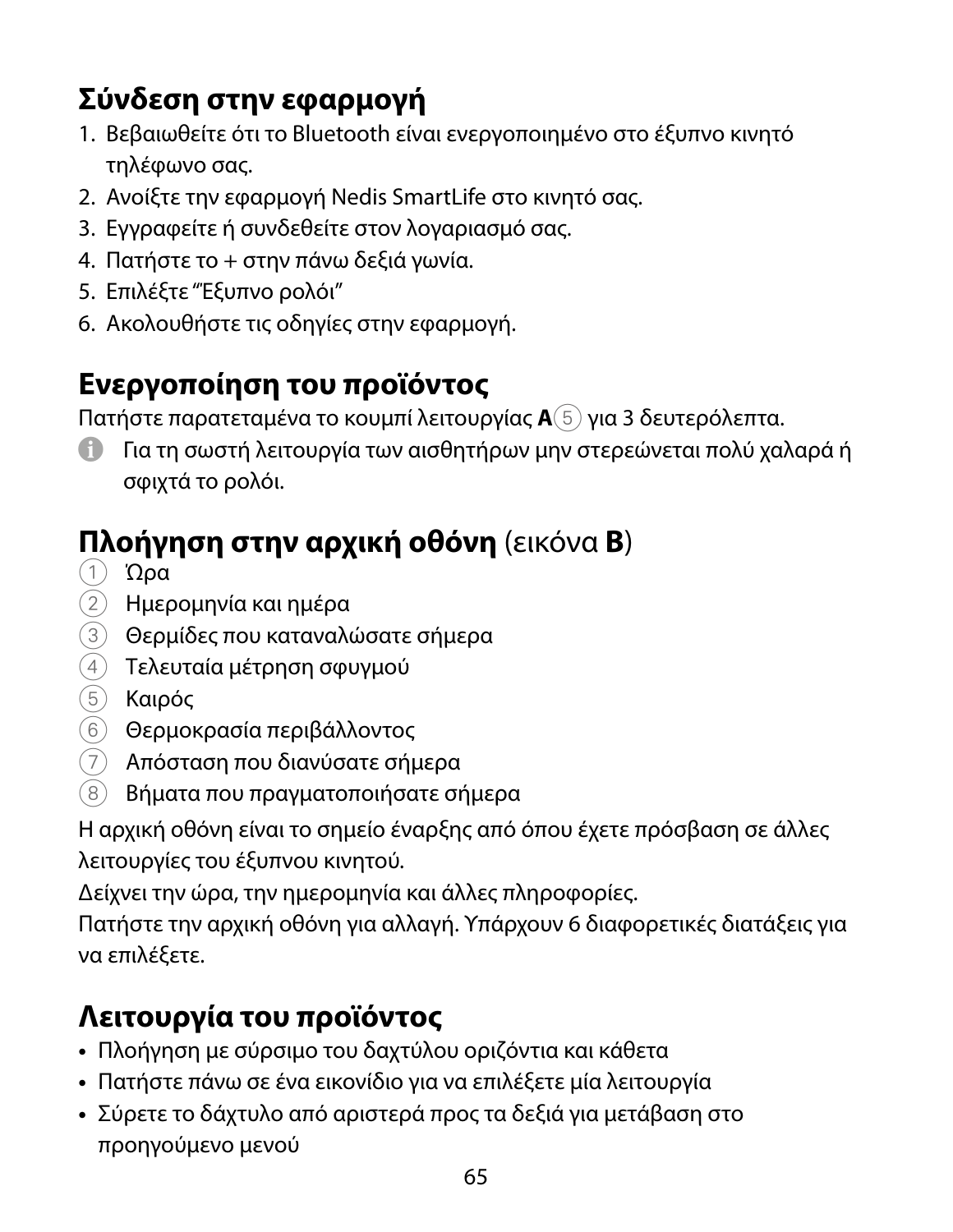**•** Πατήστε το κουμπί λειτουργίας για επιστροφή στην αρχική οθόνη

# **Οθόνη μενού**

- 1. Σύρετε το δάχτυλο από δεξιά προς τα αριστερά για είσοδο.
- 2. Σύρετε το δάχτυλο πάνω ή κάτω για πλοήγηση.
- 3. Πατήστε ένα εικονίδιο για είσοδο στο υπομενού της επιλεγόμενης λειτουργίας.
- 4. Σύρετε το δάχτυλο από δεξιά προς αριστερά για έξοδο.

#### **Μηνύματα στην οθόνη**

Σύρετε το δάχτυλο από αριστερά προς τα δεξιά για είσοδο. Δείχνει τις ειδοποιήσεις από το συνδεδεμένο κινητό.

# **Οθόνη δραστηριότητας**

Σύρετε το δάχτυλο από κάτω προς τα πάνω για είσοδο. Δείχνει μία περίληψη των μετρημένων ρυθμίσεων. Σύρετε το δάχτυλο από κάτω προς τα πάνω στην οθόνη δραστηριότητα για αλλαγή σε άλλες λειτουργίες.

# **Οθόνη επιλογής**

Σύρετε το δάχτυλο από πάνω προς τα κάτω για σύνδεση.

#### **Δήλωση συμμόρφωσης**

Εμείς, η Nedis B.V. δηλώνουμε ως κατασκευαστής ότι το προϊόν BTSW002BK από τη μάρκα μας Nedis˚, το οποίο κατασκευάζεται στην Κίνα, έχει ελεγχθεί σύμφωνα με όλα τα σχετικά πρότυπα και κανονισμούς της ΕΚ και ότι όλοι οι έλεγχοι έχει ολοκληρωθεί με επιτυχία. Η δήλωση συμμόρφωσης περιλαμβάνει αλλά δεν περιορίζεται στον κανονισμό RED 2014/53/EU.

Το πλήρες κείμενο της δήλωσης συμμόρφωσης (και το δελτίο ασφάλεια όπου ισχύει) υπάρχει και είναι διαθέσιμο προς λήψη στο: nedis.gr/btsw002bk#support

Για περισσότερες πληροφορίες σχετικά με τη δήλωση συμμόρφωσης,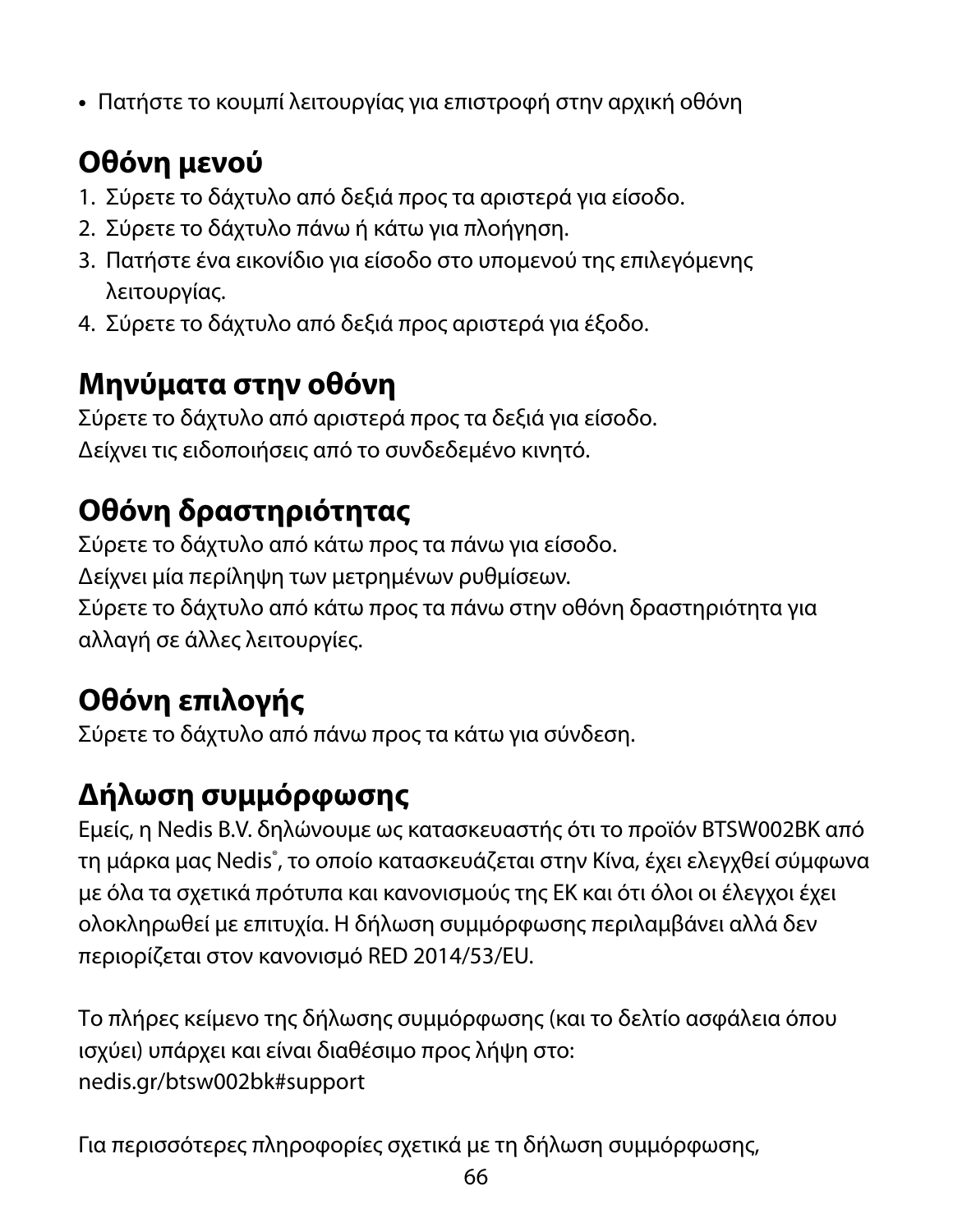επικοινωνήστε με την υπηρεσία εξυπηρέτησης πελατών: Web: www.nedis.com E-mail: service@nedis.com Nedis B.V., de Tweeling 28 5215 MC 's-Hertogenbosch, the Netherlands

# 1 **Rýchly návod**

# **Inteligentné hodinky** BTSW002BK



Viac informácií nájdete v rozšírenom návode online:**ned.is/btsw002bk**

# **Určené použitie**

Tento výrobok obsahuje inteligentné hodinky, ktoré vám dokážu poskytovať oznámenia o nových správach vo vašom telefóne, sledovať vaše športové aktivity a merať váš srdcový tep alebo telesnú teplotu.

Tento výrobok je možné ovládať pomocou aplikácie Nedis SmartLife. Každá zmena výrobku môže mať následky na bezpečnosť, záruku a správne fungovanie.

# **Technické údaje**

| Produkt                   | Inteligentné hodinky                                               |
|---------------------------|--------------------------------------------------------------------|
| Číslo výrobku             | BTSW002BK                                                          |
| Rozmery (D x Š x V)       | 43 x 37 x 11 mm                                                    |
| Vstup napájania           | 5,0 VDC; 0,5 A                                                     |
| Frekvenčné pásmo FM       | 2402 - 2480 MHz                                                    |
| Maximálny prenosový výkon | 2.6 dBm                                                            |
| Pripojenie                | Bluetooth <sup>*</sup> 4.2                                         |
| <b>Batéria</b>            | Pohotovostný režim: maximálne 12 dní<br>Pripojené: maximálne 5 dní |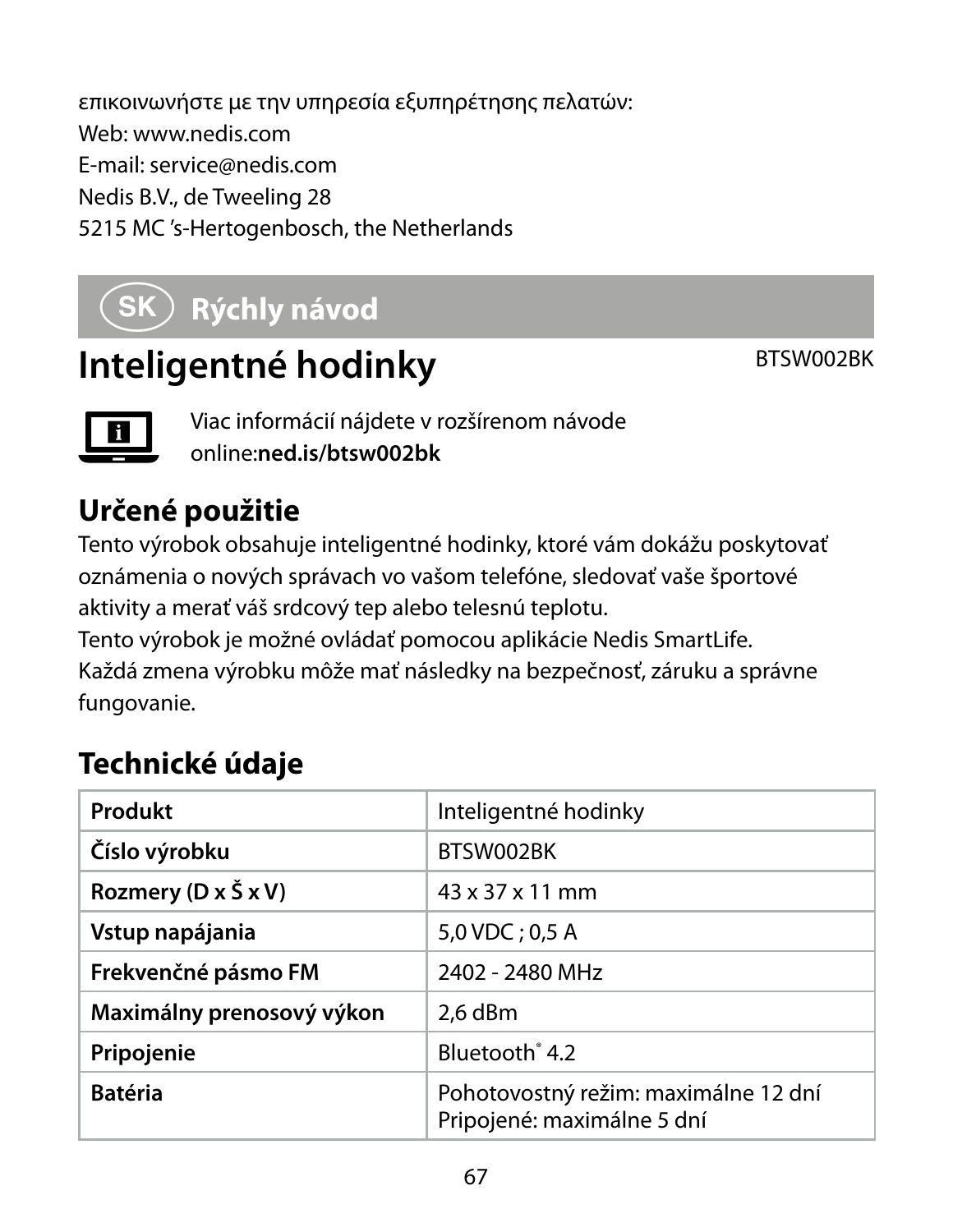#### **Hlavné časti** (obrázok **A**)

- 1 Dotyková obrazovka
- 2 Nabíjací konektor
- 3) Snímač teploty
- $\widehat{4}$  Snímač srdcového tepu
- 5 Funkčné tlačidlo
- 6 Nabíjací kábel

# **Bezpečnostné pokyny**

**VAROVANIE** 

- **•** Pred inštaláciou alebo použitím výrobku si nezabudnite prečítať a pochopiť všetky pokyny v tomto dokumente. Uchovajte obal a tento dokument pre potreby v budúcnosti.
- **•** Výrobok používajte len podľa opisu v tomto dokumente.
- **•** Výrobok nepoužívajte, ak je jeho časť poškodená alebo chybná. Poškodený alebo chybný výrobok okamžite vymeňte.
- **•** Dávajte pozor, aby vám výrobok nepadol a zabráňte nárazom.
- **•** Servis tohto výrobku môže vykonávať len kvalifikovaný technik, aby sa znížilo nebezpečenstvo poranenia elektrickým prúdom.
- **•** Výrobok nevystavujte vode alebo vlhkosti.
- **•** Výrobok sa dodáva s čiastočne nabitou batériou. Na dosiahnutie optimálnej výdrže batérie pred prvým použitím úplne nabite batériu.
- **•** Používajte len dodaný nabíjací kábel USB.
- **•** Pôvodné texty k výrobku si odložte na neskoršie použitie.
- **•** Nenechávajte batériu, aby sa dlhodobo nabíjala, keď sa nepoužíva.

# **Nabíjanie výrobku**

Používajte len dodaný nabíjací kábel USB.

- 1. Pripojte nabíjací kábel **A**6 k nabíjaciemu konektoru **A**2 na zadnej časti inteligentných hodiniek.
- 2. Pripojte **A**<sup>6</sup> k 5,0 V 0,5 A nabíjaciemu portu USB.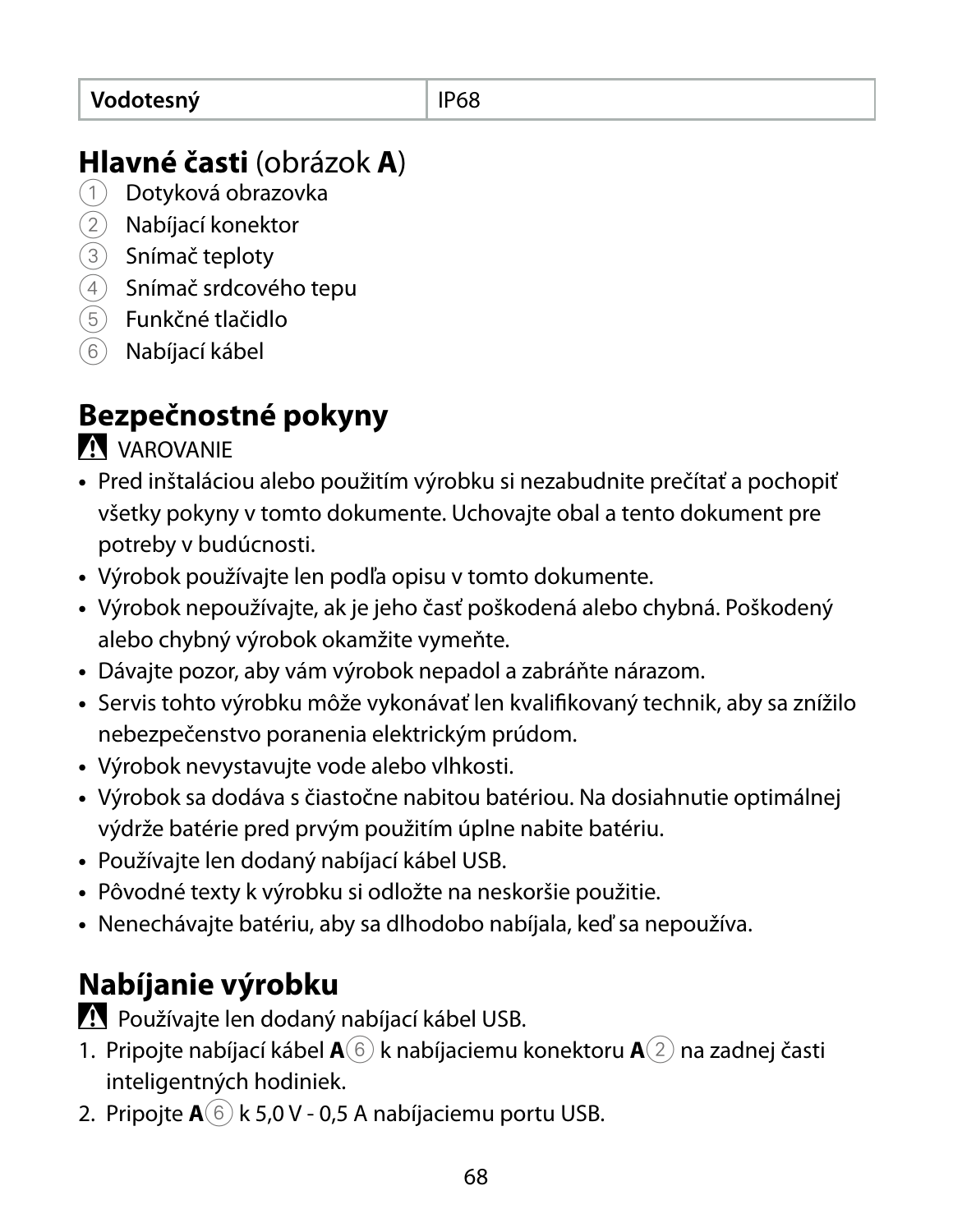4 Po pripojení nabíjačky sa na dotykovej obrazovke objaví ikona nabíjania  $A(1)$ .

# **Inštalácia aplikácie Nedis SmartLife**

- 1. Stiahnite si do svojho telefónu aplikáciu Nedis Smartlife pre systém Android alebo iOS prostredníctvom Google Play alebo Apple App Store.
- 2. Otvorte aplikáciu Nedis Smartlife vo svojom telefóne.
- 3. Vytvorte si účet so svojou e-mailovou adresou a klepnite Continue (Pokračovať).
- **4** Dostanete overovací kód na svoju e-mailovú adresu.
- 4. Zadajte prijatý overovací kód.
- 5. Vytvorte heslo a klepnite na Hotovo.
- 6. Klepnutím na Pridať domovskú stránku vytvorte domovskú stránku SmartLife.
- 7. Nastavte svoju lokalitu, vyberte miestnosti, ku ktorým sa chcete pripojiť, a klepnite na Hotovo.

# **Pripojenie aplikácie**

- 1. Uistite sa, že je funkcia Bluetooth aktivovaná vo vašom smartfóne.
- 2. Otvorte aplikáciu Nedis Smartlife vo svojom telefóne.
- 3. Zaregistrujte sa alebo sa prihláste do vášho účtu.
- 4. Klepnite na + v pravom hornom rohu.
- 5. Zvoľte "Inteligentné hodinky"
- 6. Postupujte podľa pokynov v aplikácii.

# **Zapnutie výrobku**

Podržte stlačené funkčné tlačidlo **A**<sup>5</sup> na 3 sekundy.

4 Hodinky si nenasadzujte príliš voľne ani príliš tesne, aby snímače fungovali správne.

# **Pohyb v rámci domovskej obrazovky** (obrázok **B**)

- 1 Aktuálny čas
- 2 Aktuálny dátum a deň
- 3 Počet kalórií spálených za dnešný deň
- $(4)$  Naposledy nameraný srdcový tep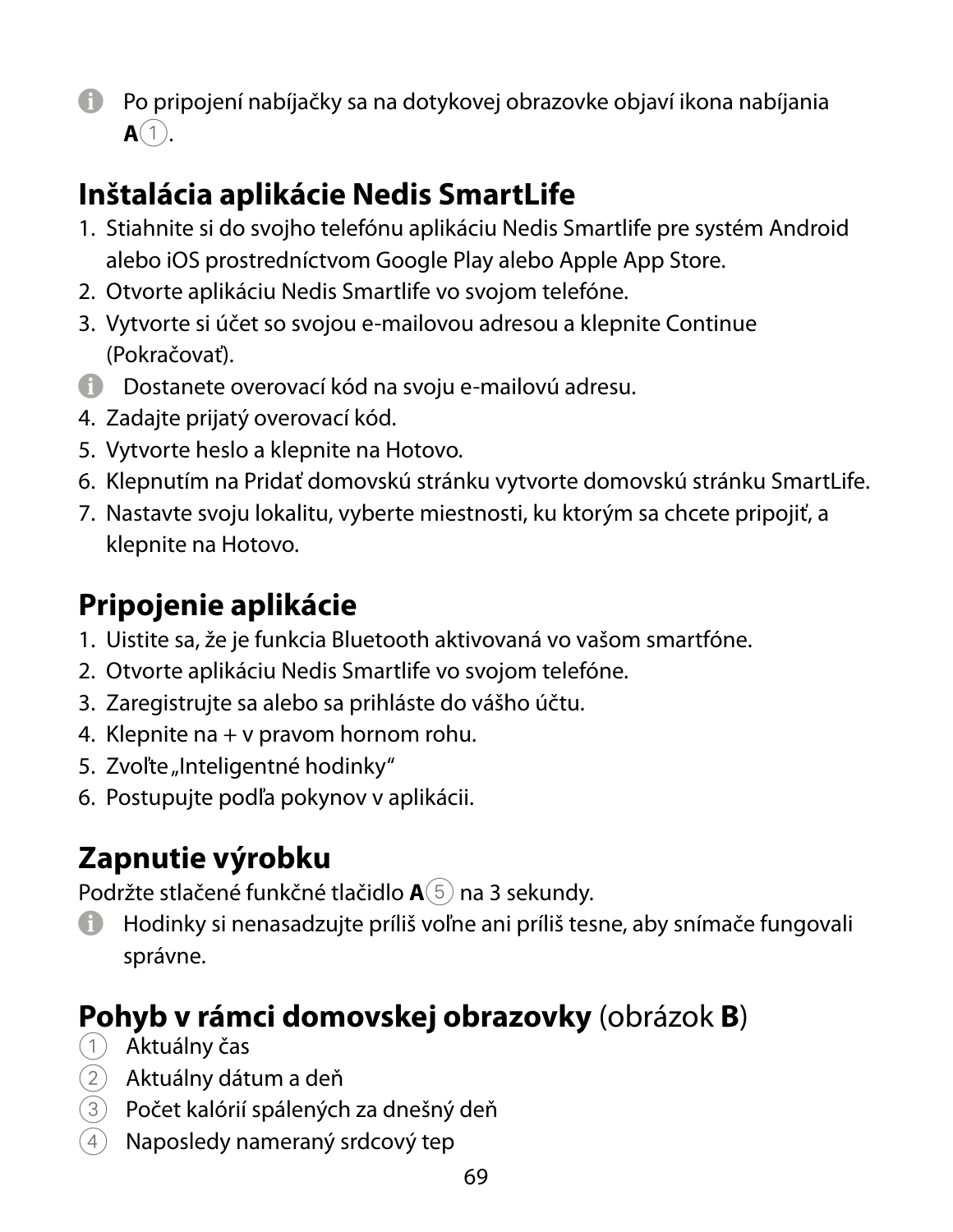- 5 Aktuálne počasie
- 6 Teplota prostredia
- 7 Vzdialenosť precestovaná za dnešný deň
- 8 Počet vykonaných krokov za dnešný deň

Domovská obrazovka je východiskový bod, odkiaľ získate prístup k ostatným funkciám inteligentných hodiniek.

Zobrazuje aktuálny čas, dátum a ďalšie informácie.

Podržaním stlačenej domovskej obrazovky ju zmeníte. K dispozícii je na výber 6 rôznych usporiadaní.

# **Používanie výrobku**

- **•** Pohyb v zobrazení môžete vykonávať potiahnutím prsta po obrazovke v horizontálnom a vertikálnom smere
- **•** Klepnutím na ikonu zvolíte funkciu
- **•** Potiahnutím prsta po obrazovke zľava doprava prejdete do predchádzajúcej ponuky
- **•** Stlačením funkčného tlačidla sa vrátite na domovskú obrazovku

# **Obrazovka ponuky**

- 1. Vstúpte potiahnutím prsta sprava doľava.
- 2. Pohyb v zobrazení môžete vykonávať potiahnutím prsta nahor alebo nadol.
- 3. Klepnutím na ikonu prejdete do podružnej ponuky vybranej funkcie.
- 4. Zobrazenie zatvoríte potiahnutím prsta sprava doľava.

# **Obrazovka správ**

Vstúpte potiahnutím prsta zľava doprava. Zobrazuje oznámenia z pripojeného telefónu.

# **Obrazovka aktivity**

Vstúpte potiahnutím prsta zdola nahor.

Zobrazuje prehľad meraných aktivít.

Potiahnutím prsta zdola nahor na obrazovke aktivity vykonáte prepnutie na ďalšie funkcie.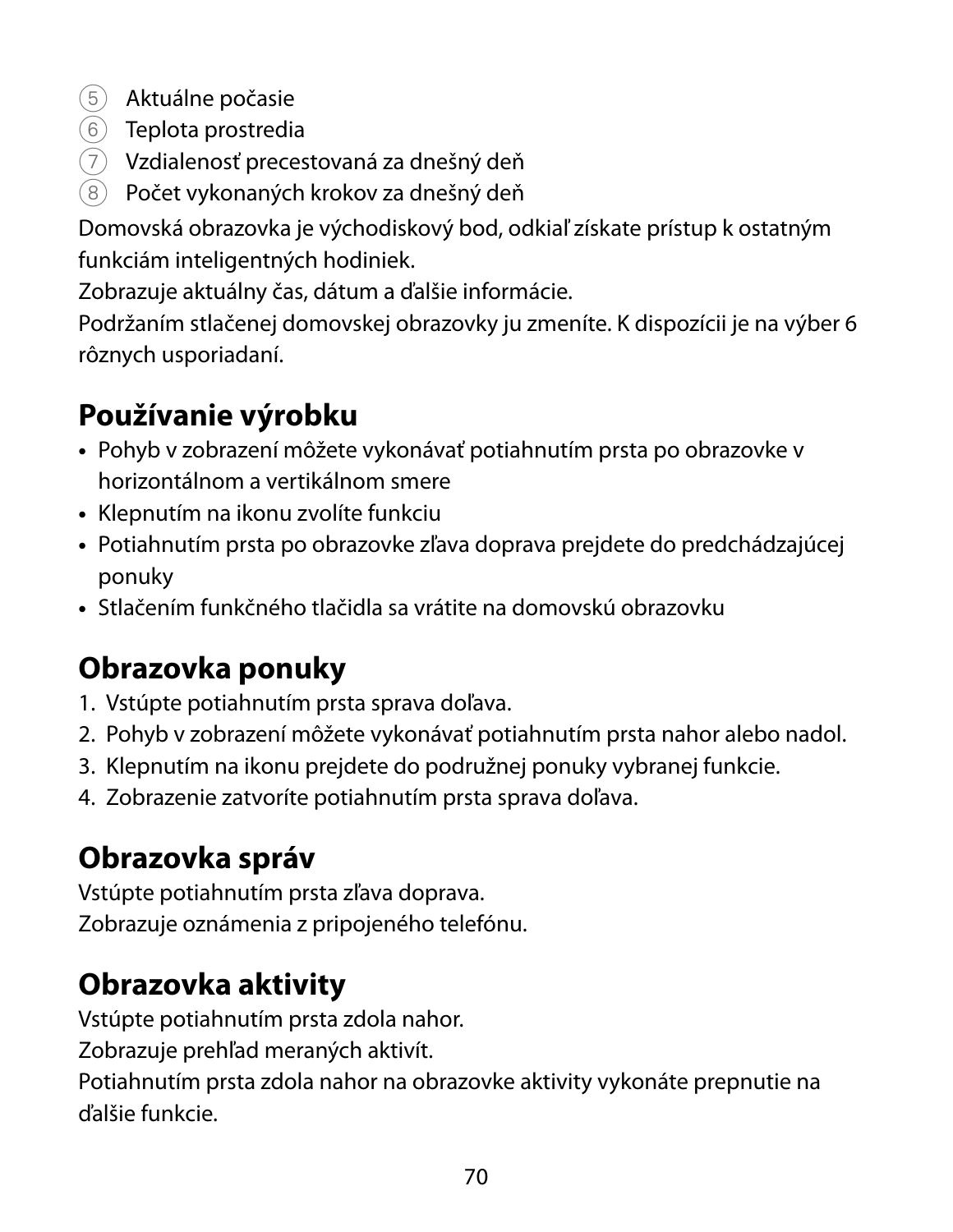# **Obrazovka voliteľných možností**

Vstúpte potiahnutím prsta zhora nadol.

# **Vyhlásenie o zhode**

Spoločnosť Nedis B.V. ako výrobca vyhlasuje, že výrobok BTSW002BK našej značky Nedis", vyrobený v Číne, bol preskúšaný podľa všetkých príslušných noriem a smerníc CE a že všetky skúšky boli ukončené úspešne. Medzi ne okrem iného patrí smernica RED 2014/53/EÚ.

Úplné znenie Vyhlásenia o zhode (a prípadnú kartu bezpečnostných údajov) môžete nájsť a stiahnuť na: nedis.sk/btsw002bk#support

Ak potrebujete ďalšie informácie o zhode, obráťte sa na zákaznícky servis: Web: www.nedis.com E-mail: service@nedis.com Nedis B.V., de Tweeling 28 5215 MC 's-Hertogenbosch, Holandsko

# l **Rychlý návod**

# **Chytré zdravotní hodinky** BTSW002BK



Více informací najdete v rozšířené příručce online: **ned.is/btsw002bk**

# **Zamýšlené použití**

Tento výrobek jsou chytré hodinky, které zobrazují upozornění na nové zprávy v telefonu, umožňují sledování sportovních aktivit a měří tepovou frekvenci nebo tělesnou teplotu.

Výrobek lze ovládat prostřednictvím aplikace Nedis SmartLife.

Jakékoli úpravy výrobku mohou ovlivnit jeho bezpečnost, záruku a správné fungování.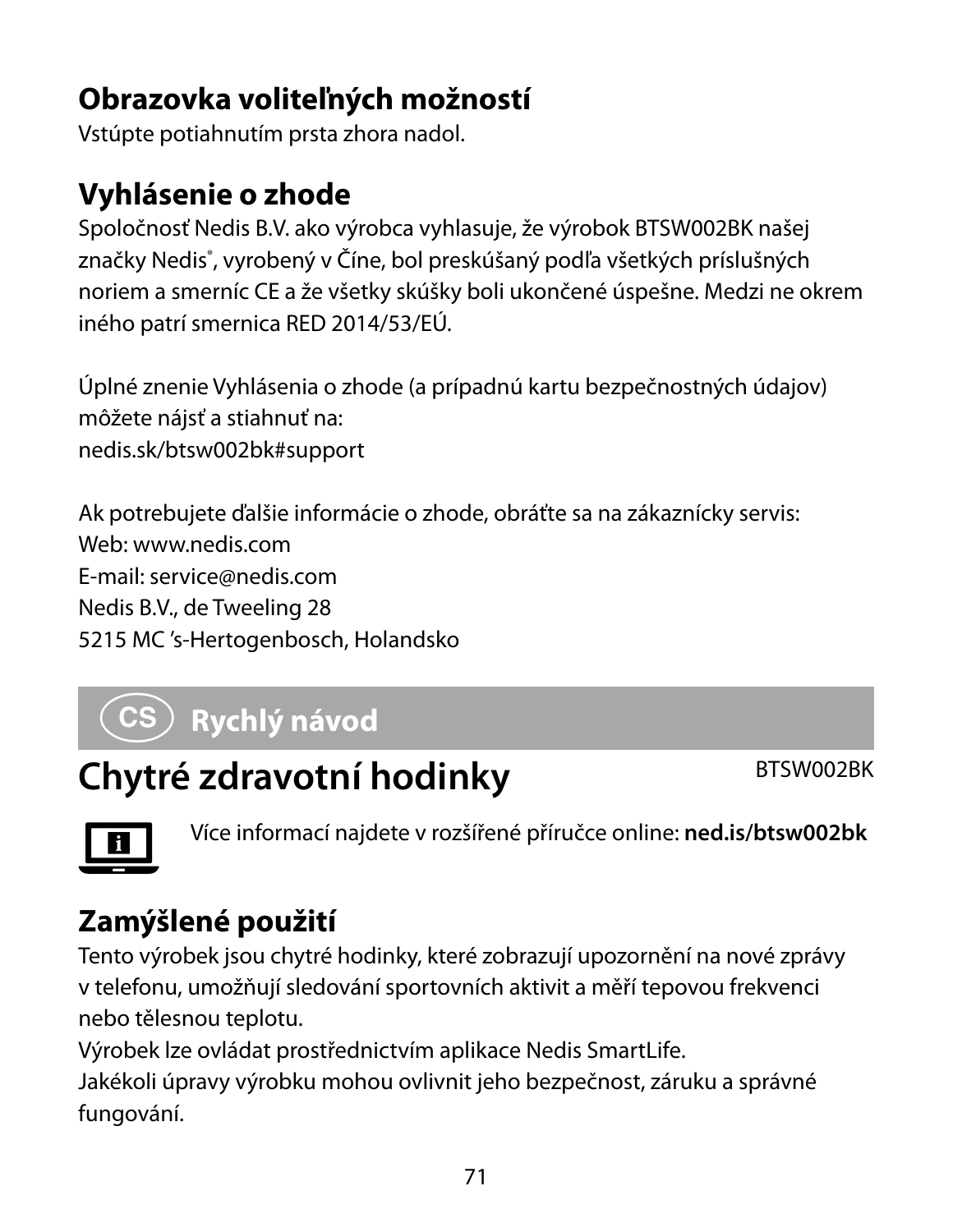#### **Technické údaje**

| Produkt                                   | Chytré zdravotní hodinky                             |
|-------------------------------------------|------------------------------------------------------|
| Číslo položky                             | BTSW002BK                                            |
| Rozměry ( $D \times \check{S} \times V$ ) | $43 \times 37 \times 11$ mm                          |
| Napájecí vstup                            | $5.0$ VDC: 0.5 A                                     |
| Frekvenční rozsah FM                      | 2402-2480 MHz                                        |
| Maximální přenosový příkon                | 2.6 dBm                                              |
| Konektory                                 | Bluetooth <sup>®</sup> 4.2                           |
| <b>Baterie</b>                            | Pohotovostní režim: až 12 dnů<br>Připojeno: až 5 dnů |
| Voděodolnost                              | <b>IP68</b>                                          |

# **Hlavní části** (obrázek **A**)

- 1 Dotyková obrazovka
- 2 Nabíjecí konektor
- 3 Snímač teploty
- 4 Snímač tepové frekvence
- 5 Tlačítko funkcí
- 6 Nabíjecí kabel

# **Bezpečnostní pokyny**

**N** VAROVÁNÍ

- **•** Před instalací či používáním výrobku si nejprve kompletně přečtěte pokyny obsažené v tomto dokumentu a ujistěte se, že jim rozumíte. Tento dokument a balení uschovejte pro případné budoucí použití.
- **•** Výrobek používejte pouze tak, jak je popsáno v tomto dokumentu.
- **•** Výrobek nepoužívejte, pokud je jakákoli část poškozená nebo vadná. Poškozený nebo vadný výrobek okamžitě vyměňte.
- **•** Zabraňte pádu výrobku a chraňte jej před nárazy.
- **•** Servisní zásahy na tomto výrobku smí provádět pouze kvalifikovaný technik údržby, sníží se tak riziko úrazu elektrickým proudem.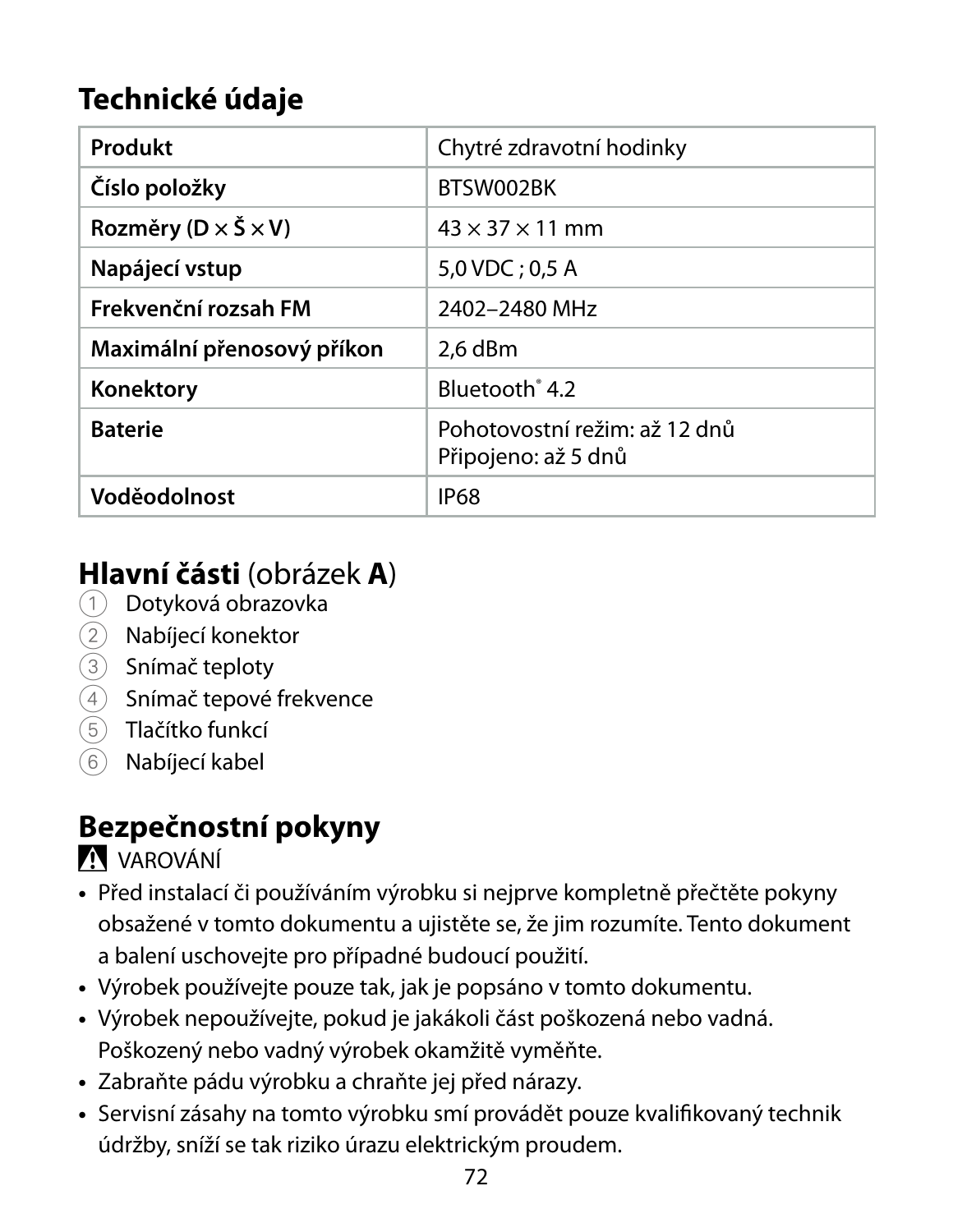- **•** Nevystavujte výrobek působení vody ani vlhkosti.
- **•** Výrobek je dodáván s částečně nabitou baterií. Pro dosažení optimální životnosti baterie před prvním použitím baterii plně nabijte.
- **•** Používejte vždy pouze přiložený nabíjecí kabel USB.
- **•** Uschovejte si originální brožury k výrobku pro pozdější použití.
- **•** Pokud přístroj nepoužíváte, nenechte baterii zbytečně dlouho připojenou na nabíječce.

### **Nabíjení výrobku**

Používejte vždy pouze přiložený nabíjecí kabel USB.

- 1. Připojte nabíjecí kabel **A**6 k nabíjecímu konektoru **A**2 na zadní straně chytrých hodinek.
- 2. Zasuňte **A**<sup>6</sup> do nabíjecího portu USB 5,0 V, 0,5 A.
- 4 Po připojení nabíječky se na dotykové obrazovce **A**1 objeví ikona nabíjení.

### **Instalace aplikace Nedis SmartLife**

- 1. Stáhněte si do telefonu aplikaci Nedis SmartLife pro Android nebo iOS z obchodu Google Play nebo Apple App Store.
- 2. Otevřete ve svém telefonu aplikace Nedis SmartLife.
- 3. Vytvořte si účet pomocí e-mailové adresy a klepněte na Pokračovat.
- 4 Na svou e-mailovou adresu obdržíte potvrzovací kód.
- 4. Zadejte přijatý ověřovací kód.
- 5. Vytvořte heslo a klepněte na Hotovo.
- 6. Klepnutím na Přidat domov vytvořte domov SmartLife Home.
- 7. Nastavte místo, vyberte místnosti, které chcete připojit, a klepněte na Hotovo.

# **Připojení k aplikaci**

- 1. Ujistěte se, že máte v telefonu povolený Bluetooth.
- 2. Otevřete ve svém telefonu aplikace Nedis SmartLife.
- 3. Zaregistrujte se nebo se přihlaste ke svému účtu.
- 4. Klepněte na + v pravém horním rohu.
- 5. Zvolte možnost "Chytré hodinky"
- 6. Řiďte se pokyny uvedenými v aplikaci.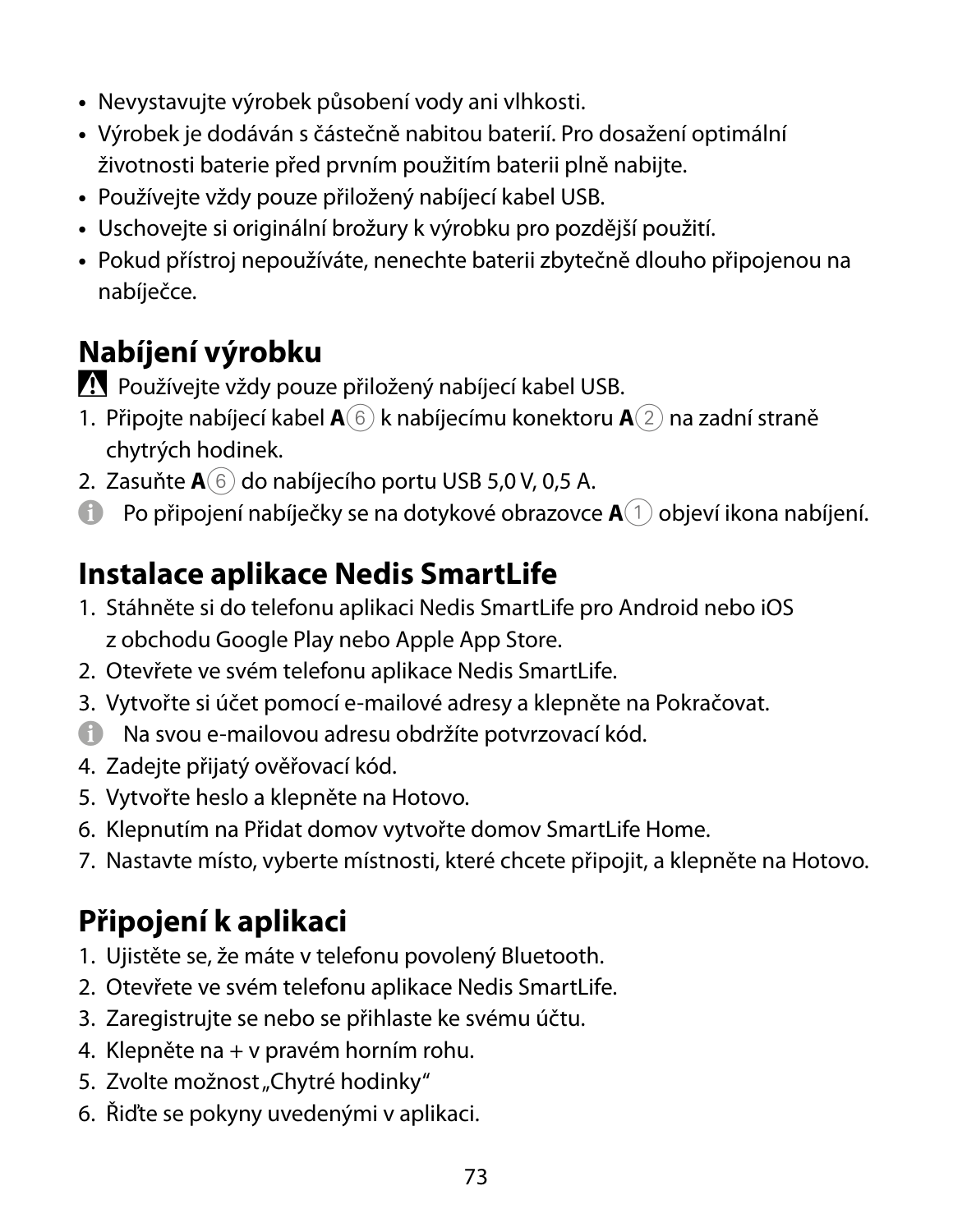### **Zapnutí výrobku**

Stiskněte a podržte tlačítko funkcí **A**5 po dobu 3 sekund.

4 Řemínek nenoste příliš uvolněný, jinak by snímače hodinek nemuseli správně fungovat.

#### **Procházení domovské obrazovky** (obrázek **B**)

- 1 Aktuální čas
- 2 Aktuální datum a den
- 3 Dnes spálené kalorie
- $\left( \widehat{4}\right)$  Poslední naměřená tepová frekvence
- 5 Aktuální počasí
- 6 Okolní teplota
- 7 Dnes ušlá vzdálenost
- 8 Dnešní počet kroků

Domovská obrazovka je úvodním místem, odkud získáte přístup k ostatním funkcím chytrých hodinek.

Zobrazuje aktuální čas, datum a další informace.

Podržením prstu na domácí obrazovce je lze změnit. Vybrat si můžete z 6 různých možností rozložení.

# **Obsluha výrobku**

- **•** Mezi nabídkami se posouváte potažením prstu vodorovně nebo svisle.
- **•** Klepnutím na ikonu vyberete danou funkci.
- **•** Potažením zleva doprava přejdete do předchozí nabídky.
- **•** Stiskem tlačítka funkcí se vrátíte zpět na domácí obrazovku.

# **Nabídka**

- 1. Potažením zprava doleva nabídku otevřete.
- 2. Potažením shora dolů nabídku procházíte.
- 3. Klepnutím na ikonu otevřete podnabídku vybrané funkce.
- 4. Potažením zprava doleva nabídku opustíte.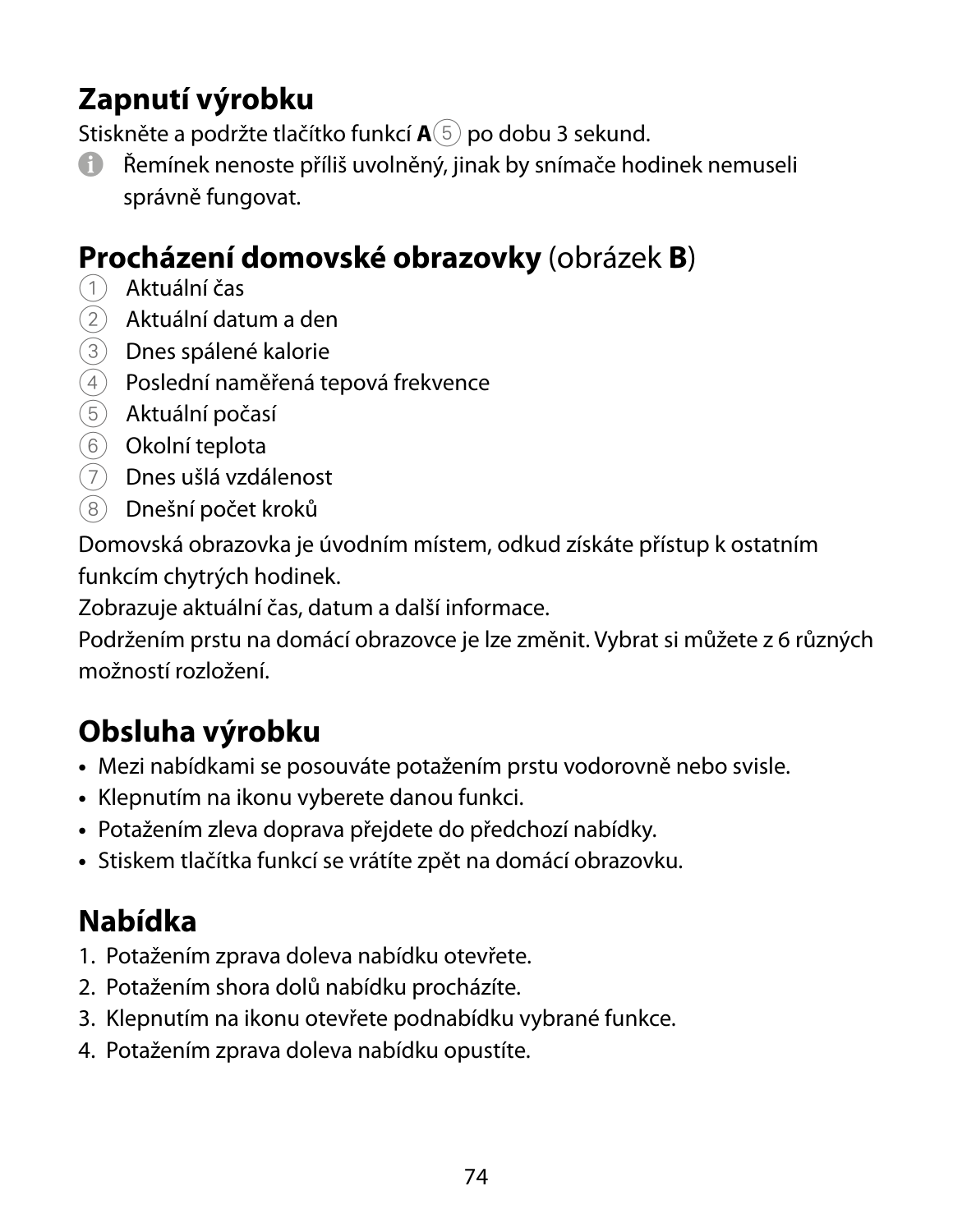### **Nabídka zpráv**

Potažením zleva doprava nabídku otevřete. Zobrazuje oznámení z připojeného telefonu.

#### **Nabídka aktivity**

Potažením zespoda nahoru nabídku otevřete. Zobrazuje přehled měřených aktivit. Potažením zespoda nahoru v nabídce aktivity zapnete další funkce.

### **Nabídka možností**

Potažením shora dolů nabídku otevřete.

### **Prohlášení o shodě**

Společnost Nedis B.V. coby výrobce prohlašuje, že výrobek BTSW002BK značky Nedis® , vyrobený v Číně, byl přezkoušen v souladu se všemi relevantními normami a nařízeními EK a že všemi zkouškami úspěšně prošel. Patří sem mimo jiné také nařízení RED 2014/53/EU.

Kompletní prohlášení o shodě (a případně bezpečnostní list) můžete najít a stáhnout na adrese: nedis.cs/btsw002bk#support

Další informace týkající se shody s předpisy získáte u oddělení služeb zákazníkům: Web: www.nedis.com E-mail: service@nedis.com Nedis B.V., de Tweeling 28 5215 MC 's-Hertogenbosch, Nizozemsko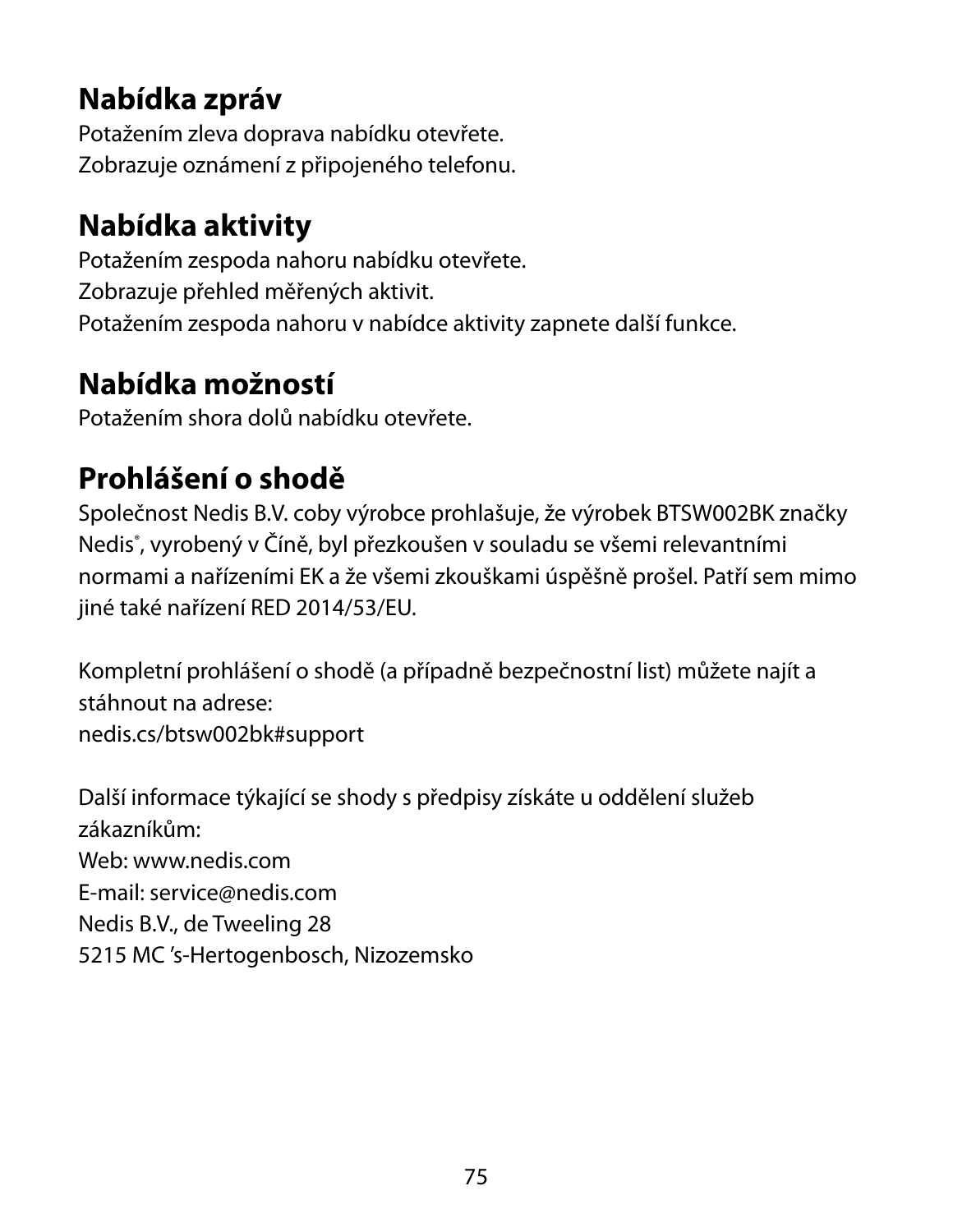# y **Ghid rapid de inițiere**

# **Ceas inteligent pentru monitorizarea stării de sănătate**



Pentru informații suplimentare, consultați manualul extins, disponibil online: **ned.is/btsw002bk**

#### **Utilizare preconizată**

Produsul este un ceas inteligent care vă poate trimite notificări despre noile mesaje de pe telefonul dvs., vă poate urmări activitățile sportive și vă poate măsura pulsul sau temperatura corporală.

Produsul poate fi controlat cu ajutorul aplicației Nedis SmartLife.

Orice modificare a produsului poate avea consecințe pentru siguranța, garanția și funcționarea corectă a produsului.

| Specificații |  |
|--------------|--|
|              |  |

| Produs                       | Ceas inteligent pentru monitorizarea stării<br>de sănătate |  |
|------------------------------|------------------------------------------------------------|--|
| Numărul articolului          | BTSW002BK                                                  |  |
| Dimensiuni (L x l x h)       | 43 x 37 x 11 mm                                            |  |
| Intrare alimentare electrică | 5,0 VDC ; 0,5 A                                            |  |
| Interval de frecvente FM     | 2402 - 2480 MHz                                            |  |
| Putere maximă de transmisie  | 2.6 dBm                                                    |  |
| Conexiune                    | Bluetooth <sup>®</sup> 4.2                                 |  |
| <b>Baterie</b>               | În asteptare: până la 12 zile<br>Conectat: până la 5 zile  |  |
| Impermeabilă                 | <b>IP68</b>                                                |  |

#### **Piese principale** (imagine **A**)

- Ecran tactil
- Conector de încărcare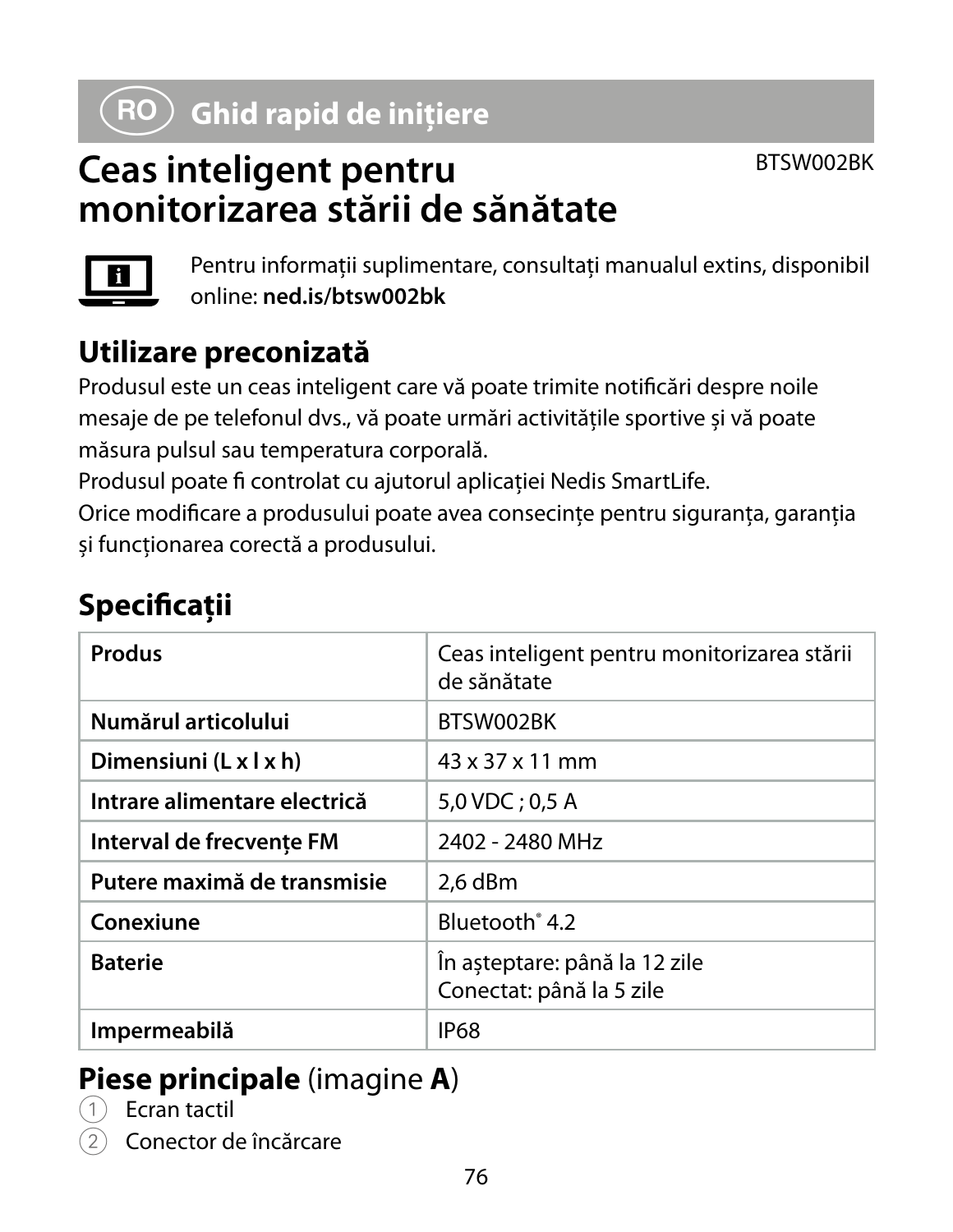- 3 Senzor de temperatură
- 4 Senzor de puls
- 5 Buton funcții
- 6 Cablu de încărcare

# **Instrucțiuni de siguranță**

**N** AVERTISMENT

- **•** Asigurați-vă că ați citit complet și că ați înțeles instrucțiunile din acest document înainte de a instala sau utiliza produsul. Păstrați ambalajul și acest document pentru a le consulta ulterior.
- **•** Folosiți produsul exclusiv conform descrierii din acest document.
- **•** Nu folosiți produsul dacă o piesă este deteriorată sau defectă. Înlocuiți imediat produsul deteriorat sau defect.
- **•** Nu lăsați produsul să cadă și evitați ciocnirile elastice.
- **•** Service-ul asupra acestui produs poate fi realizat doar de către un tehnician calificat pentru întreținere, pentru a reduce riscul de electrocutare.
- **•** Nu expuneți produsul la apă sau umezeală.
- **•** Produsul este livrat cu o baterie parțial încărcată. Pentru o durată de viață optimă a bateriei, înainte de prima utilizare, încărcați complet bateria.
- **•** Folosiți numai cablul de alimentare USB furnizat.
- **•** Păstrați documentația originală a produsului pentru a o consulta mai târziu.
- **•** Când nu utilizați produsul, nu lăsați bateria să se încarce mai mult timp decât este necesar.

# **Încărcarea produsului**

-Folosiți numai cablul de alimentare USB furnizat.

- 1. Conectați cablul de încărcare **A**6 la conectorul de încărcare **A**2 de pe spatele ceasului inteligent.
- 2. Introduceți **A**6 într-un port de încărcare USB 5,0 V 0,5 A.
- 4 Când încărcătorul este conectat, o pictogramă de încărcare apare pe ecranul tactil **A**<sup>1</sup>.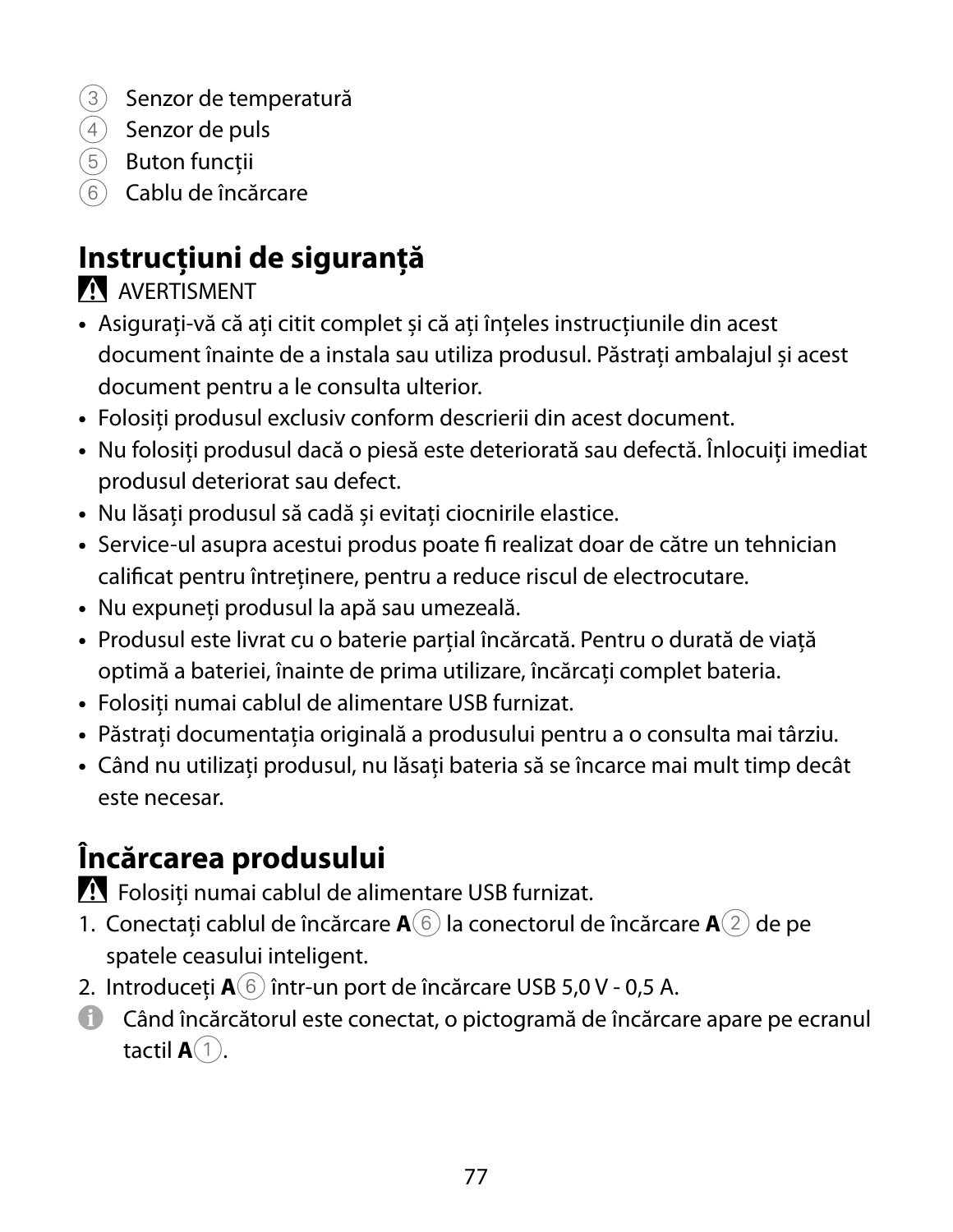### **Instalarea aplicației Nedis SmartLife**

- 1. Descărcați pe telefon aplicația Nedis SmartLife pentru Android sau iOS de la Google Play sau Apple App Store.
- 2. Deschideți aplicația Nedis SmartLife pe telefon.
- 3. Creați un cont cu adresa dvs. de e-mail sau numărul de telefon și atingeți Continuare.
- 4 Veți primi un cod de verificare la adresa de e-mail.
- 4. Introduceți codul de verificare pe care l-ați primit.
- 5. Creați o parolă și atingeți Realizat.
- 6. Atingeți Adăugare domiciliu pentru a crea un domiciliu SmartLife.
- 7. Introduceți locația, alegeți camerele la care doriți să vă conectați și atingeți Realizat.

# **Conectarea aplicației**

- 1. Asigurați-vă că Bluetooth este activat pe telefonul mobil.
- 2. Deschideți aplicația Nedis SmartLife pe telefon.
- 3. Înregistrați-vă sau conectați-vă la contul dvs.
- 4. Atingeți + în colțul din dreapta sus.
- 5. Selectați "Ceas inteligent"
- 6. Respectați instrucțiunile din aplicație.

### **Pornirea produsului**

Apăsați și țineți apăsat butonul funcție **A**5 pentru 3 secunde.

4 Nu fixați ceasul prea liber sau prea strâns pentru ca senzorii să funcționeze corect.

### **Navigare pe ecranul inițial** (imagine **B**)

- 1 Ora curentă
- $(2)$  Data și ziua curente
- 3 Calorii arse azi
- 4 Ultimul puls măsurat
- 5 Condițiile meteo curente
- 6 Temperatura ambiantă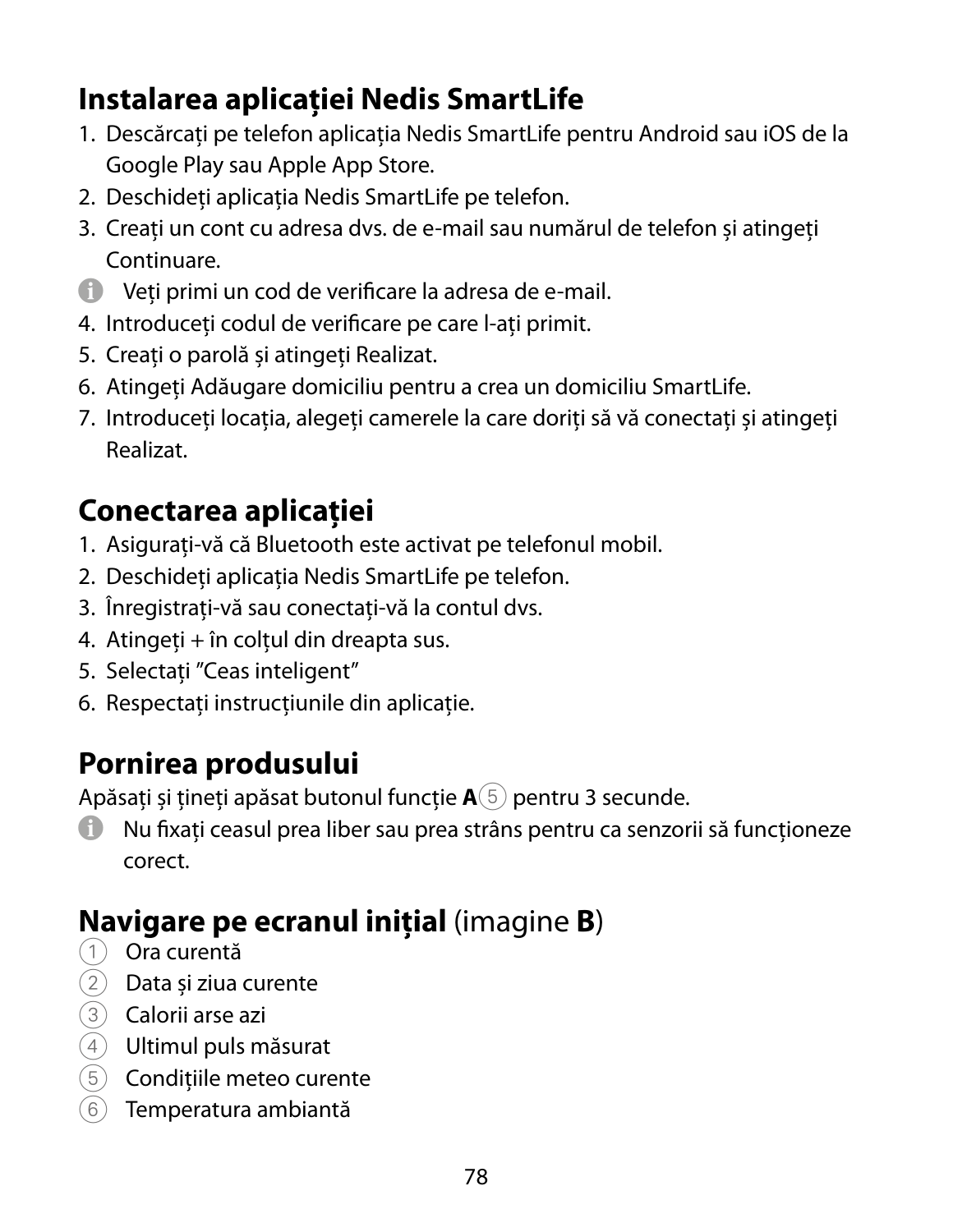$(7)$  Distanța parcursă azi

8 Pașii făcuți azi

Ecranul inițial este punctul de pornire de unde obțineți acces la alte funcții ale ceasului inteligent.

Acesta arată ora, data curentă și alte informații.

Țineți apăsat ecranul inițial pentru a-l schimba. Există 6 aspecte diferite din care să alegeți.

### **Operarea produsului**

- **•** Navigare prin trecere cu degetul orizontal și vertical
- **•** Atingeți o pictogramă pentru a selecta o funcție
- **•** Treceți cu degetul de la stânga la dreapta pentru a merge la meniul anterior
- **•** Apăsați butonul funcție pentru a reveni la ecranul inițial

### **Ecran Meniu**

- 1. Treceți cu degetul de la dreapta la stânga pentru accesare.
- 2. Treceți cu degetul în sus sau în jos pentru navigare.
- 3. Atingeți o pictogramă pentru a accesa submeniul funcției alese.
- 4. Treceți cu degetul de la dreapta la stânga pentru ieșire.

# **Ecranul Mesaje**

Treceți cu degetul de la stânga la dreapta pentru accesare. Afișează notificările de la telefonul conectat.

# **Ecranul Activitate**

Treceți cu degetul din jos în sus pentru accesare.

Afișează o prezentare generală a activităților măsurate.

Treceți cu degetul din jos în sus în ecranul activitate pentru a comuta la alte funcții.

# **Ecranul Opțiuni**

Treceți cu degetul din sus în jos pentru accesare.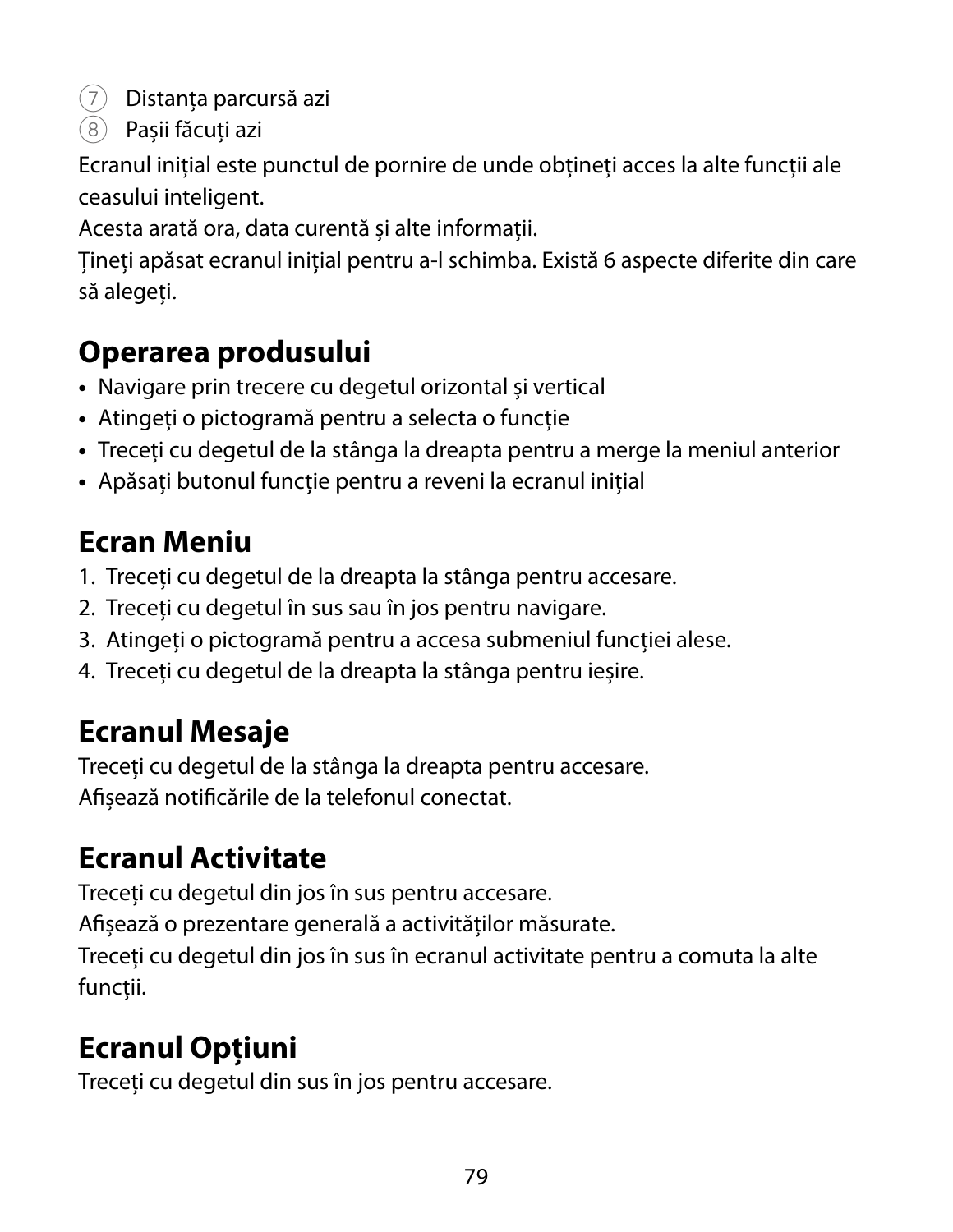#### **Declarație de conformitate**

Noi, Nedis B.V., declarăm, în calitate de producător, că produsul BTSW002BK de la marca noastră Nedis<sup>\*</sup>, fabricat în China, a fost testat în conformitate cu toate standardele CE și reglementările relevante și că toate testele au fost trecute cu succes. Aceasta include, dar nu se limitează la directiva RED 2014/53/UE.

Declarația de conformitate completă (și fișa tehnică de securitate, dacă este cazul) pot fi găsite și descărcate prin intermediul: nedis.ro/btsw002bk#support

Pentru informații suplimentare privind respectarea conformității, contactați serviciul clienți: Site web: www.nedis.com E-mail: service@nedis.com Nedis B.V., de Tweeling 28 5215 MC 's-Hertogenbosch, Olanda